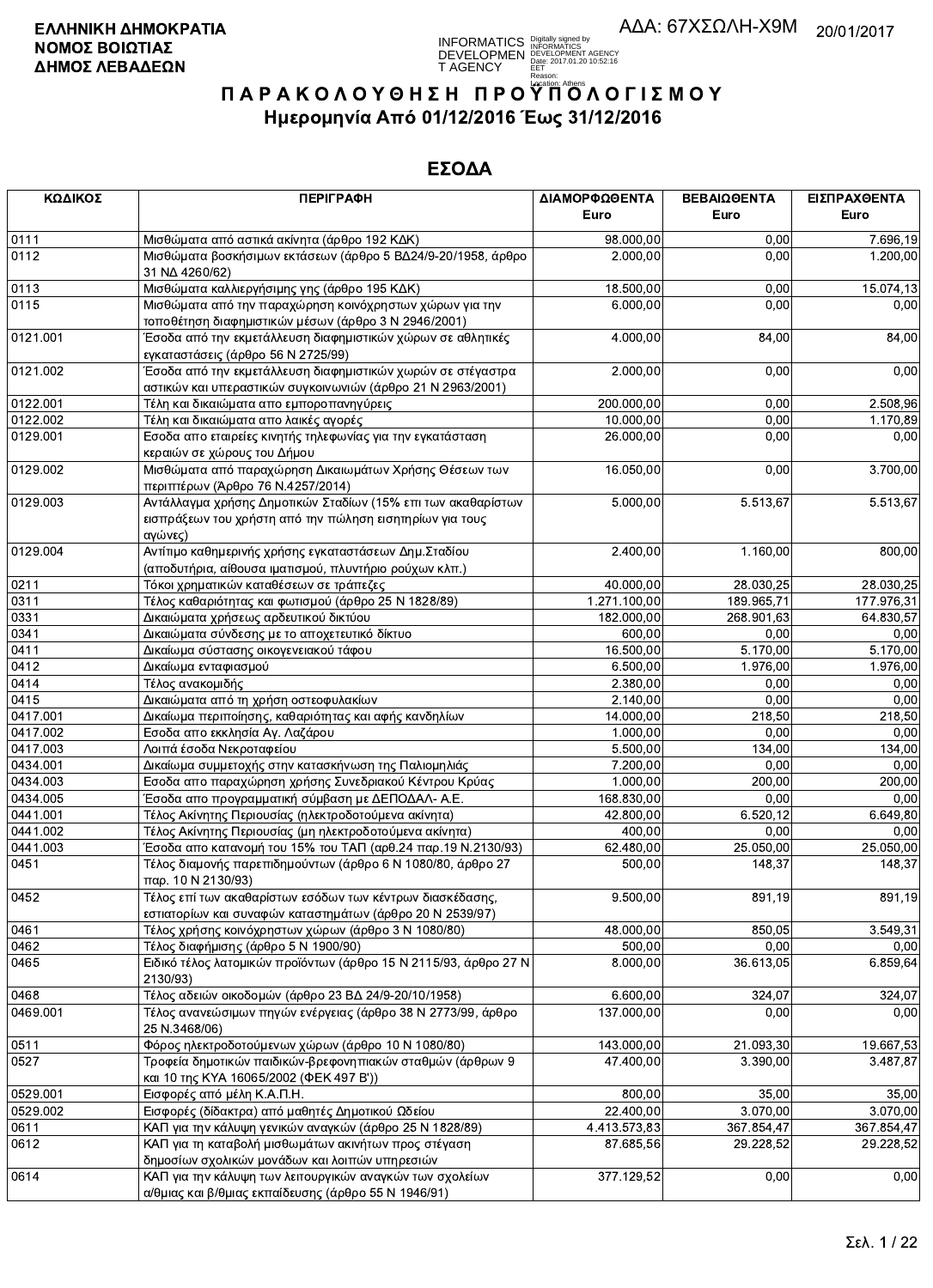| ΚΩΔΙΚΟΣ  | <b>ПЕРІГРАФН</b>                                                                                                             | ΔΙΑΜΟΡΦΩΘΕΝΤΑ<br>Euro | ΒΕΒΑΙΩΘΕΝΤΑ<br>Euro    | ΕΙΣΠΡΑΧΘΕΝΤΑ<br>Euro |
|----------|------------------------------------------------------------------------------------------------------------------------------|-----------------------|------------------------|----------------------|
| 0619.006 | Οφειλές Ελληνικού Δημοσίου που απορρέουν από το άρθρο 25 του<br>Ν. 1828/89 (άρθ 27 Ν. 3756/2009)                             | 668.079,32            | 668.079,30             | 668.079,30           |
| 0621     | Κάλυψη δαπάνης των προνοιακών επιδομάτων (άρθρου 94 ΠΑΡ 3Β<br>περιπτ.17)                                                     | 6.109.714,72          | 0,00                   | 0,00                 |
| 0712     | Μισθώματα θαλασσίων εκτάσεων (άρθρο 15 Ν 2130/93)                                                                            | 3.260,00              | 0,00                   | 0,00                 |
| 0713     | Παράβολα για την έκδοση των αδειών ίδρυσης και λειτουργίας<br>επιχειρήσεων υγειονομικού ενδιαφέροντος (άρθρο 80 ΔΚΚ)         | 9.500,00              | 370,00                 | 370,00               |
| 0715     | Τέλος διαφήμισης της κατηγορίας Δ΄ του άρθρου 15 του ΒΔ 24/9-<br>20/10/1958 (άρθρο 9 Ν 2880/2001)                            | 72.990,00             | 20.080,00              | 20.080,00            |
| 1212.002 | Επιχορήγηση για υλοποίηση Ευρωπαικού προγράμματος<br>΄΄Εναρμόνιση οικογενειακής και επαγγελματικής ζωής"                     | 242.075,00            | 59.548,18              | 59.548,18            |
| 1212.004 | Από Γ.Γ.Α. για υλοποίηση ΠΑγΟ                                                                                                | 0,00                  | 8.055,24               | 8.055,24             |
| 1214.005 | Επιχορήγηση ΥΠ.ΕΣ για κάλυψη δράσεων πυροπροστασίας                                                                          | 81.800,00             | 0,00                   | 0,00                 |
| 1311.001 | ΚΑΠ επενδυτικών δαπανών των δήμων                                                                                            | 516.150,00            | 86.025,00              | 86.025,00            |
| 1312.001 | Επισκευή και συντήρηση σχολικών κτιρίων (άρθρο 13 Ν 2880/2001)                                                               | 69.000,00             | 0,00                   | 0,00                 |
| 1313.001 | Επιχορήγηση ΥΠ.ΕΣ. για κάλυψη δράσεων πυροπροστασίας                                                                         | 2.000,00              | 0,00                   | 0,00                 |
| 1322.001 | Αναβάθμιση Ενεργητικής Πυροπροστασίας Κλειστού Γυμναστηρίου<br>Λιβαδειάς                                                     | 102.000,00            | 34.424,98              | 34.424,98            |
| 1322.002 | Αγορά ακινήτου -μνημείου "Τζαμί Γαζή Ομέρ"                                                                                   | 200.000,00            | 0,00                   | 0,00                 |
| 1322.020 | Επιχορήγηση από ΠΔΕ για Αποκατάσταση ζημιών που<br>προκλήθηκαν από θεομηνία στο Δήμο Λεβαδέων                                | 0,00                  | $\overline{22.761,40}$ | 22.761,40            |
| 1322.021 | Επιχορήγηση από Πράσινο Ταμείο για Αποζημίωση ιδιοκτησιών στο<br>πάρκο Έρκυνας από την οδό Θουκιδίδου εως την οδό Ξενοφώντος | 90.752,00             | 0,00                   | 0,00                 |
| 1322.022 | Επιχορήγηση από Πράσινο Ταμειο για Ενεργειακή Αναβάθμιση<br>Σχολικής Μονάδας 3ου Δημοτικού Σχολείου Λιβαδειάς                | 111.891,16            | 0,00                   | 0,00                 |
| 1328.016 | Βελτίωση και Ανάπλαση Κοινόχρηστων Χώρων Οικισμού Ελικώνα                                                                    | 144.843,65            | 0,00                   | 0,00                 |
| 1328.406 | Ανάπλαση Πλατείας Τ.Κ. Αγίου Γεωργίου                                                                                        | 262.189,35            | 0,00                   | 0,00                 |
| 1411     | Προϊόν δωρεών                                                                                                                | 2.000,00              | 2.000,00               | 2.000,00             |
| 1511     | Προσαυξήσεις εκπρόθεσμης καταβολής χρεών (άρθρο 6 ΝΔ 356/74,<br>άρθρο 16 Ν 2130/93)                                          | 48.000,00             | 8.075,61               | 8.075,61             |
| 1512     | Πρόστιμα του ΚΟΚ, του ΝΔ 805/71 και του ΑΝ 170/67 (άρθρο 31 Ν<br>2130/93)                                                    | 60.000,00             | 901,73                 | 901,73               |
| 1514     | Πρόστιμα ανέγερσης και διατήρησης αυθαιρέτων κατασκευών                                                                      | 12.000,00             | 2.799,53               | 2.799,53             |
| 1519     | Λοιπά πρόστιμα και χρηματικές ποινές επιβαλλόμενες βάσει ειδικών<br>διατάξεων                                                | 3.000,00              | 399,44                 | 259,44               |
| 1629     | Λοιπά έσοδα από δαπάνες πραγματοποιηθείσες για λογαριασμό<br>τρίτων                                                          | 10.000,00             | 0,00                   | 0,00                 |
| 1699.001 | Εσοδα απο κατασκευή παραγκών και ηλεκτροδότησης αυτών στην<br>Εμποροπανήγυρη                                                 | 33.000,00             | 0,00                   | 597,37               |
| 1699.006 | Έκτακτα Έσοδα από εράνους της Ιεράς Μητρόπολης Θηβών και<br>Λεβαδείας (2% επί του ακαθαρίστου προιόντος)                     | 1.000,00              | 0,00                   | 0,00                 |
| 2111     | Τακτικά έσοδα από τέλη καθαριότητας και ηλεκτροφωτισμού                                                                      | 354.986,00            | 1.929, 19              | 9.003,48             |
| 2113     | Τακτικά έσοδα από τέλη και δικαίωματα άρδευσης                                                                               | 1.000,00              | 0,00                   | 0,00                 |
| 2115.001 | Τέλος Ακίνητης περιουσίας (ηλεκτροδοτούμενα ακίνητα)                                                                         | 15.500,00             | 85,01                  | 85,01                |
| 2115.002 | Τέλος Ακίνητης περιουσίας (μη ηλεκτροδοτούμενα ακίνητα)                                                                      | 50.000,00             | 0,00                   | 2.452,63             |
| 2118     | Τακτικά έσοδα επί των ακαθαρίστων εσόδων επιτηδευματιών                                                                      | 9.000,00              | 146, 15                | 315,86               |
| 2119.001 | Φόρος ηλεκτροδούμενων χώρων (άρθ. 10 Ν. 1080/80) Π.Ο.Ε.                                                                      | 38.400,00             | 355,08                 | 355,08               |
| 2119.004 | Τέλος χρήσης κοινοχρήστων χώρων Π.Ο.Ε.                                                                                       | 1.000,00              | 0,00                   | 1.081,12             |
| 2119.011 | Απο μισθώματα αστικών ακινήτων                                                                                               | 750,00                | 0,00                   | 0,00                 |
| 2119.012 | Τέλη και δικαιώματα απο λαική αγορά                                                                                          | 6.500,00              | 0,00                   | 0,00                 |
| 2119.020 | Αντίτιμο κατανάλωσης ηλεκτρικού ρευματος των πυλώνων του                                                                     | 1.000,00              | 0,00                   | 0,00                 |
| 2119.021 | Δημοτικού Σταδιου για λογαριασμό τριτων (τέλεση αγώνων)                                                                      | 400,00                | 0,00                   | 0,00                 |
|          | Αντίτιμο καθημερινής χρήσης εγκαταστάσεων Δημ. Σταδίου<br>(αποδυτήρια, αίθουσα ιματισμού, πλυντήριο ρούχων κλπ.)             |                       |                        |                      |
| 2119.022 | Έσοδα από εισφορές (δίδακτρα μαθητών Δημ.Ωδείου)                                                                             | 0,00                  | 1.222,50               | 1.222,50             |
| 2211.001 | Πρόστιμα παραβάσεων Κ.Ο.Κ. - Ελεγχόμενης στάθμευσης Π.Ο.Ε.                                                                   | 18.000,00             | 7.190,00               | 652,48               |
| 2211.002 | Λοιπά πρόστιμα                                                                                                               | 2.000,00              | 0,00                   | 0,00                 |
| 2212.001 | Πρόστιμα ανέγερσης-διατήρησης αυθαιρέτων                                                                                     | 3.200,00              | 0,00                   | 0,00                 |
| 3211     | Τέλη καθαριότητας και ηλεκτροφωτισμού                                                                                        | 725.353,44            | 0,00                   | 0,00                 |
| 3212     | Τέλη και δικαιώματα ύδρευσης                                                                                                 | 205.470,59            | 0,00                   | 463,70               |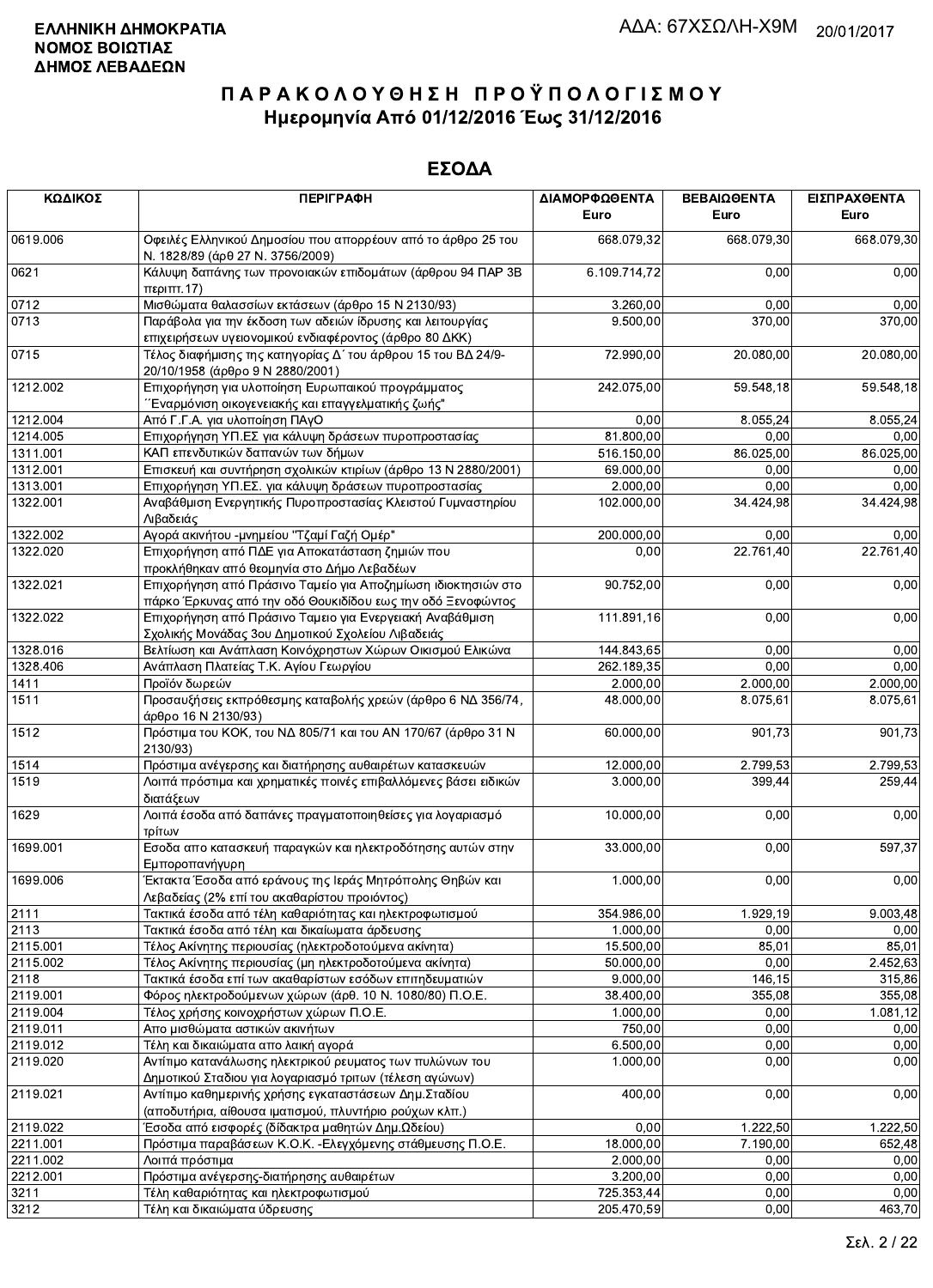| ΚΩΔΙΚΟΣ  | <b>ПЕРІГРАФН</b>                                              | ΔΙΑΜΟΡΦΩΘΕΝΤΑ | ΒΕΒΑΙΩΘΕΝΤΑ | ΕΙΣΠΡΑΧΘΕΝΤΑ |
|----------|---------------------------------------------------------------|---------------|-------------|--------------|
|          |                                                               | Euro          | Euro        | Euro         |
| 3213     | Τέλη και δικαιώματα άρδευσης                                  | 383.517,59    | 0,00        | 24.740,64    |
| 3214     | Τέλη και δικαιώματα αποχέτευσης                               | 17.075,65     | 0,00        | 48,06        |
| 3215     | Τέλος ακίνητης περιουσίας                                     | 204.423,00    | 0,00        | 2.051,58     |
| 3217     | Εισφορά λόγω ένταξης ή επέκτασης πολεοδομικών σχεδίων         | 5.878,21      | 0,00        | 0,00         |
| 3218     | Τακτικά έσοδα επί των ακαθαρίστων εσόδων επιτηδευματιών       | 853.553,62    | 0,00        | 2.993,17     |
| 3219.001 | Απο δικαιώματα και μισθώματα βοσκήσιμων εκτάσεων              | 15.005,31     | 0,00        | 0,00         |
| 3219.002 | Απο τέλη διαφήμισης και απο την εκμετάλλευση διαφημιστικών    | 20.000,00     | 0,00        | 0,00         |
|          | χώρων                                                         |               |             |              |
| 3219.003 | Απο δικαιώματα νεκροταφείων                                   | 17.958,70     | 0,00        | 19,06        |
| 3219.004 | Απο τέλη χρήσης κοινόχρηστων δημοτικών χώρων και απο          | 177.343,78    | 0,00        | 385,51       |
|          | παραχώρηση δικαιωμάτων χρήσης θέσεων των περιπτέρων           |               |             |              |
| 3219.005 | Απο δικαιώματα Σφαγείων                                       | 3.838,35      | 0,00        | 22,84        |
| 3219.006 | Απο μισθώματα λατομείων                                       | 77.422,85     | 0,00        | 1.844,40     |
| 3219.008 | Απο δικαιώματα χρήσης Χ.Υ.Τ.Α.                                | 71.015,54     | 0,00        | 67,32        |
| 3219.009 | Απο δικαιώματα συμμετοχής στην Κατασκήνωση                    | 9.573,30      | 0,00        | 0,00         |
| 3219.010 | Απο τέλη και δικαιώματα λαικών αγορών                         | 102.066,40    | 0,00        | 1.543,90     |
| 3219.011 | Απο φόρο ηλεκτροδοτούμενων χώρων (άρθ. 10 Ν. 1080/80)         | 60.990,03     | 0,00        | 0,00         |
| 3219.013 | Απο μισθώματα αστικών ακινήτων                                | 382.090,77    | 0,00        | 2.247,20     |
| 3219.014 | Απο μισθώματα καλλιεργήσιμης γής                              | 28.539,71     | 0,00        | 366,57       |
| 3219.015 | Απο μισθώματα θαλασσίων εκτάσεων                              | 14.456,27     | 0,00        | 0,00         |
| 3219.017 | Λοιπές περιπτώσεις                                            | 13.133,23     | 0,00        | 33,60        |
| 3219.018 | Απο εισφορές για τροφεία παιδικών και βρεφονηπιακών σταθμών   | 18.491,04     | 0,00        | 67,55        |
| 3219.019 | Απο κρατήσεις υπέρ Δημοσίου                                   | 45.250,90     | 0,00        | 50,61        |
| 3219.020 | Απο επιστροφές αχρεωστήτως καταβληθέντων προνοιακών           | 56.066,02     | 0,00        | 1.401,98     |
|          | επιδομάτων                                                    |               |             |              |
| 3219.021 | Από χρήση Δημοτικών Σταδίων (15% επί των ακαθαρίστων          | 49.589,39     | 0,00        | 0,00         |
|          | εισπράξεων του χρήστη από την πώληση εισητηρίων για τους      |               |             |              |
|          | αγώνες)                                                       |               |             |              |
| 3219.022 | Από αντίιτιμο κατανάλωσης ηλεκτρικού ρευματος των πυλώνων του | 39.337,20     | 0,00        | 0,00         |
|          | Δημοτικού Σταδιου για λογαριασμό τρίτων (τέλεση αγώνων)       |               |             |              |
| 3221.001 | Απο πρόστιμα παραβάσεων Κ.Ο.Κ.-Ελεγχόμενης στάθμευσης         | 678.216,17    | 0,00        | 1.200,02     |
| 3221.002 | Απο διάφορα πρόστιμα κλπ έκτακτα έσοδα                        | 139.045,95    | 0,00        | 523,86       |
| 3221.003 | Απο αποζημιώσεις καταβληθείσες για λογαριασμό των υπόχρεων,   | 87.164,14     | 0,00        | 98,56        |
|          | λόγω προσκύρωσης ή ρυμοτόμησης ακινήτων (άρθρο 26 Ν           |               |             |              |
|          | 1828/89)                                                      |               |             |              |
| 4111     | Εισφορά υπέρ του Δημοσίου στις αποδοχές και τα έξοδα          | 200.000,00    | 14.576,32   | 14.576,32    |
|          | παράστασης                                                    |               |             |              |
| 4121     | Φόροι μισθωτών υπηρεσιών                                      | 252.000,00    | 31.088,31   | 31.088,31    |
| 4122     | Φοροί και χαρτόσημο Δημάρχων Αντιδημάρχων μελών Δημοτικών     | 7.000,00      | 532,25      | 532,25       |
|          | Συμβουλίων και λοιπών συλλογικών οργάνων                      |               |             |              |
| 4123     | Φόρων προμηθευτών εργολάβων ελ. Επαγγελματιών κ.λ.π.          | 162.000,00    | 32.054,64   | 32.054,64    |
| 4124     | Λοιπές κρατήσεις υπέρ του Δημοσίου                            | 100.000,00    | 1.371,27    | 3.132,30     |
| 4131     | Εισφορές σε ασφαλιστικούς οργανισμούς και ταμεία              | 1.380.000,00  | 197.678,10  | 197.678,10   |
| 4132     | Εισφορά για το εφάπαξ βοήθημα του Ν 103/75                    | 3.500,00      | 147,78      | 147,78       |
| 4141     | Κρατήσεις στις αποδοχές για την εξόφληση δανείων του Τ.Π. &   | 91.000,00     | 4.865,35    | 4.865,35     |
|          | Δανείων.                                                      |               |             |              |
| 4142     | Λοιπές κρατήσεις υπέρ τρίτων                                  | 260.000,00    | 45.937,30   | 45.937,30    |
| 4211     | Επιστροφή χρημάτων από υπολόγους χρηματικών ενταλμάτων        | 5.000,00      | 538,30      | 538,30       |
|          | προπληρωμής                                                   |               |             |              |
| 4212     | Επιστροφή πάγιας προκαταβολής                                 | 29.000,00     | 10.371,20   | 10.371,20    |
| 4213     | Επιστροφή αχρεωστήτως καταβληθέντων χρηματικών ποσών          | 100.000,00    | 8.610,86    | 8.764,76     |
|          | (άρθρο 26 Ν 318/69, Αποφ. Υπ. Οικον. 2081241/11652/1997)      |               |             |              |
| 4219     | Επιστροφή εν γένει χρημάτων                                   | 45.000,00     | 2.134,22    | 2.134,22     |
| 5111     | Χρηματικό υπόλοιπο προερχόμενο από τακτικά έσοδα για την      | 367.577,88    | 0,00        | 0,00         |
|          | κάλυψη υποχρεώσεων παρελθόντων ετών                           |               |             |              |
| 5112     | Χρηματικό υπόλοιπο προερχόμενο από τακτικά έσοδα για          | 865.910,94    | 0,00        | 0,00         |
|          | πιστώσεις προοριζόμενες για επενδυτικές δαπάνες               |               |             |              |
| 5113     | Χρηματικό υπόλοιπο προερχόμενο απο τακτικά έσοδα για την      | 707.862,60    | 0,00        | 0,00         |
|          | κάλυψη ειδικευμένων δαπανών                                   |               |             |              |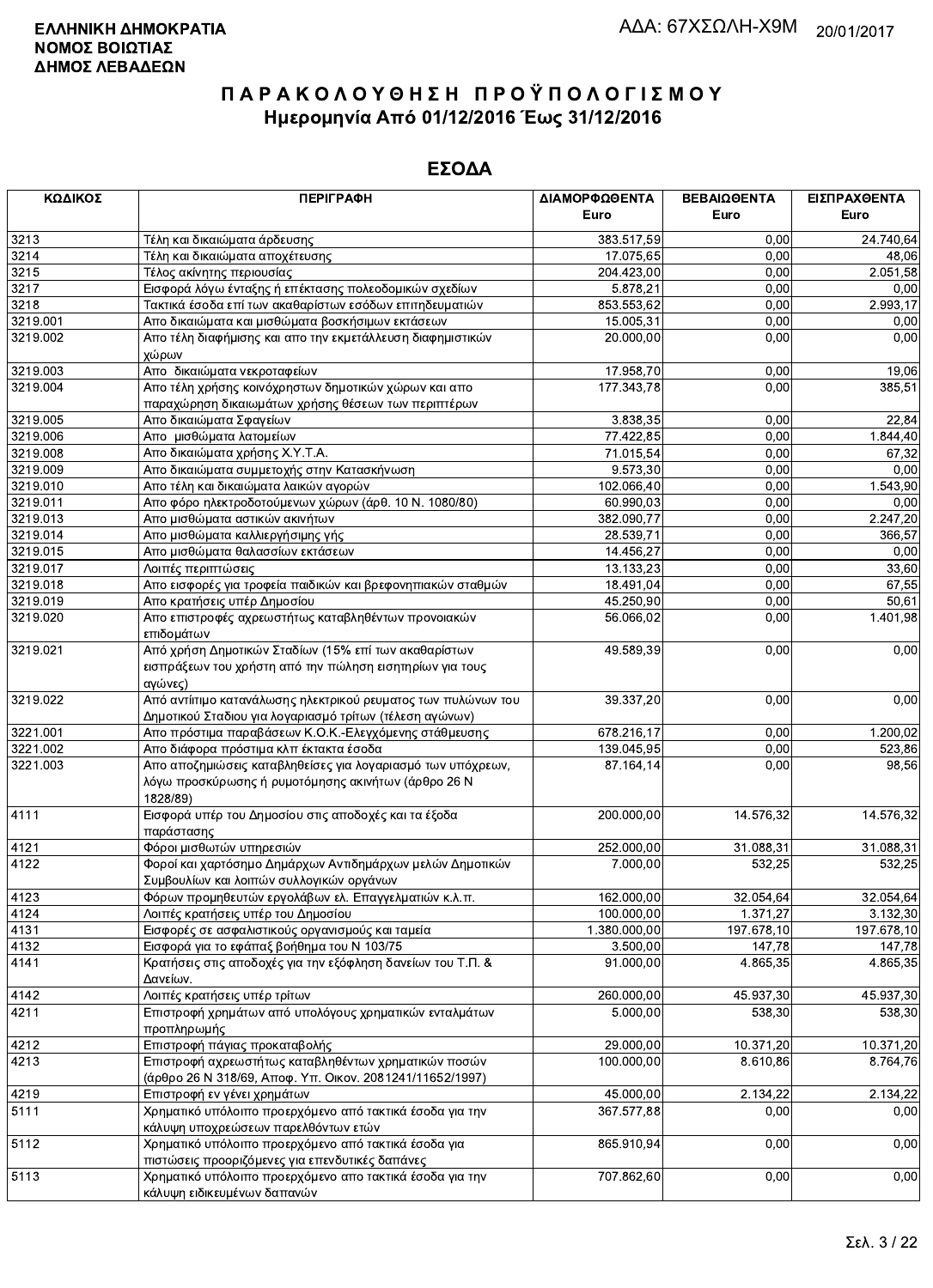### ΕΣΟΔΑ

| ΚΩΔΙΚΟΣ | <b>ПЕРІГРАФН</b>                                                                                                    | ΔΙΑΜΟΡΦΩΘΕΝΤΑ<br>Euro | <b>ΒΕΒΑΙΩΘΕΝΤΑ</b><br>Euro | ΕΙΣΠΡΑΧΘΕΝΤΑ<br>Euro |
|---------|---------------------------------------------------------------------------------------------------------------------|-----------------------|----------------------------|----------------------|
| 5121    | Χρηματικό υπόλοιπο προερχόμενο από έκτακτα έσοδα για την<br>κάλυψη υποχρεώσεων παρελθόντων ετών                     | 93.493.20             | 0.00                       | 0,00                 |
| 5122    | Χρηματικό υπόλοιπο προερχόμενο από έκτακτα έσοδα (εκτός ΠΔΕ)<br>για πιστώσεις προοριζόμενες για επενδυτικές δαπάνες | 856.085,17            | 0.00                       | 0,00                 |
| 5123    | Χρηματικό υπόλοιπο προερχόμενο απο έκτακτα έσοδα για την<br>κάλυψη ειδικευμένων δαπανών                             | 34.165.06             | 0.00                       | 0,00                 |
|         | ΣΥΝΟΛΔΙ                                                                                                             | 26 934 912 11         | 227077614                  | 2.104.236.14         |

|        | ΚΩΔΙΚΟΣ  | <b>ПЕРІГРАФН</b>                                                                                        | ΔΙΑΜΟΡ<br>ΦΩΘΕΝΤΑ<br>Euro | ΕΝΤΑΛΘΕΝΤΑ<br>Euro | ΠΛΗΡΩΘΕΝΤΑ<br>Euro |
|--------|----------|---------------------------------------------------------------------------------------------------------|---------------------------|--------------------|--------------------|
| 00     | 6031     | Τακτικές αποδοχές (περιλαμβάνονται βασικός μισθός, δώρα εορτών, γενικά και<br>ειδικά τακτικά επιδόματα) | 118.068,00                | 16.663.00          | 16.663,00          |
| 00     | 6053.001 | Εργοδ. εισφορές ΙΚΑ υπαλλήλων ειδικών θέσεων                                                            | 12.282,00                 | 1.461,44           | 1.461,44           |
| 00     | 6053.002 | Εργοδ. εισφορές Ταμείου Νομικών                                                                         | 6.330,00                  | 1.819,62           | 1.819.62           |
| 00     | 6053.003 | Εργοδοτικές εισφορές υπέρ ΤΣΜΕΔΕ                                                                        | 4.511,00                  | 758,34             | 758,34             |
| 00     | 6053.004 | Εργοδοτικές εισφορές υπέρ ΤΣΜΕΔΕ (επικουρικό)                                                           | 1.016,00                  | 199.12             | 199.12             |
| $00\,$ | 6053.005 | Εργοδοτικές εισφορές υπέρ ΚΥΤ                                                                           | 1.456,00                  | 244,64             | 244,64             |
| 00     | 6073     | Δαπάνες επιμόρφωσης προσωπικού και συμμετοχής σε συνέδρια και<br>σεμινάρια                              | 1.000,00                  | 0.00               | 0.00               |
| 00     | 6111     | Αμοιβές νομικών και συμβολαιογράφων                                                                     | 3.000,00                  | 0.00               | 0.00               |
| 00     | 6116     | Αμοιβές δικαστικών επιμελητών                                                                           | 5.000,00                  | 0.00               | 0,00               |
| 00     | 6117.001 | Ανάθεση παροχής υπηρεσιών Ιατρού Εργασίας του Δήμου                                                     | 2.600,00                  | 0.00               | 0,00               |
| 00     | 6117.002 | Ανάθεση παροχής υπηρεσιών τεχνικού ασφαλείας του Δήμου                                                  | 6.400,00                  | 415,74             | 415,74             |
| 00     | 6121.001 | Αντιμισθία δημάρχου, αντιδημάρχων και προέδρου δημοτικού συμβουλίου<br>(Άρθρο92 Ν.3852/2010)            | 123.120,00                | 29.070,00          | 29.754,00          |
| 00     | 6121.002 | Αντιμισθία συμπαραστάτη του δημότη και της επιχείρησης(άρθρο 77 παρ.6<br>N.3852/2010)                   | 5.760,00                  | 0,00               | 0,00               |
| 00     | 6123     | Έξοδα κίνησης προέδρων Δ.Σ. (άρθρο 4 Ν 2539/97)                                                         | 87.600,00                 | 14.600,00          | 14.600,00          |
| 00     | 6126.008 | Εργοδοτικές εισφορές υπέρ ΙΚΑ-ΕΤΕΑ                                                                      | 10.490,00                 | 3.856.77           | 4.024.76           |
| 00     | 6151     | Δικαιώματα τρίτων (ΔΕΗ κλπ) από την είσπραξη τελών και φόρων                                            | 8.000,00                  | 2.008,93           | 2.008,93           |
| 00     | 6221     | Ταχυδρομικά τέλη                                                                                        | 20.000,00                 | 2.823,00           | 2.888,66           |
| 00     | 6222     | Τηλεφωνικά, τηλεγραφικά και τηλετυπία τέλη εσωτερικού                                                   | 31.000,00                 | 2.395,50           | 2.395,50           |
| 00     | 6331.001 | Λοιποί φόροι και τέλη                                                                                   | 15.000,00                 | 6.784,76           | 6.784,76           |
| 00     | 6331.003 | Φόρος εισοδήματος φορολογικού έτους 2015                                                                | 52.900,00                 | 13.917,58          | 13.917,58          |
| 00     | 6421     | Οδοιπορικά έξοδα και αποζημίωση μετακινούμενων αιρετών                                                  | 3.000,00                  | 882,30             | 882,30             |
| 00     | 6431     | Έξοδα ενημέρωσης και προβολής δραστηριοτήτων του Δήμου                                                  | 2.000,00                  | 3.793.10           | 3.793.10           |
| 00     | 6433     | Τιμητικές διακρίσεις, αναμνηστικά δώρα και έξοδα φιλοξενίας φυσικών                                     | 2.000,00                  | 292.72             | 292,72             |
|        |          | προσώπων και αντιπροσωπειών                                                                             |                           |                    |                    |
| 00     | 6434     | Λοιπές δαπάνες δημοσίων σχέσεων                                                                         | 1.500,00                  | 83,99              | 83,99              |
| 00     | 6443     | Δαπάνες δεξιώσεων και εθνικών ή τοπικών εορτών                                                          | 4.000,00                  | 0.00               | 0,00               |
| 00     | 6451.001 | Συνδρομές σε εφημερίδες - περιοδικά                                                                     | 750,00                    | 0,00               | 0,00               |
| 00     | 6451.002 | Συνδρομή σε νομικές βάσεις δεδομένων                                                                    | 4.000.00                  | 0,00               | 1.045,49           |
| 00     | 6463     | Έξοδα λοιπών δημοσιεύσεων                                                                               | 3.000,00                  | 64,48              | 156,41             |
| 00     | 6492     | Δικαστικά έξοδα και έξοδα εκτέλεσης δικαστικών αποφάσεων ή<br>συμβιβαστικών πράξεων                     | 20.000,00                 | 788,43             | 788,43             |
| 00     | 6494     | Έξοδα συμβολαιογράφων και δικαστικών επιμελητών                                                         | 5.000,00                  | 347,20             | 390,25             |
| 00     | 6495.010 | Δαπάνη για μηχανογραφικό αρχείο ΔΕΗ χρέωσης δημοτικών τελών                                             | 0,00                      | 243,34             | 243,34             |
| $00\,$ | 6511     | Τόκοι δανείων εσωτερικού                                                                                | 192.630,12                | 0.00               | 0,00               |
| 00     | 6515     | Αμοιβές και προμήθειες τραπεζών                                                                         | 3.000,00                  | 0,00               | 0,00               |
| 00     | 6516     | Χρεολύσια δανείων εσωτερικού                                                                            | 188.718,95                | 0.00               | 0,00               |
| 00     | 6521     | Τόκοι δανείων εσωτερικού                                                                                | 129.695,30                | 0.00               | 0,00               |
| 00     | 6526     | Χρεολύσια δανείων εσωτερικού                                                                            | 142.554,94                | 0.00               | 0.00               |
| 00     | 6711.001 | Μεταβιβάσεις σε σχολικές επιτροπές για λειτουργικές δαπάνες                                             | 377.129,52                | 90.543,98          | 90.543,98          |
| 00     | 6711.003 | Μεταβιβάσεις σε σχολικές επιτροπές για έργα επισκευής και συντήρησης<br>σχολικών κτιρίων                | 20.000,00                 | 0,00               | 0,00               |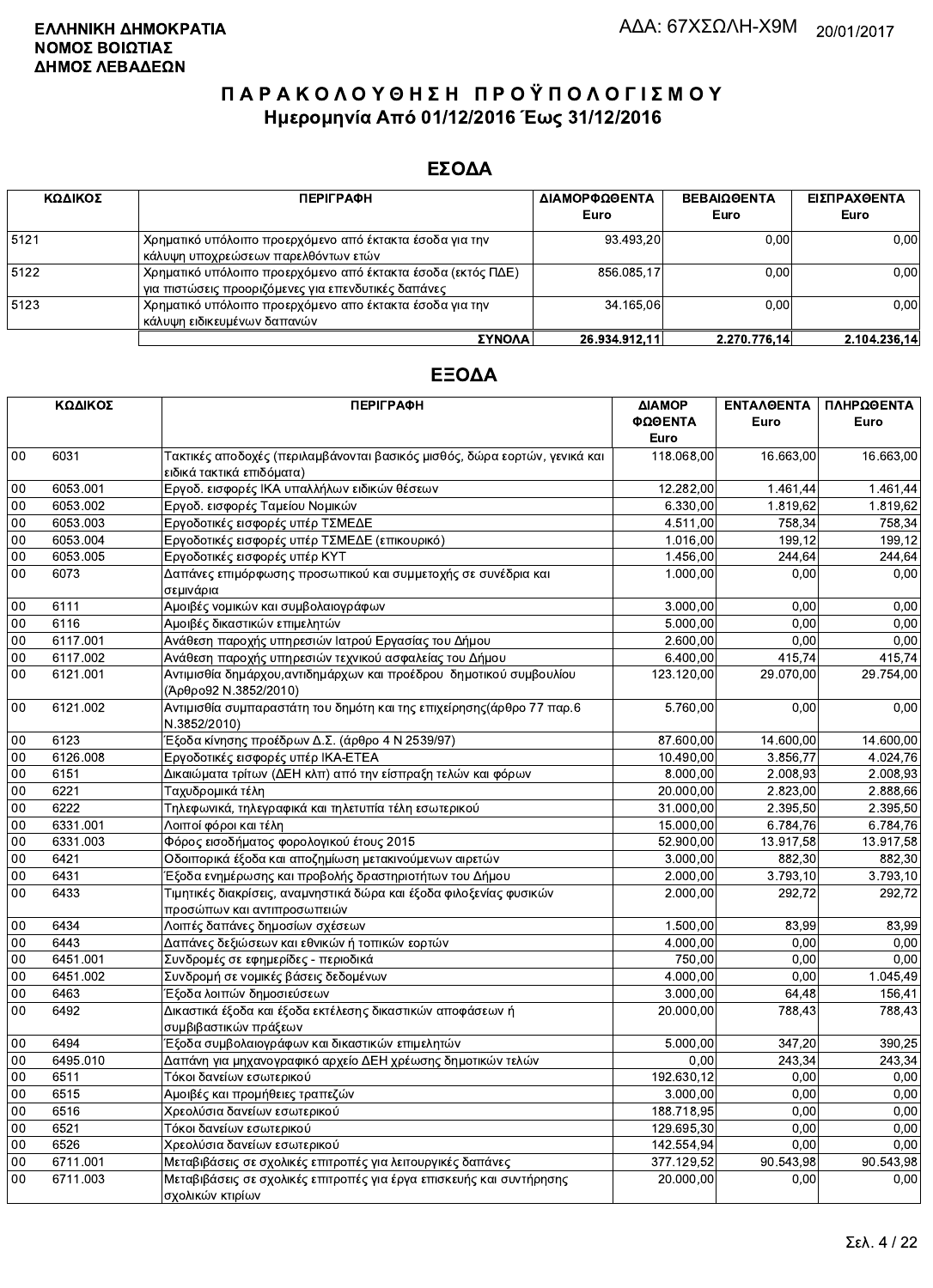|            | ΚΩΔΙΚΟΣ              | <b>ПЕРІГРАФН</b>                                                                                                          | ΔΙΑΜΟΡ<br>ΦΩΘΕΝΤΑ<br>Euro | ΕΝΤΑΛΘΕΝΤΑ<br>Euro | ΠΛΗΡΩΘΕΝΤΑ<br>Euro   |
|------------|----------------------|---------------------------------------------------------------------------------------------------------------------------|---------------------------|--------------------|----------------------|
| $00\,$     | 6721.001             | Εισφορά υπέρ συνδέσμου Δήμων και Κοινοτήτων Προστασίας & Ορθολογικής                                                      | 7.184,50                  | 0.00               | 0,00                 |
|            |                      | Ανάπτυξης του Κορινθιακού Κόλπου (ΣΠΟΑΚ) ο 'ΑΡΙΩΝ                                                                         |                           |                    |                      |
| 00         | 6722                 | Εισφορά για την εξασφάλιση μέσων προστασίας άμαχου πληθυσμού                                                              | 9.057,59                  | 0.00               | 0,00                 |
| $00\,$     | 6723                 | Κράτηση 0,50% υπέρ λογαριασμού του άρθρου 68 ΝΔ 3033/54                                                                   | 45.287,93                 | 1.591,06           | 1.591,06             |
| $00\,$     | 6725                 | Εισφορά υπέρ ΤΠΟΕΚΕ                                                                                                       | 750,00                    | 0,00               | 0,00                 |
| 00         | 6726.001             | Υπέρ δήμων και κοινοτήτων απο το Τέλος Ακίνητης Περιουσίας (15% επι των                                                   | 22.000,00                 | 1.931,05           | 1.931,05             |
|            |                      | εισπράξεων - Ν. 2130/93)                                                                                                  |                           |                    |                      |
| $00\,$     | 6733                 | Καταβολή χρηματικών βοηθημάτων σε άπορους δημότες                                                                         | 10.000,00                 | 0,00               | 0,00                 |
| 00         | 6734                 | Καταβολή επιδόματος ένδειας στους δικαιούχους                                                                             | 10.000,00                 | 0,00               | 0,00                 |
| 00         | 6736                 | Επιχορηγήσεις σε πολιτιστικούς συλλόγους και σωματεία                                                                     | 10.100,00                 | 0.00               | 0,00                 |
| $00\,$     | 6738.001             | Χρηματοδότηση Κοινωφελούς Επιχείρησης Δήμου Λεβαδέων                                                                      | 10.000,00                 | 0,00               | 0,00                 |
| $00\,$     | 6821.001             | Φορολογικά πρόστιμα και προσαυξήσεις χρήσης                                                                               | 1.500,00                  | 0,00               | 0,00                 |
| 00         | 6822                 | Προσαυξήσεις Ασφαλιστικών ταμείων χρήσης                                                                                  | 4.000,00                  | 0,00               | 0,00                 |
| 00         | 6823.001             | Τόκοι υπερημερίας χρήσης                                                                                                  | 41.361,80                 | 12.128,39          | 12.128,39            |
| 10         | 6011                 | Τακτικές αποδοχές (περιλαμβάνονται βασικός μισθός, δώρα εορτών, γενικά και                                                | 1.029.279,00              | 50.987,40          | 50.987,40            |
|            |                      | ειδικά τακτικά επιδόματα)                                                                                                 |                           |                    |                      |
| 10         | 6012.001             | Αποζημίωση υπερωριακής εργασίας μονίμων υπαλλήλων                                                                         | 1.000,00                  | 0,00               | 0,00                 |
| 10         | 6012.002             | Αμοιβή υπαλλήλων που ασκούν καθήκοντα ληξιάρχου                                                                           | 3.840,00                  | 371,97             | 371,97               |
| 10         | 6012.003             | Αμοιβή υπαλλήλου που τηρεί τα πρακτικά του Δημοτικού Συμβουλίου                                                           | 950,00                    | 143,36             | 143,36               |
| 10         | 6012.004             | Αμοιβή υπαλλήλων για την γραμματειακή υποστήριξη των συμβουλίων των                                                       | 4.450,00                  | 216,13             | 216,13               |
|            |                      | τοπικών και δημοτικών κοινοτήτων                                                                                          |                           |                    |                      |
| 10         | 6021.002             | Τακτικές αποδοχές υπαλλήλων με σύμβαση αορίστου χρόνου                                                                    | 202.393,00                | 32.927,58          | 32.927,58            |
| 10         | 6051.001             | Εργοδοτικές εισφορές ΙΚΑ μονίμων διοικητικών-οικονομικών υπηρεσιών                                                        | 7.121,00                  | 586,49             | 586,49               |
| 10         | 6051.002             | Εργοδοτικές εισφορές ΤΥΔΚΥ μονίμων διοικητικών-οικονομικών υπηρεσιών                                                      | 114.459,00                | 8.786,33           | 8.786,33             |
| 10         | 6051.003             | Εργοδοτικές εισφορές ΤΑΔΚΥ- ΤΕΑΔΥ μονίμων διοικητικών-οικονομικών                                                         | 26.886,00                 | 4.067.15           | 4.067,15             |
|            |                      | υπηρεσιών                                                                                                                 |                           |                    |                      |
| 10         | 6051.004             | Εργοδοτικές εισφορές ΤΣΜΕΔΕ μονίμων διοικητικών-οικονομικών υπηρεσιών                                                     | 5.862,00                  | 495,98             | 495,98               |
| 10         | 6051.005             | Εργοδοτικές εισφορές ΤΣΜΕΔΕ (ΕΠΙΚΟΥΡΙΚΟ) μονίμων διοικητικών-                                                             | 1.320,00                  | 130,22             | 130,22               |
|            |                      | οικονομικών υπηρεσιών                                                                                                     |                           |                    |                      |
| 10         | 6051.006             | Εργοδοτικές εισφορές ΚΥΤ μονίμων διοικητικών-οικονομικών υπηρεσιών                                                        | 1.891,00                  | 159,99             | 159,99               |
| 10         | 6051.007             | Εργοδοτικές εισφορές τακτικών υπαλλήλων υπέρ ΚΣΚΥ                                                                         | 15.850,00                 | 1.093,30           | 1.093,30             |
| 10         | 6051.008<br>6051.009 | Εργοδοτικές εισφορές τακτικών υπαλλήλων υπέρ ΟΠΑΔ<br>Εργοδοτικές εισφορές ΤΕΑΔΥ μονίμων υπαλλήλων                         | 4.774,00                  | 339,80             | 339,80               |
| 10<br>$10$ |                      |                                                                                                                           | 1.417,00                  | 255,68             | 255,68               |
| 10         | 6052.002<br>6056     | Εργοδοτικές εισφορές ΙΚΑ υπαλλήλων με σύμβαση αορίστου χρόνου<br>Εργοδοτικές εισφορές Δήμων Κοινωνικής Ασφάλισης          | 48.270,00                 | 8.251,66           | 8.251,66<br>1.843,95 |
| 10         | 6142.002             |                                                                                                                           | 100.574,00                | 1.843,95           |                      |
|            |                      | Ανάθεση εργασίας σε ορκωτούς ελεγκτές για τον έλεγχο των οικονομικών<br>καταστάσεων του Δήμου (Ν. 2880/2001, Ν.3146/2003) | 9.600,00                  | 0,00               | 0,00                 |
| 10         | 6142.003             | Ανάθεση εργασίας σε ορκωτό ελεγκτή-λογιστή της εκκαθάρισης της δημοτικής                                                  | 7.380,00                  | 0,00               | 0,00                 |
|            |                      | επιχείρησης Κ.Α.Ε.Κυριακίου                                                                                               |                           |                    |                      |
| $10$       | 6231.001             | Εκμίσθωση χώρου για λειτουργία εμποροπανήγυρης, εκθέσεων κλπ                                                              | 12.021,60                 | 1.001,80           | 1.001,80             |
| 10         | 6232                 | Μισθώματα κτιρίων - Τεχνικών έργων ακινήτων                                                                               | 52.026,24                 | 4.335,52           | 8.671,04             |
| $10$       | 6236.001             | Μίσθωση χημικών τουαλετών για την Εμποροπανήγυρη                                                                          | 5.000,00                  | 0,00               | 0,00                 |
| $10$       | 6253                 | Ασφάλιστρα μεταφορικών μέσων                                                                                              | 2.550,00                  | 0,00               | 0,00                 |
| 10         | 6262.001             | Συντήρηση και επισκευή ηλεκτρομηχανολογικιού εξοπλισμού κτιρίων                                                           | 2.800,00                  | 0,00               | 0,00                 |
|            |                      | (ανελκυστήρας, κλιματιστικά κλπ)                                                                                          |                           |                    |                      |
| 10         | 6263.001             | Συντήρηση και επισκευή μεταφορικών μέσων                                                                                  | 6.800,00                  | 178,56             | 282,98               |
| $10$       | 6263.002             | Δαπάνες για τεχνικό έλεγχο αυτοκινήτων (Κ.Τ.Ε.Ο.)                                                                         | 250,00                    | 200,00             | 200,00               |
| 10         | 6264.001             | Συντήρηση και επισκευή εγκαταστάσεων θέρμανσης, κλιματισμού, αερισμού και                                                 | 7.000,00                  | 0,00               | 5.981,23             |
|            |                      | λοιπών μηχανημάτων                                                                                                        |                           |                    |                      |
| $10$       | 6265.002             | Συντήρηση και επισκευή ηλεκτρονικών υπολογιστών, φωτοτυπικών, fax κλπ                                                     | 5.000,00                  | 0,00               | 0,00                 |
| 10         | 6265.004             | Εργασίες συντήρησης συστημάτων κατάσβεσης-πυρόσβεσης                                                                      | 850,00                    | 0,00               | 0,00                 |
| $10$       | 6266.001             | Συντήρηση Εφαρμογών λογισμικού                                                                                            | 25.388,00                 | 12.591,20          | 12.591,20            |
| 10         | 6279.001             | Λοιπές δαπάνες για ύδρευση, άρδευση, φωτισμό, καθαριότητα                                                                 | 42.000,00                 | 7.441,00           | 7.441,00             |
| $10$       | 6321                 | Τέλη κυκλοφορίας επιβατηγών αυτοκινήτων                                                                                   | 2.000,00                  | 280,00             | 280,00               |
| 10         | 6411                 | Έξοδα κίνησης ιδιοκτητών μεταφορικών μέσων (καύσιμα, λιπαντικά, διόδια<br>κλπ)                                            | 7.000,00                  | 0,00               | 355,21               |
| $10$       | 6422                 | Οδοιπορικά έξοδα και αποζημίωση μετακινούμενων υπαλλήλων                                                                  | 1.250,00                  | 581,80             | 581,80               |
| 10         | 6461                 | Έξοδα δημοσίευσης οικονομικών καταστάσεων                                                                                 | 1.400,00                  | 450,00             | 450,00               |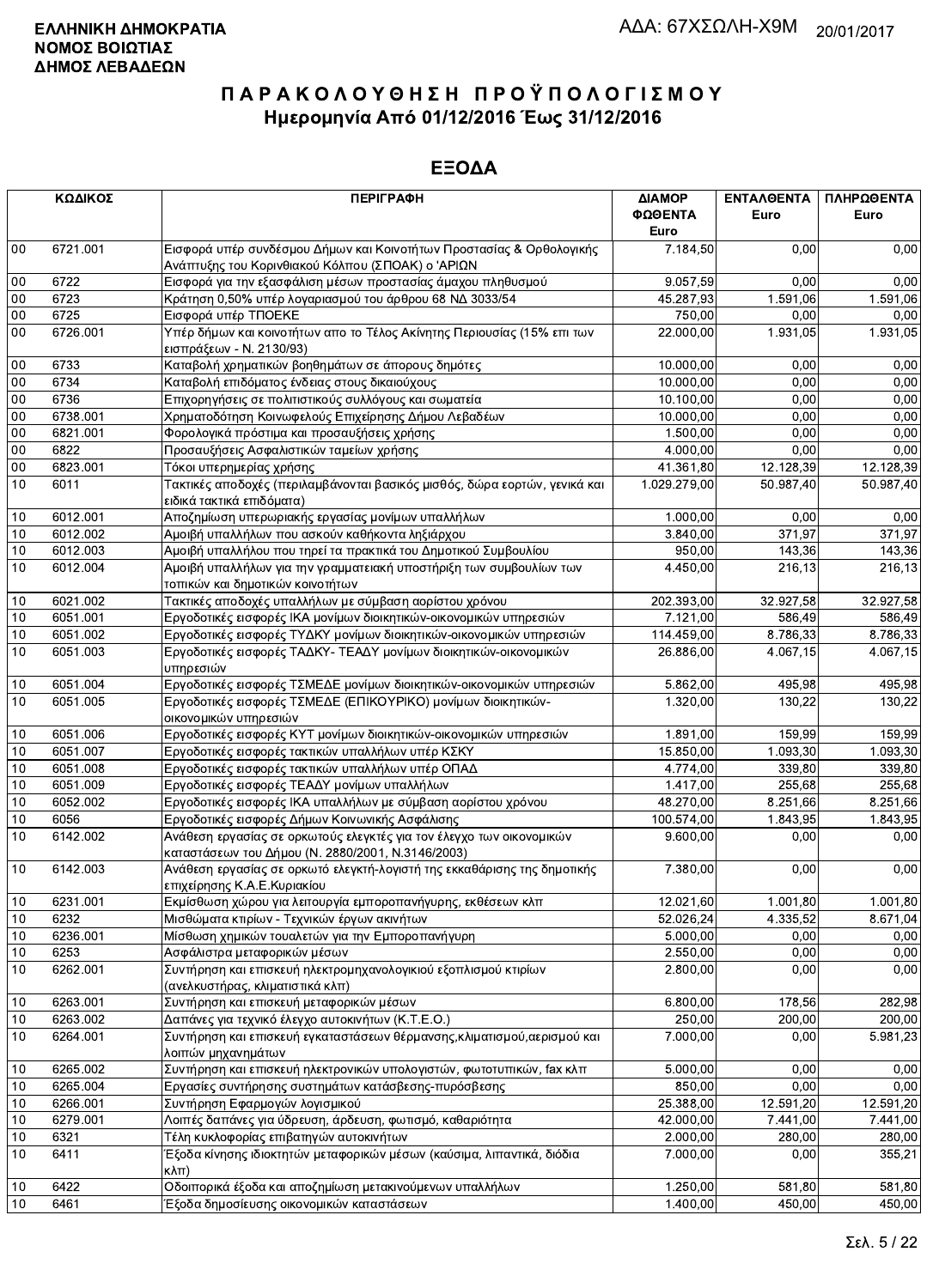|          | ΚΩΔΙΚΟΣ  | <b>ПЕРІГРАФН</b>                                                                      | ΔΙΑΜΟΡ                 | ΕΝΤΑΛΘΕΝΤΑ | ΠΛΗΡΩΘΕΝΤΑ |
|----------|----------|---------------------------------------------------------------------------------------|------------------------|------------|------------|
|          |          |                                                                                       | ΦΩΘΕΝΤΑ                | Euro       | Euro       |
|          |          |                                                                                       | Euro                   |            |            |
| 10       | 6462     | Δημοσίευση προκηρύξεων                                                                | 3.000,00               | 0,00       | 213,28     |
| 10       | 6611.001 | Προμήθεια βιβλίων, περιοδικών και λοιπών εκδόσεων                                     | 500,00                 | 0.00       | 0,00       |
| 10       | 6611.002 | Προμήθεια ληξιαρχικών βιβλίων (υποχρεωτ. εισφορά ΥΠ.ΕΣ 55327/89)                      | 100,00                 | 0,00       | 0,00       |
| 10       | 6612     | Προμήθεια γραφικής ύλης και λοιπά υλικά γραφείων                                      | 10.000,00              | 0,00       | 0,00       |
| 10       | 6613.001 | Προμήθεια εντύπων υπηρεσιών                                                           | 850,00                 | 0.00       | 0,00       |
| 10       | 6613.002 | Προμήθεια υλικών μηχανογράφησης και πολλαπλών εκτυπώσεων (τόνερ,                      | 11.450,00              | 2.351,23   | 2.351,23   |
|          |          | μελανοταινίες-αναλώσιμα fax κλπ)                                                      |                        |            |            |
| 10       | 6615.001 | Εργασίες εκτυπώσεων, εκδόσεων, βιβλιοδετήσεων                                         | 1.000,00               | 0,00       | 0,00       |
| 10       | 6615.002 | Εργασίες εκτύπωσης φωτοτυπιών                                                         | 2.000,00               | 911,89     | 911,89     |
| 10       | 6615.003 | Εκτύπωση Μητρώου Αρρένων (υποχρεωτ. εισφορά ΥΠ.ΕΣ 55327/89)                           | 100,00                 | 0.00       | 0,00       |
| 10       | 6634     | Προμήθεια ειδών καθαριότητας και ευπρεπισμού                                          | 600,00                 | 0.00       | 0,00       |
| 10       | 6643     | Προμήθεια καυσίμων για θέρμανση και φωτισμό                                           | 38.000,00              | 0,00       | 0,00       |
| 10       | 6662.001 | Προμήθεια υλικών ενεργητικής πυροπροστασίας - συστημάτων συναγερμού-                  | 2.500,00               | 0,00       | 0,00       |
|          |          | πυρανίχνευσης, αναγομώσεις πυροσβεστήρων                                              |                        |            |            |
| 10       | 6662.002 | Προμήθεια ηλεκτρολογικού υλικού κτιριακών εγκαταστάσεων                               | 1.000,00               | 0,00       | 751,24     |
| 10       | 6671.002 | Προμήθεια ελαστικών μεταφορικών μέσων                                                 | 1.000,00               | 0,00       | 0,00       |
| 10       | 6673.001 | Ανταλλακτικά εγκαταστάσεων θέρμανσης, κλιματισμού, αερισμού και λοιπών                | 2.000,00               | 1.106, 15  | 1.106,15   |
|          |          | μηχανημάτων                                                                           |                        |            |            |
| 10       | 6691     | Προμήθεια ειδών σημαιοστολισμού και φωταγωγήσεων                                      | 1.000,00               | 583,54     | 583,54     |
| 15       | 6011     | Τακτικές αποδοχές (περιλαμβάνονται βασικός μισθός, δώρα εορτών, γενικά και            | 435.343,00             | 22.307,07  | 22.307.07  |
|          |          | ειδικά τακτικά επιδόματα)                                                             |                        |            |            |
| 15       | 6013     | Εφάπαξ βοήθημα του Ν 103/75                                                           | $\overline{15.000,00}$ | 0,00       | 0,00       |
| 15       | 6021.001 | Τακτικές αποδοχές καθαριστριών σχολικών μονάδων (αρθ. 18 Ν.3870/2010)                 | 110.585,00             | 14.564,16  | 14.564,16  |
| 15       | 6021.002 | Τακτικές αποδοχές υπαλλήλων Κοινωνικής Προστασίας, Παιδείας, Αθλητισμού               | 228.075,00             | 38.357,34  | 38.357,34  |
|          |          | και Πολιτισμού (Παιδικοί Σταθμοί, ΚΑΠΗ, Δημοτικό Ωδείο κλπ)                           |                        |            |            |
| 15       | 6021.003 | Τακτικές αποδοχές σχολικών φυλάκων με σύμβαση Ιδιωτ. Δικαίου Αορίστου                 | 102.260,00             | 17.227,22  | 17.227,22  |
|          | 6041.001 | Χρόνου                                                                                | 0,00                   | 0,00       | 13.362,11  |
| 15<br>15 | 6041.004 | Τακτικές αποδοχές ωρομισθίων γυμναστών ΠΑγΟ                                           |                        | 0,00       | 0,00       |
| 15       | 6041.005 | Τακτικές αποδοχές εκτάκτων υπαλλήλων Κατασκήνωσης                                     | 22.470,00<br>4.725,00  | 2.635,37   |            |
|          |          | Αμοιβές συμβασιούχων αμιγώς αμοιβομένων από καταβολή αντιτίμου στο<br>Ωδείο Λιβαδειάς |                        |            | 2.742,65   |
| 15       | 6051.001 | Εργοδοτικές εισφορές ΙΚΑ μονίμων κοινωνικών υπηρεσιών                                 | 25.670,00              | 2.041,27   | 2.041,27   |
| 15       | 6051.002 | Εργοδοτικές εισφορες ΤΥΔΚΥ μονίμων κοινωνικών υπηρεσιών                               | 30.808,00              | 2.455,27   | 2.455,27   |
| 15       | 6051.003 | Εργοδοτικές εισφορες ΤΑΔΚΥ-ΤΕΑΔΥ μονίμων υπαλλήλων κοινωνικών                         | 2.720,00               | 423,60     | 423,60     |
|          |          | υπηρεσιών                                                                             |                        |            |            |
| 15       | 6051.008 | Εργοδοτικές εισφορες ΤΕΑΔΥ τακτικών υπαλλήλων κοινωνικών υπηρεσιών                    | 5.607,00               | 852,31     | 852,31     |
| 15       | 6051.009 | Εργοδοτικές εισφορές ΟΠΑΔ μονίμων κοινωνικών υπηρεσιών                                | 9.633,00               | 773,57     | 773,57     |
| 15       | 6052.001 | Εργοδοτικές εισφορές (ΙΚΑ) υπαλλήλων αορίστου. χρόνου (καθαρ. σχολικών                | 26.616,00              | 3.944, 14  | 3.944,14   |
|          |          | μονάδων)                                                                              |                        |            |            |
| 15       | 6052.002 | Εργοδοτικές εισφορές (ΙΚΑ) υπαλλήλων κοινωνικής προστασίας, πολιτισμού                | 59.052,00              | 9.707,94   | 9.707,94   |
|          |          | και αθλητισμού (Παιδικοί Σταθμοί, ΚΑΠΗ, Δημ. Ωδείο κλπ)                               |                        |            |            |
| 15       | 6052.003 | Εργοδοτικές εισφορές (ΙΚΑ) σχολικών φυλάκων                                           | 26.298,00              | 4.317,16   | 4.317,16   |
| 15       | 6054.001 | Εργοδοτικές εισφορές ωρομισθίων γυμναστών ΠΑγΟ                                        | 0,00                   | 0,00       | 3.311,72   |
| 15       | 6054.004 | Εργοδοτικές εισφορές ΙΚΑ εκτάκτων υπαλλήλων Κατασκήνωσης                              | 5.840,00               | 0,00       | 0,00       |
| 15       | 6054.005 | Εργοδοτικές εισφορες συμβασιούχων αμιγώς αμοιβομένων από καταβολή                     | 1.215,00               | 660,41     | 687,29     |
|          |          | αντιτίμου στο Ωδείο Λιβαδειάς                                                         |                        |            |            |
| 15       | 6056     | Εργοδοτικές εισφορές Δήμων Κοινωνικής Ασφάλισης                                       | 44.112,00              | 808,76     | 808,76     |
| 15       | 6061.001 | Παροχές σε ειδος- γάλα εργαζόμενων                                                    | 10.173,00              | 1.153,28   | 2.732,51   |
| 15       | 6061.002 | Προμήθειες στολών μουσικών Φιλαρμονικής                                               | 3.000,00               | 0,00       | 0,00       |
| 15       | 6117.002 | Εργασίες απολύμανσης-απεντόμωσης                                                      | 800.00                 | 615,00     | 615,00     |
| 15       | 6117.003 | Ανάθεση παροχής υπηρεσιών ιατρού για μέλη του ΚΑΠΗ                                    | 2.000,00               | 1.062,00   | 1.062,00   |
| 15       | 6117.004 | Ανάθεση παροχής υπηρεσιών σε παιδίατρο για Παιδικούς Σταθμούς                         | 5.000,00               | 0,00       | 0,00       |
| 15       | 6117.005 | Ανάθεση παροχής υπηρεσιών σε παιδίατρο για Κατασκήνωση                                | 1.200,00               | 0,00       | 0,00       |
| 15       | 6117.006 | Καθαρισμός εγκαταστάσεων Αθλητισμού, Πολιτισμού και λοιπών υπηρεσιών                  | 24.600,00              | 3.633,20   | 3.633,20   |
| 15       | 6117.009 | Σύμβαση έργου με γιατρό για παροχή υπηρεσιών στα μέλη του ΚΑΠΗ                        | 2.000,00               | 0,00       | 0,00       |
| 15       | 6211.002 | Δαπάνη ηλεκτρικού ρεύματος για φωτισμό Δημοτικού Σταδίου                              | 23.000,00              | 0,00       | 0,00       |
| 15       | 6232.002 | Μίσθωμα κτιριου Β΄ Παιδικού Σταθμού Λιβαδειάς                                         | 15.288,00              | 2.548,00   | 2.548,00   |
| 15       | 6232.003 | Μίσθωμα κτιριου ΚΑΠΗ Δαύλειας                                                         | 2.851,20               | 237,60     | 237,60     |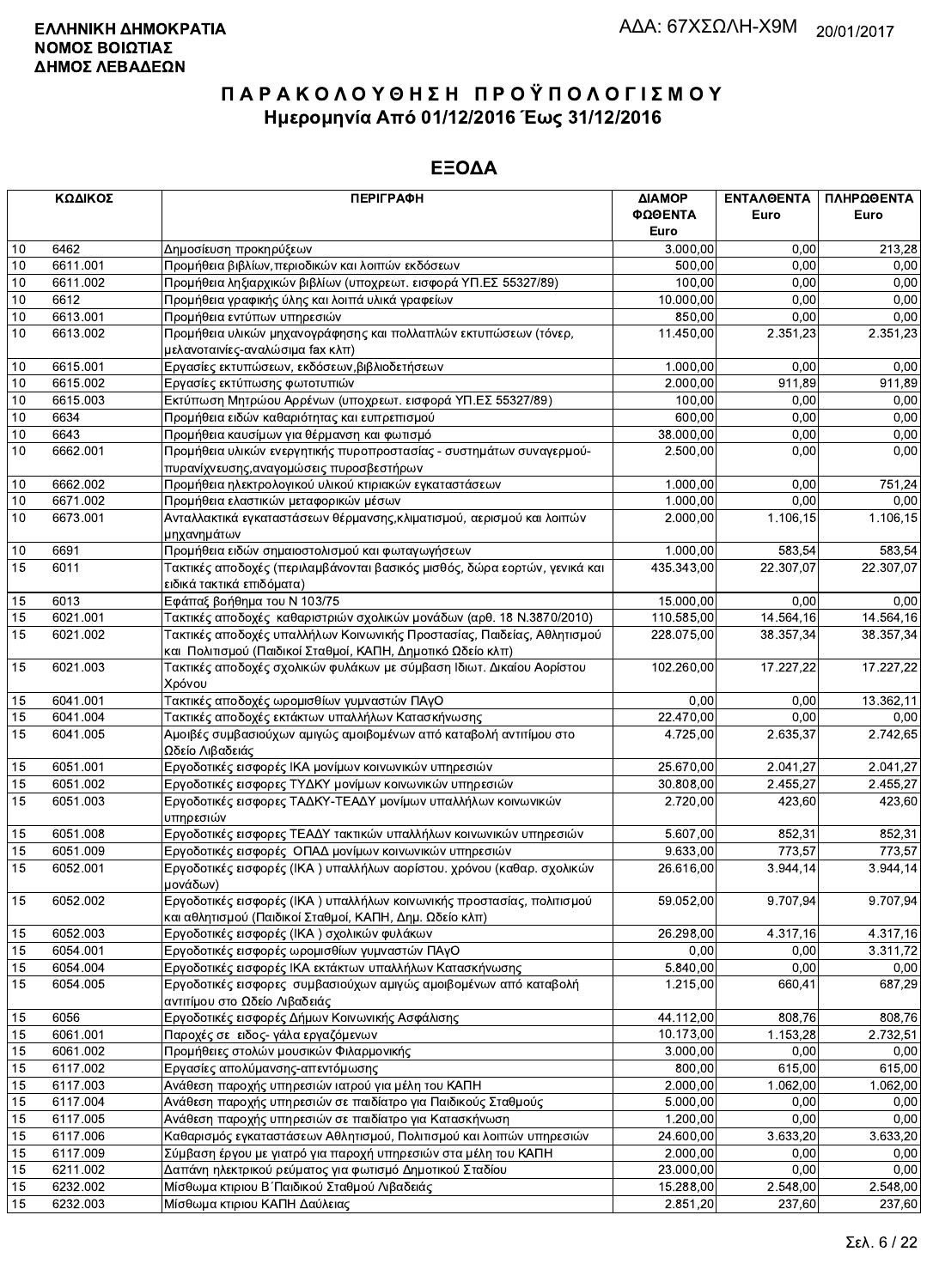|                 | ΚΩΔΙΚΟΣ              | <b>ПЕРІГРАФН</b>                                                                                      | ΔΙΑΜΟΡ<br>ΦΩΘΕΝΤΑ    | ΕΝΤΑΛΘΕΝΤΑ<br>Euro | ΠΛΗΡΩΘΕΝΤΑ<br>Euro |
|-----------------|----------------------|-------------------------------------------------------------------------------------------------------|----------------------|--------------------|--------------------|
|                 |                      |                                                                                                       | Euro                 |                    |                    |
| 15              | 6232.005             | Μίσθωμα κτιρίου ιατρειου (ΚΑΠΗ)                                                                       | 4.602.00             | 383.50             | 383,50             |
| 15<br>15        | 6232.006<br>6232.008 | Μίσθωμα κυλικείου ΚΑΠΗ Λιβαδειάς (καντίνα)                                                            | 5.831,76<br>4.560,00 | 485,98<br>380,00   | 485,98<br>380,00   |
| $\overline{15}$ | 6236.001             | Μίσθωμα για στέγαση Δημοτικού Θεάτρου<br>Μισθώματα σχολικών κτιρίων (άρθ.94 Ν.3852/10)                | 87.685,56            | 21.921,39          | 33.974,07          |
| 15              | 6236.002             | Μίσθωμα κτιρίου "Δια Βίου Μάθηση"                                                                     | 3.200,00             | 259,20             | 259,20             |
| 15              | 6253.001             | Ασφάλιστρα μεταφορικών μέσων                                                                          | 750,00               | 0,00               | 0,00               |
| 15              | 6262.001             | Συντήρηση και επισκευή λοιπών μονίμων εγκαταστάσεων Αθλητισμού -                                      | 5.000,00             | 0,00               | 0,00               |
|                 |                      | Πολιτισμού                                                                                            |                      |                    |                    |
| 15              | 6263.002             | Συντήρηση και επισκευή μεταφορικών μέσων                                                              | 700,00               | 947,43             | 1.493,03           |
| 15              | 6263.003             | Δαπάνες για τεχνιικό έλεγχο αυτοκινήτων (ΚΤΕΟ)                                                        | 100,00               | 70,00              | 120,00             |
| $\overline{15}$ | 6264.001             | Συντήρηση και επισκευή εγκαταστάσεων θέρμανσης, κλιματισμού, αερισμού<br>και λοιπών μηχανημάτων       | 5.000,00             | 3.100,03           | 3.100,03           |
| 15              | 6264.002             | Συντήρηση και επισκευή λοιπών μηχανημάτων                                                             | 1.000,00             | 0,00               | 0,00               |
| 15              | 6265.001             | Συντήρηση και επισκευή λοιπού εξοπλισμού Κατασκήνωσης στην Παλιομηλιά                                 | 1.000,00             | 0,00               | 0,00               |
| 15              | 6265.002             | Συντήρηση και επισκευή επίπλων και λοιπού εξοπλισμού σκευών και λοιπού<br>εξοπλισμού Παιδικών Σταθμών | 1.000,00             | 0,00               | 0,00               |
| 15              | 6265.003             | Συντήρηση συστημάτων κατάσβεσης-πυρόσβεσης                                                            | 2.000.00             | 0,00               | 706,80             |
| 15              | 6265.004             | Συντήρηση και επισκευή ηλεκτρικών συσκευών                                                            | 500,00               | 140,00             | 140,00             |
| 15              | 6265.005             | Συντήρηση και επισκευή εξοπλισμού Δημοτικού Κολυμβητηρίου                                             | 2.000,00             | 0,00               | 0,00               |
| 15              | 6265.006             | Συντήρηση και επισκευή επίπλων και λοιπού εξοπλισμού υπηρεσιών<br>Πολιτισμού-Αθλητισμού               | 1.000,00             | 0,00               | 0,00               |
| 15              | 6265.007             | Επισκευή επαγγελματικής σκούπας Δημοτικού Κολυμβητηρίου                                               | 4.000,00             | 0,00               | 0,00               |
| 15              | 6271.001             | Ύδρευση Παιδικών Σταθμών και Δημοτικού Ωδείου                                                         | 0,00                 | 257,00             | 257,00             |
| 15              | 6279.001             | Λοιπές δαπάνες για ύδρευση, άρδευση, φωτισμό, καθαριότητα                                             | 60.000.00            | 5.298,00           | 5.298.00           |
| 15              | 6279.002             | Δαπάνη κοινόχρηστων για το κτίριο στέγασης ΄ Δια Βίου Μάθηση''                                        | 750,00               | 658,97             | 658,97             |
| 15              | 6321                 | Τέλη κυκλοφορίας επιβατηγών αυτοκινήτων                                                               | 0,00                 | 1.150,00           | 1.150,00           |
| 15              | 6413.001             | Δαπάνη για εκδρομές ΚΑΠΗ                                                                              | 3.000,00             | 0,00               | 0,00               |
| 15              | 6422                 | Οδοιπορικά έξοδα και αποζημίωση μετακινούμενων υπαλλήλων                                              | 0.00                 | 320,00             | 320,00             |
| 15              | 6462                 | Δημοσίευση προκηρύξεων                                                                                | 1.250,00             | 466,98             | 1.379,62           |
| 15              | 6471.001             | Εκδηλώσεις εορτών ΠΑΣΧΑ                                                                               | 35.000,00            | 0,00               | 0,00               |
| 15              | 6471.002             | Πολιτιστικές εκδηλώσεις ΤΡΟΦΩΝΕΙΑ                                                                     | 30.000,00            | 2.480,00           | 16.358,88          |
| 15              | 6471.003             | Πολιτιστικές εκδηλώσεις ΓΑΙΤΑΝΑΚΙ ΛΙΒΑΔΕΙΑΣ                                                           | 5.000,00             | 0,00               | 0,00               |
| 15              | 6471.005             | Επετειακές-εορταστικές εκδηλώσεις και δραστηριότητες όλων των Κοινοτήτων<br>του Δήμου                 | 10.000,00            | 0,00               | 0,00               |
| 15              | 6471.006             | Εκδηλώσεις εορτασμού Χριστουγέννων & Πρωτοχρονιάς                                                     | 15.000,00            | 0,00               | 0,00               |
| 15              | 6472.001             | Εξοδα αθλητικών δραστηριοτήτων και εκδηλώσεων                                                         | 3.000,00             | 0,00               | 0,00               |
| 15              | 6473.001             | Εκδηλώσεις στα ΚΑΠΗ                                                                                   | 2.000,00             | 0,00               | 0,00               |
| 15              | 6481.001             | Προμήθεια ειδών παντοπωλείου                                                                          | 15.500,00            | 1.749,01           | 3.242,27           |
| 15              | 6481.002             | Προμήθεια φρούτων και λαχανικών                                                                       | 12.700,00            | 1.520.39           | 1.520,39           |
| 15              | 6481.003             | Προμήθεια ειδών κρεοπωλείου                                                                           | 15.500,00            | 3.004,71           | 3.004,71           |
| 15              | 6481.004             | Προμήθεια γαλακτοκομικών ειδων                                                                        | 8.500,00             | 911,55             | 2.054,68           |
| 15              | 6481.005             | Προμήθεια κατεψυγμένων ειδών                                                                          | 3.550,00             | 407,19             | 647,26             |
| 15              | 6481.006             | Προμήθεια ειδών αρτοποιείου                                                                           | 9.500,00             | 3.001,50           | 3.001,50           |
| 15              | 6482.001             | Προμήθεια ειδών παντοπωλείου για Κατασκήνωση                                                          | 4.600,00             | 0,00               | 0.00               |
| 15              | 6482.002             | Προμήθεια φρούτων και λαχανικών για Κατασκήνωση                                                       | 5.020,00             | 0,00               | 0,00               |
| 15              | 6482.003             | Προμήθεια ειδών κρεοπωλείου για Κατασκήνωση                                                           | 4.700,00             | 0,00               | 0,00               |
| 15              | 6482.004             | Προμήθεια γαλακτοκομικών ειδών για Κατασκήνωση                                                        | 3.200,00             | 0,00               | 2.972,61           |
| 15              | 6482.005             | Προμήθεια κατεψυγμένων ειδών για Κατασκήνωση                                                          | 1.250,00             | 0,00               | 264,89             |
| 15              | 6482.006             | Προμήθεια ειδών αρτοποιείου για Κατασκήνωση                                                           | 4.150,00             | 0,00               | 0,00               |
| 15              | 6482.007             | Προμήθεια ειδών ζαχαροπλαστείου για Κατασκήνωση                                                       | 950,00               | 0,00               | 781,92             |
| 15              | 6612                 | Προμήθεια γραφικής ύλης και λοιπά υλικά γραφείων                                                      | 500,00               | 0,00               | 0,00               |
| 15              | 6613.001             | Προμήθεια βιβλιαρίων υγείας κοινωνικής πρόνοιας                                                       | 1.200,00             | 0,00               | 0,00               |
| 15              | 6613.002             | Προμήθεια εντύπων και υλικών μηχανογράφησης και πολλαπλών<br>εκτυπώσεων Παιδικών Σταθμών              | 750,00               | 499,82             | 499,82             |
| 15              | 6613.003             | Προμήθεια εντύπων και υλικών μηχανογράφησης και πολλαπλών<br>εκτυπώσεων ΚΑΠΗ                          | 200,00               | 0,00               | 0,00               |
| 15              | 6615.001             | Διάφορες εκδόσεις για την προβολή του Δήμου                                                           | 8.500,00             | 0,00               | 0,00               |
| 15              | 6622.003             | Προμήθεια ειδών ψυγανωνίας νια Παιδικούς Σταθμούς                                                     | 2.000.00             | 0.00 <sub>l</sub>  | 0.00               |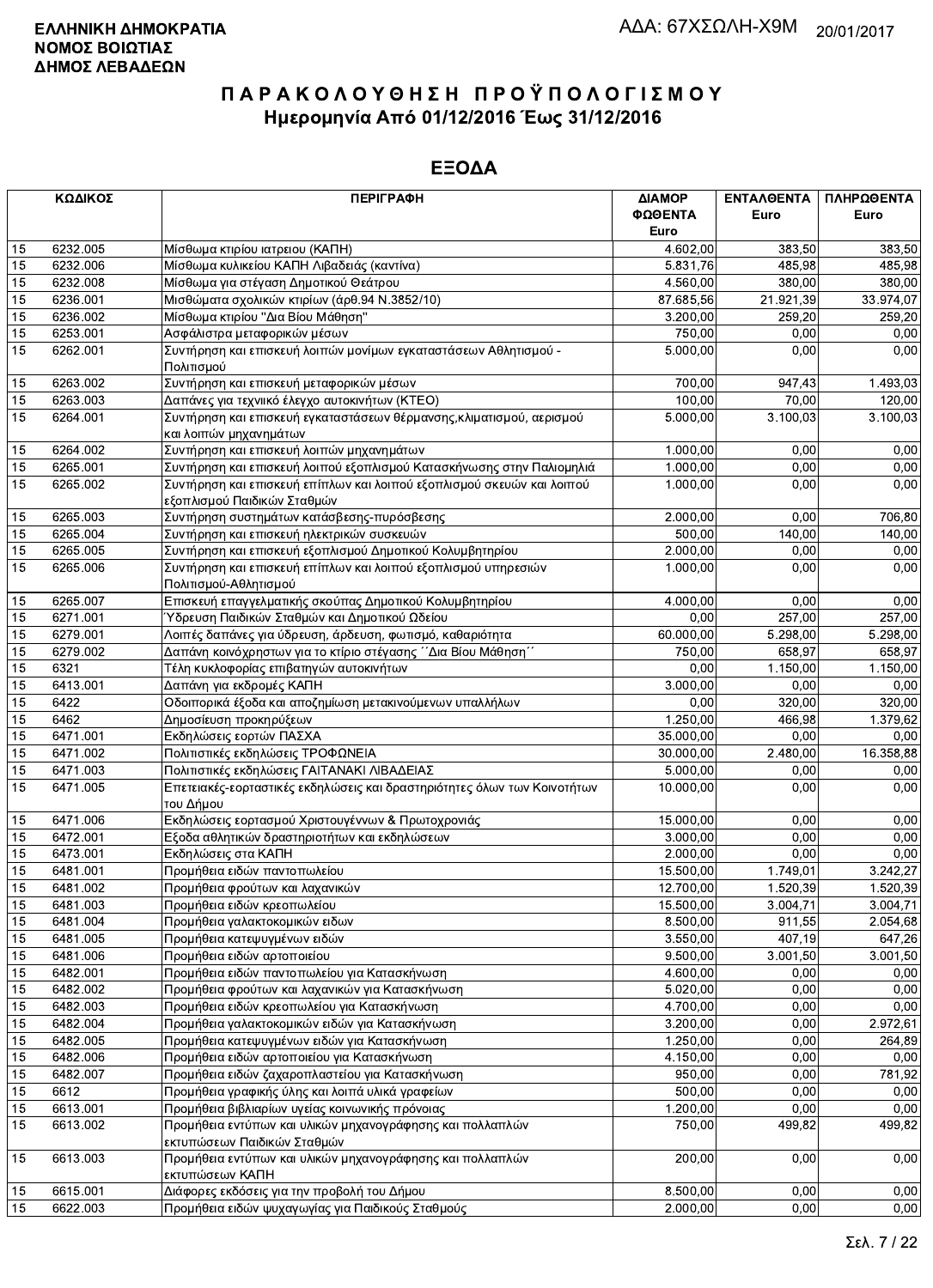|    | ΚΩΔΙΚΟΣ  | <b>ПЕРІГРАФН</b>                                                                                                         | ΔΙΑΜΟΡ          | ΕΝΤΑΛΘΕΝΤΑ | ΠΛΗΡΩΘΕΝΤΑ |
|----|----------|--------------------------------------------------------------------------------------------------------------------------|-----------------|------------|------------|
|    |          |                                                                                                                          | ΦΩΘΕΝΤΑ<br>Euro | Euro       | Euro       |
| 15 | 6622.005 | Προμήθεια ειδών δημιουργικής απασχόλησης για τους παιδικούς σταθμούς                                                     | 3.000,00        | 0,00       | 0,00       |
|    |          | (χαρτικά, μπογιές, εκπαιδευτικό υλικό κλπ)                                                                               |                 |            |            |
| 15 | 6622.006 | Προμήθεια παιδικών στρωμάτων                                                                                             | 700,00          | 0,00       | 0,00       |
| 15 | 6622.008 | Προμήθεια τροφίμων για Κοινωνικό Παντοπωλείο                                                                             | 70.500,00       | 10.276,74  | 12.947,42  |
| 15 | 6622.010 | Προμήθεια δύο (2) ανοξείδωτων ποδοκίνητων κάδων για Κατασκήνωση                                                          | 500,00          | 0.00       | 0,00       |
| 15 | 6631.001 | Προμήθεια υγειονομικού και φαρμακευτικού υλικού                                                                          | 200,00          | 125,64     | 125,64     |
| 15 | 6633     | Προμήθεια χημικού υλικού (απολυμαντικά, χημικά κλπ)                                                                      | 2.000,00        | 0,00       | 0,00       |
| 15 | 6634.001 | Προμήθεια ειδών καθαριότητας και ευπρεπισμού για Παιδικούς Σταθμούς,<br>Κατασκήνωση και υπηρεσίες Πολιτισμού, Αθλητισμού | 8.000,00        | 2.160,16   | 5.357,74   |
| 15 | 6634.002 | Προμήθεια ειδών καθαριότητας και ευπρεπισμού για Κοινωνικό Παντοπωλείο                                                   | 11.500,00       | 2.063,07   | 4.105,63   |
| 15 | 6641.001 | Προμήθεια καυσίμων και λιπαντικών για κίνηση μεταφορικών μέσων                                                           | 700,00          | 0.00       | 462,13     |
| 15 | 6643     | Προμήθεια καυσίμων για θέρμανση και φωτισμό                                                                              | 45.000,00       | 0,00       | 0,00       |
| 15 | 6644.001 | Προμήθεια καυσίμων κίνησης και λιπαντικών για μηχ/τα κίνησης του νερού της                                               | 60.000,00       | 0,00       | 0,00       |
|    |          | πισινας                                                                                                                  |                 |            |            |
| 15 | 6662.001 | Προμήθεια υλικών ενεργητικής πυροπροστασίας-συστημάτων συναγερμού-                                                       | 6.000,00        | 0.00       | 0,00       |
|    |          | πυρανίχνευσης, αναγομώσεις πυροσβεστήρων                                                                                 |                 |            |            |
| 15 | 6662.002 | Προμήθεια ηλεκτρολογικού υλικού κτιριακών εγκαταστάσεων                                                                  | 1.000,00        | 0,00       | 675,25     |
| 15 | 6662.003 | Προμήθεια υδραυλικών υλικών και εξαρτημάτων                                                                              | 1.500,00        | 0,00       | 0,00       |
| 15 | 6672.001 | Ανταλλακτικά μηχανολογικού-ηλεκτρολογικού εξοπλισμού                                                                     | 2.000,00        | 114,00     | 114,00     |
| 15 | 6673.002 | Ανταλλακτικά εγκαταστάσεων θέρμανσης, κλιματισμού, αερισμού και λοιπών<br>μηχανημάτων                                    | 2.000,00        | 1.070.26   | 1.070,26   |
| 15 | 6673.003 | Ανταλλακτικά μουσικών οργάνων Φιλαρμονικής                                                                               | 1.150,00        | 0.00       | 0,00       |
| 15 | 6681.002 | Προμήθεια ειδων φαρμακείου                                                                                               | 500,00          | 443,99     | 443,99     |
| 15 | 6699.001 | Διάφορα αναλώσιμα υλικά για τον χώρο του Ιατρείου του ΚΑΠΗ                                                               | 400,00          | 0,00       | 0,00       |
| 15 | 6699.002 | Διάφορα αναλώσιμα υλικά για τον χώρο του Φυσιοθεραπευτηρίου του ΚΑΠΗ                                                     | 300,00          | 0,00       | 0,00       |
| 15 | 6699.003 | Ταινίες για μηχανήματα μέτρησης σακχάρου και χοληστερίνης                                                                | 500,00          | 0,00       | 0,00       |
| 15 | 6699.004 | Προμήθεια εκπαιδευτικού υλικού για τμήματα μουσικής προπαιδείας                                                          | 500,00          | 0,00       | 0,00       |
|    |          | (τυμπανάκια, μεταλλόφωνα, ντέφια, μαράκες κλπ.)                                                                          |                 |            |            |
| 15 | 6699.005 | Προμήθεια αθλητικού υλικού (μπάλες, κορύνες, δίκτυα κλπ.)                                                                | 3.000,00        | 0.00       | 0,00       |
| 15 | 6699.006 | Προμήθεια σακουλών ηλεκτρικών σκουπών των Παιδικών Σταθμών                                                               | 400,00          | 0,00       | 0,00       |
| 15 | 6699.007 | Προμήθεια ιματισμού Παιδικών Σταθμών (σαλιάρες, πετσέτες κουζίνας κλπ.)                                                  | 800,00          | 783,75     | 783,75     |
| 15 | 6741.001 | Ενίσχυση ατόμων με ανάγκες Βαριάς Αναπηρίας                                                                              | 3.005.079,72    | 0,00       | 0,00       |
| 15 | 6741.002 | Επίδομα αιματολογικών νοσημάτων, αιμολυτική αναιμία, αιμορροφυλία, AIDS                                                  | 539.360,00      | 0.00       | 0,00       |
| 15 | 6741.004 | Επίδομα βαριάς νοητικής καθυστέρησης                                                                                     | 1.020.000,00    | 0,00       | 0,00       |
| 15 | 6741.005 | Επίδομα κίνησης σε παραπληγικούς/τετραπληγικούς/ακρωτηριασμένους                                                         | 175.340,00      | 0,00       | 0,00       |
| 15 | 6741.007 | Επίδομα Ανασφάλιστων Παραπληγικών, Τετραπληγικών                                                                         | 96.640,00       | 0,00       | 0,00       |
| 15 | 6741.008 | Επίδομα Παραπληγικών, Τετραπληγικών Δημοσίου                                                                             | 102.000,00      | 0,00       | 0,00       |
| 15 | 6741.009 | Επίδομα Τυφλότητας                                                                                                       | 960.745,00      | 0,00       | 0,00       |
| 15 | 6741.010 | Επίδομα σε Κωφάλαλα άτομα                                                                                                | 118.792,00      | 0,00       | 0,00       |
| 15 | 6741.011 | Επίδομα εγκεφαλικής παράλυσης                                                                                            | 8.364,00        | 0,00       | 0,00       |
| 15 | 6741.012 | Επίδομα απροστάτευτων παιδιών                                                                                            | 75.394,00       | 0,00       | 0,00       |
| 15 | 6741.013 | Επίδομα ομογενών-προσφύγων                                                                                               | 8.000,00        | 0,00       | 0,00       |
| 20 | 6011     | Τακτικές αποδοχές (περιλαμβάνονται βασικός μισθός, δώρα εορτών, γενικά και<br>ειδικά τακτικά επιδόματα)                  | 551.363.00      | 30.738,59  | 30.738,59  |
| 20 | 6012.001 | Αποζημίωση υπερωριακής εργασίας μονίμων υπαλλήλων                                                                        | 3.000,00        | 2.713,69   | 2.713,69   |
| 20 | 6021     | Τακτικές αποδοχές (περιλαμβάνονται βασικός μισθός, δώρα εορτών, γενικά και                                               | 116.831.00      | 16.664,12  | 16.664,12  |
|    |          | ειδικά τακτικά επιδόματα)                                                                                                |                 |            |            |
| 20 | 6022.001 | Αποζημίωση υπερωριακής εργασίας υπαλλήλων με σύμβαση Αορ. Χρόνου                                                         | 580,00          | 616,92     | 616,92     |
| 20 | 6041     | Τακτικές αποδοχές (περιλαμβάνονται βασικός μισθός, δώρα εορτών, γενικά και<br>ειδικά τακτικά επιδόματα)                  | 69.389,00       | 11.892,00  | 11.892,00  |
| 20 | 6051.002 | Εργοδοτικές εισφορές ΤΥΔΚΥ μονίμων υπ. καθαριότητας και ηλεκτροφωτισμού                                                  | 65.220,00       | 5.785,77   | 5.785,77   |
| 20 | 6051.003 | Εργοδοτικές εισφορές ΤΑΔΚΥ μονίμων υπ. καθαριότητας και ηλεκτροφωτισμού                                                  | 15.533,00       | 22.231,99  | 22.231,99  |
| 20 | 6051.004 | Εργοδοτικές εισφορές ΤΣΜΕΔΕ μονίμων υπηρεσίας καθαριότητας και                                                           | 3.947,00        | 333,31     | 333,31     |
|    |          | ηλεκτροφωτισμού                                                                                                          |                 |            |            |
| 20 | 6051.005 | Εργοδοτικές εισφορές ΤΣΜΕΔΕ (ΕΠΙΚΟΥΡΙΚΟ) μονίμων υπηρεσίας                                                               | 889,00          | 87,51      | 87,51      |
| 20 | 6051.006 | καθαριότητας και ηλεκτροφωτισμού<br>Εργοδοτικές εισφορές ΚΥΤ μονίμων υπηρεσίας καθαριότητας και                          | 1.274,00        | 107,52     | 107,52     |
|    |          | ηλεκτροφωτισμού                                                                                                          |                 |            |            |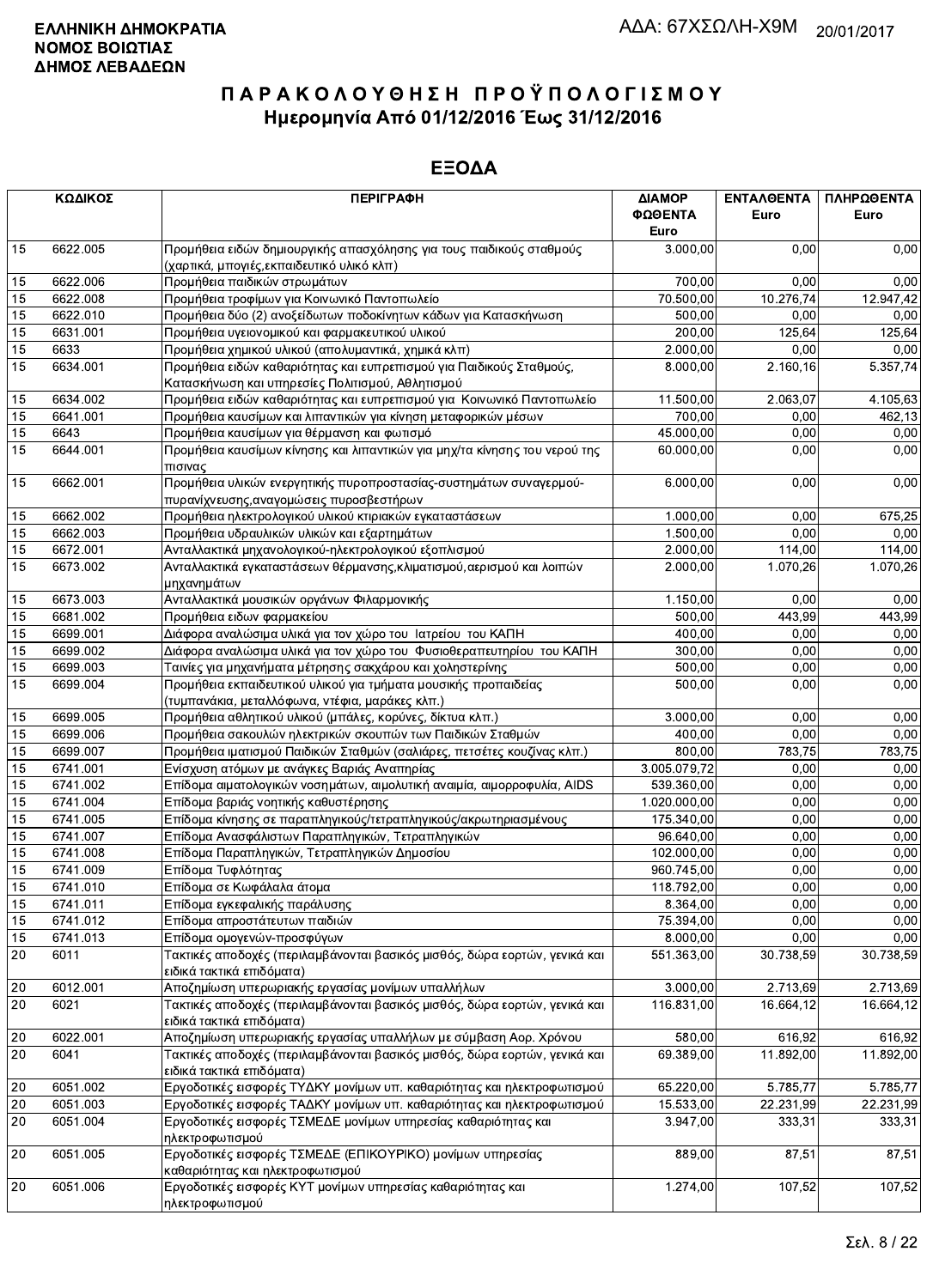|          | ΚΩΔΙΚΟΣ              | <b>ПЕРІГРАФН</b>                                                                                        | ΔΙΑΜΟΡ                | ΕΝΤΑΛΘΕΝΤΑ         | ΠΛΗΡΩΘΕΝΤΑ         |
|----------|----------------------|---------------------------------------------------------------------------------------------------------|-----------------------|--------------------|--------------------|
|          |                      |                                                                                                         | ΦΩΘΕΝΤΑ               | Euro               | Euro               |
|          |                      |                                                                                                         | Euro                  |                    |                    |
| 20       | 6051.007             | Εργοδοτικές εισφορές Τ.Σ.Κ.Υ                                                                            | 2.302,00              | 163.84             | 163,84             |
| 20       | 6052.001             | Εργοδοτικές εισφορές ΙΚΑ υπαλλήλων αορ. χρόνου υπ. καθαριότητας και<br>ηλεκτροφωτισμού                  | 30.061,00             | 4.996,98           | 4.996,98           |
| 20       | 6054.001             | Εργοδοτικές εισφορές ΙΚΑ εκτάκτων υπ. καθαριότητας και ηλεκτροφωτισμού                                  | 20.790,00             | 3.386,24           | 3.386,24           |
| 20       | 6056                 | Εργοδοτικές εισφορές Δήμων Κοινωνικής Ασφάλισης                                                         | 56.463,00             | 1.035.20           | 1.035,20           |
| 20       | 6061.001             | Παροχές σε είδος-είδη ατομικής προστασίας εργαζομένων (ένδυση κλπ)                                      | 3.000,00              | 0,00               | 0,00               |
| 20       | 6061.002             | Παροχές σε είδος-γάλα εργαζομένων                                                                       | 15.110,00             | 1.951,79           | 4.785,15           |
| 20       | 6063                 | Λοιπές παροχές σε είδος (ένδυση εργατοτεχνικού προσωπικού κ.λ.π.)                                       | 2.000,00              | 0,00               | 0,00               |
| 20       | 6151                 | Δικαιώματα τρίτων (ΔΕΗ κλπ) από την είσπραξη τελών και φόρων                                            | 58.000,00             | 7.767,65           | 7.767,65           |
| 20       | 6211.001             | Ηλεκτρικό ρεύμα για φωτισμό οδών, πλατειών και κοινοχρήστων χώρων                                       | 535.000,00            | 90.175,05          | 90.175,05          |
| $20\,$   | 6211.002             | Δαπάνες ηλεκτρικών παροχών, οδικών φωτισμών, αυξήσεις ισχύος κλπ                                        | 2.700,00              | 0,00               | 0,00               |
| 20       | 6234.001             | Μισθώματα γερανοφόρων οχημάτων για μεταφορά οχημάτων, κοντέϊνερ, κοπή                                   | 3.000,00              | 0,00               | 0,00               |
|          |                      | και κλάδεμα ψηλών και επικίνδυνων δένδρων κλπ.                                                          |                       |                    |                    |
| $20\,$   | 6253.001             | Ασφάλιστρα μεταφορικών μέσων και αυτοκινούμενων μηχανημάτων                                             | 12.000,00             | 0,00               | 0,00               |
| 20       | 6263.001             | Συντηρήσεις-Επισκευές αυτοκινήτων                                                                       | 123.000,00            | 57.068,38          | 59.728,77          |
| 20       | 6263.002             | Δαπάνες για τεχνικό έλεγχο οχημάτων (ΚΤΕΟ)                                                              | 1.000.00              | 862,00             | 862.00             |
| 20       | 6263.010             | Συντήρηση και επισκευή κοντέινερς απορριμμάτων                                                          | 500,00                | 2.297,72           | 2.297,72           |
| 20       | 6264.001             | Συντηρήσεις και Επισκευές μηχανημάτων Χ.Υ.Τ.Α.                                                          | 22.500,00             | 14.442,55          | 14.442,55          |
| 20       | 6265.002             | Συντήρηση λοιπού εξοπλισμού                                                                             | 500,00                | 0,00               | 0,00               |
| 20       | 6265.003             | Επισκευή μεταλλικών κάδων απορριμμάτων                                                                  | 8.000,00              | 14.865,62          | 14.865,62          |
| 20       | 6265.004             | Επισκευή μεταλλικών καλαθιών απορριμμάτων                                                               | 1.000,00              | 0,00               | 0,00               |
| 20       | 6279.001             | Λοιπές δαπάνες για ύδρευση, άρδευση, φωτισμό, καθαριότητα                                               | 7.000,00              | 1.266,00           | 1.266,00           |
| 20       | 6322                 | Τέλη κυκλοφορίας φορτηγών αυτοκινήτων                                                                   | 1.500,00              | 1.360,00           | 1.360,00           |
| 20       | 6323                 | Λοιπά τέλη κυκλοφορίας                                                                                  | 2.500,00              | 2.090,47           | 2.090,47           |
| 20       | 6422                 | Οδοιπορικά έξοδα και αποζημίωση μετακινούμενων υπαλλήλων                                                | 250,00                | 0,00               | 0,00               |
| 20       | 6462                 | Δημοσίευση προκηρύξεων                                                                                  | 600,00                | 0,00               | 0,00               |
| 20       | 6633                 | Προμήθεια χημικού υλικού (απολυμαντικά, χημικά κλπ)                                                     | 2.500,00              | 0,00               | 0,00               |
| 20       | 6635                 | Προμήθεια λοιπών ειδών υγιεινής και καθαριότητας                                                        | 500,00                | 0,00               | 0,00               |
| 20       | 6641.001             | Προμήθεια καυσίμων και λιπαντικών για κίνηση μεταφ. μέσων υπ.                                           | 145.000,00            | 0,00               | 6.985,20           |
|          |                      | καθαριότητας και ηλεκτροφωτισμού                                                                        |                       |                    |                    |
| 20       | 6641.002             | Καύσιμα και λιπαντικά για μηχανήματα Χ.Υ.Τ.Α.                                                           | 40.000,00             | 0,00               | 4.355,75           |
| 20       | 6662.001             | Προμήθεια ηλεκτρολογικού υλικού για τη συντήρηση ηλεκτροφωτισμού<br>Λιβαδειάς και τοπικών διαμερισμάτων | 32.000,00             | 16.746,07          | 16.746,07          |
| 20       | 6671.002             | Προμήθεια και τοποθέτηση ελαστικών μεταφορικών μέσων                                                    | 10.000,00             | 0,00               | 3.506,42           |
| 20       | 6671.003             | Προμήθεια και τοποθέτηση ελαστικών μηχανημάτων Χ.Υ.Τ.Α.                                                 | 5.000,00              | 0,00               | 3.091,23           |
| 20       | 6673.001             | Ανταλλακτικά επίπλων και σκευών και λοιπού εξοπλισμού                                                   | 500,00                | 0,00               | 0,00               |
| 20       | 6691.001             | Προμήθεια εορταστικού φωτιζόμενου διάκοσμου                                                             | 6.000,00              | 2.161,07           | 3.950,76           |
| 20       | 6699.001             | Προμήθεια σάκκων απορριμμάτων                                                                           | 6.000,00              | 1.145,54           | 1.145,54           |
| $20\,$   | 6699.003             | Προμήθεια λοιπών αναλωσίμων                                                                             | 500,00                | 0,00               | 0,00               |
| 20       | 6721.001             | Ετήσια εισφορά σε ΔΕΠΟΔΑΛ-Α.Ε. (ΦΟΔΣΑ) 1ης Διαχειριστικής Ενότητας Ν.<br>Βοιωτίας                       | 412.911,00            | 0,00               | 99.387,73          |
| 25       | 6041                 | Τακτικές αποδοχές (περιλαμβάνονται βασικός μισθός, δώρα εορτών, γενικά και<br>ειδικά τακτικά επιδόματα) | 22.800,00             | 0,00               | 0,00               |
| 25       | 6054.001             | Εργοδοτικές εισφορές Ι.Κ.Α. εκτάκτου προσωπικού                                                         | 5.968,00              | 0,00               | 0,00               |
| 25       | 6211.001             | Αντίτιμο ηλεκτρικού ρεύματος για την κίνηση των αντλιοστασίων άρδευσης                                  | 320.000,00            | 11.778,00          | 23.442,00          |
| 25       | 6262.005             | Συντήρηση και επισκευή αντλιοστασίων άρδευσης                                                           | 15.000,00             | 0,00               | 0,00               |
| 25       | 6673.002             | Προμήθεια ανταλλακτικών και σωλήνων άρδευσης                                                            | 15.000,00             | 0,00               | 0,00               |
| 30       | 6011                 | Τακτικές αποδοχές (περιλαμβάνονται βασικός μισθός, δώρα εορτών, γενικά και<br>ειδικά τακτικά επιδόματα) | 463.578,00            | 24.631,62          | 24.631,62          |
| 30       | 6012.001             | Αποζημίωση υπερωριακής εργασίας                                                                         | 2.000,00              | 0,00               | 0,00               |
| 30       | 6021                 | Τακτικές αποδοχές (περιλαμβάνονται βασικός μισθός, δώρα εορτών, γενικά και                              | 46.548,00             | 7.767,40           | 7.767,40           |
|          |                      | ειδικά τακτικά επιδόματα)                                                                               |                       |                    |                    |
| 30       | 6022.001             | Αποζημίωση υπερωριακής εργασίας και για εξαιρέσιμες ημέρες και νυκτερινές                               | 500,00                | 0,00               | 0,00               |
|          |                      | ώρες και λοιπές πρόσθετες αμοιβές                                                                       |                       |                    |                    |
| 30       | 6051.001             | Εργοδοτικές εισφορές Ι.Κ.Α. μονίμων υπαλλήλων                                                           | 9.697,00<br>51.356,00 | 815,61<br>4.302,41 | 815,61<br>4.302,41 |
| 30       | 6051.002             | Εργοδοτικές εισφορές ΤΥΔΚΥ μονίμων υπαλλήλων                                                            |                       | 3.555,27           | 3.555,27           |
| 30<br>30 | 6051.003<br>6051.004 | Εργοδοτικές εισφορές ΤΑΔΚΥ μονίμων υπαλλήλων<br>Εργοδοτικές εισφορές ΤΣΜΕΔΕ μονίμων υπαλλήλων           | 11.036,00             |                    |                    |
|          |                      |                                                                                                         | 21.545,00             | 1.789,70           | 1.789,70           |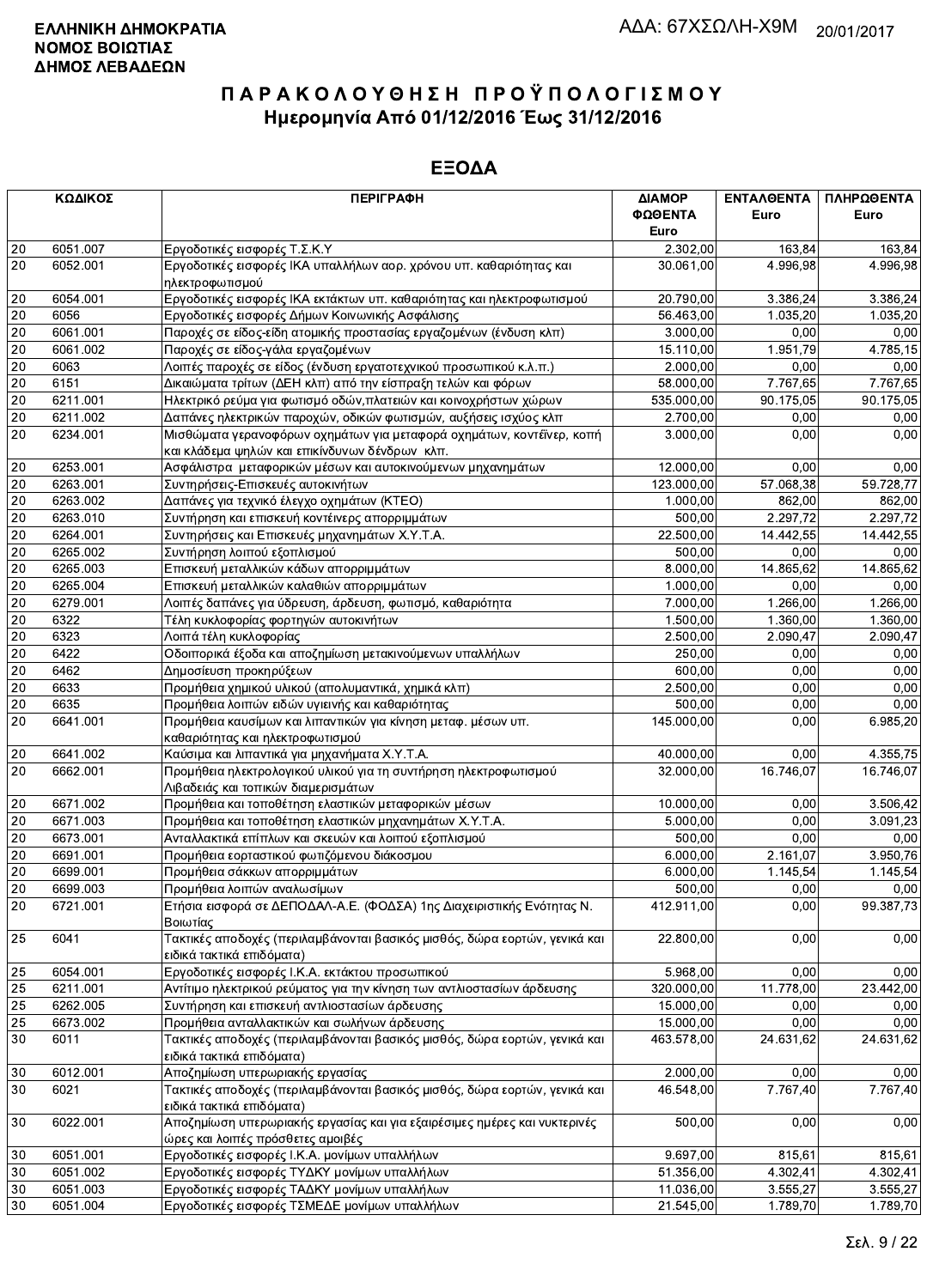|        | ΚΩΔΙΚΟΣ  | <b>ПЕРІГРАФН</b>                                                         | ΔΙΑΜΟΡ<br>ΦΩΘΕΝΤΑ<br>Euro | <b>ENTAA@ENTA</b><br>Euro | ΠΛΗΡΩΘΕΝΤΑ<br>Euro |
|--------|----------|--------------------------------------------------------------------------|---------------------------|---------------------------|--------------------|
| 30     | 6051.005 | Εργοδοτικές εισφορές ΤΣΜΕΔΕ (ΕΠΙΚΟΥΡΙΚΟ) μονίμων υπαλλήλων               | 631,00                    | 53,34                     | 53,34              |
| 30     | 6051.006 | Εργοδοτικές εισφορές ΚΥΤ μονίμων υπαλλήλων                               | 904,00                    | 65,53                     | 65,53              |
| 30     | 6051.008 | Εργοδοτικές εισφορές ΤΕΑΔΥ μονίμων υπαλλήλων                             | 392,00                    | 0.00                      | 0,00               |
| 30     | 6052.001 | Εργοδοτικές εισφορές Ι.Κ.Α. υπαλλήλων με σχέση Αορ. Χρόνου               | 11.493,00                 | 1.946.52                  | 1.946,52           |
| 30     | 6056     | Εργοδοτικές εισφορές Δήμων Κοινωνικής Ασφάλισης                          | 40.583,00                 | 744,06                    | 744,06             |
| 30     | 6061.001 | Παροχές σε είδος-είδη ατομικής προστασίας εργαζομένων (ένδυση κλπ)       | 1.000,00                  | 0,00                      | 0,00               |
| 30     | 6061.002 | Παροχές σε είδος-γάλα εργαζομένων                                        | 4.595,00                  | 659,69                    | 1.593,46           |
| 30     | 6117.002 | Κατεδάφιση κτιρίων (σε κοινόχρηστους χώρους, ετοιμόρροπα και επικίνδυνα) | 5.000,00                  | 0,00                      | 0,00               |
| 30     | 6142.001 | Αμοιβή για ανάθεση διαμόρφωσης-κατασκευής των παραγκών της               | 25.000,00                 | 24.279,47                 | 24.279,47          |
|        |          | εμποροπανήγυρης                                                          |                           |                           |                    |
| 30     | 6142.002 | Παροχή υπηρεσιών για πιστοποίηση-καταχώρηση ανελκυστήρων                 | 650,00                    | 0.00                      | 0,00               |
| 30     | 6142.003 | Αμοιβή αξιολόγησης συμμόρφωσης απαιτήσεων ασφαλείας παιδικών χαρών       | 6.000,00                  | 0,00                      | 0,00               |
| 30     | 6142.005 | Αμοιβή για εργαστηριακές δοκιμές αντοχής υλικών                          | 500,00                    | 0,00                      | 0,00               |
| 30     | 6142.006 | Αμοιβή για έλεγχο πιστοποίησης για αλεξικέραυνα                          | 2.000,00                  | 0,00                      | 0,00               |
| 30     | 6142.009 | Σύνταξη πρότασης χρηματοδότησης για τη βελτιστοποίηση της Διαχείρισης    | 4.960,00                  | 0,00                      | 0,00               |
|        |          | των ΑΣΑ σύμφωνα με το Τοπικό Σχέδιο Διαχείρισης του Δήμου Λεβαδέων στο   |                           |                           |                    |
|        |          | πλαίσιο της πρόσκλησης 14.6i.26-27.1 με τίτλο: Δράσεις για την           |                           |                           |                    |
|        |          |                                                                          |                           |                           |                    |
|        |          | Ολοκληρωμένη Διαχείριση Αστικών Αποβλήτων                                |                           |                           |                    |
| 30     | 6142.401 | Αποκατάσταση ΧΑΔΑ πλησίον της Τ.Κ. Αγίας Αννας                           | 96.000,00                 | 47.958,72                 | 47.958,72          |
| 30     | 6211.001 | Ηλεκτροδότηση προσωρινών τριφασικών παροχών Εμποροπανήγυρης<br>Λιβαδειάς | 2.200,00                  | 0,00                      | 0,00               |
| $30\,$ | 6232     | Μισθώματα κτιρίων - Τεχνικών έργων ακινήτων                              | 3.000,00                  | 235,92                    | 235,92             |
| 30     | 6253.001 | Ασφάλιστρα μεταφορικών μέσων                                             | 6.000,00                  | 0.00                      | 0,00               |
| 30     | 6262.002 | Συντήρηση-επισκευή φωτεινών σηματοδοτών ρύθμισης κυκλοφορίας             | 8.000,00                  | 705,98                    | 858,85             |
| $30\,$ | 6262.101 |                                                                          |                           |                           |                    |
|        |          | Έκτακτες και επείγουσες δαπάνες για επισκευή και αποκατάσταση ακινήτων,  | 3.000,00                  | 0,00                      | 0,00               |
|        |          | εγκαταστάσεων, κοινόχρηστων χώρων και λοιπών χώρων Δ.Κ. Λιβαδειάς        |                           |                           |                    |
| 30     | 6262.102 | Έκτακτες και επείγουσες δαπάνες για επισκευή και αποκατάσταση ακινήτων,  | 1.000,00                  | 0,00                      | 0,00               |
|        |          | εγκαταστάσεων, κοινόχρηστων χώρων και λοιπών χώρων Τ.Κ.Λαφυστίου         |                           |                           |                    |
| $30\,$ | 6262.103 | Έκτακτες και επείγουσες δαπάνες για επισκευή και αποκατάσταση ακινήτων,  | 1.000,00                  | 0,00                      | 0,00               |
|        |          | εγκαταστάσεων, κοινόχρηστων χώρων και λοιπών χώρων Τ.Κ. Ρωμαίικου        |                           |                           |                    |
| 30     | 6262.201 | Έκτακτες και επείγουσες δαπάνες για επισκευή και αποκατάσταση ακινήτων,  | 1.000,00                  | 0,00                      | 0,00               |
|        |          | εγκαταστάσεων, κοινόχρηστων χώρων και λοιπών χώρων Τ.Κ. Χαιρώνειας       |                           |                           |                    |
| $30\,$ | 6262.202 | Έκτακτες και επείγουσες δαπάνες για επισκευή και αποκατάσταση ακινήτων,  | 1.000,00                  | 0,00                      | 0,00               |
|        |          | εγκαταστάσεων, κοινόχρηστων χώρων και λοιπών χώρων Τ.Κ. Προφήτη Ηλία     |                           |                           |                    |
| 30     | 6262.203 | Έκτακτες και επείγουσες δαπάνες για επισκευή και αποκατάσταση ακινήτων,  | 1.000,00                  | 0,00                      | 0,00               |
|        |          | εγκαταστάσεων, κοινόχρηστων χώρων και λοιπών χώρων Τ.Κ. Προσηλίου        |                           |                           |                    |
| 30     | 6262.204 | Έκτακτες και επείγουσες δαπάνες για επισκευή και αποκατάσταση ακινήτων,  | 1.000,00                  | 0,00                      | 0,00               |
|        |          | εγκαταστάσεων, κοινόχρηστων χώρων και λοιπών χώρων Τ.Κ.Θουρίου           |                           |                           |                    |
| 30     | 6262.205 | Έκτακτες και επείγουσες δαπάνες για επισκευή και αποκατάσταση ακινήτων,  | 1.000,00                  | 0,00                      | 0,00               |
|        |          | εγκαταστάσεων, κοινόχρηστων χώρων και λοιπών χώρων Τ.Κ.Βασιλικών         |                           |                           |                    |
| 30     | 6262.206 | Έκτακτες και επείγουσες δαπάνες για επισκευή και αποκατάσταση ακινήτων,  | 1.000,00                  | 0,00                      | 0,00               |
|        |          | εγκαταστάσεων, κοινόχρηστων χώρων και λοιπών χώρων Τ.Κ.Ανθοχωρίου        |                           |                           |                    |
| 30     | 6262.207 | Έκτακτες και επείγουσες δαπάνες για επισκευή και αποκατάσταση ακινήτων,  | 1.000,00                  | 396,80                    | 396,80             |
|        |          | εγκαταστάσεων, κοινόχρηστων χώρων και λοιπών χώρων Τ.Κ. Ακοντίου         |                           |                           |                    |
| 30     | 6262.208 | Έκτακτες και επείγουσες δαπάνες για επισκευή και αποκατάσταση ακινήτων,  | 1.000,00                  | 0,00                      | 0,00               |
|        |          | εγκαταστάσεων, κοινόχρηστων χώρων και λοιπών χώρων Τ.Κ.Αγίου Βλασίου     |                           |                           |                    |
| 30     | 6262.301 | Επείγουσες εργασίες επισκευής και γενικά εγκαταστάσεων κοινοχρήστων      | 1.000,00                  | 399,28                    | 399,28             |
|        |          | χώρων Τ.Κ.Δαυλείας                                                       |                           |                           |                    |
| 30     | 6262.302 | Έκτακτες και επείγουσες δαπάνες για επισκευή και αποκατάσταση ακινήτων,  | 1.000,00                  | 396,80                    | 396,80             |
|        |          | εγκαταστάσεων, κοινόχρηστων χώρων και λοιπών χώρων Τ.Κ.Μαυρονερίου       |                           |                           |                    |
| 30     | 6262.303 | Έκτακτες και επείγουσες δαπάνες για επισκευή και αποκατάσταση ακινήτων,  | 1.000,00                  | 372,00                    | 372,00             |
|        |          | εγκαταστάσεων, κοινόχρηστων χώρων και λοιπών χώρων Τ.Κ.Παρορίου          |                           |                           |                    |
| 30     | 6262.401 | Έκτακτες και επείγουσες δαπάνες για επισκευή και αποκατάσταση ακινήτων,  | 1.000,00                  | 0,00                      | 0,00               |
|        |          | εγκαταστάσεων, κοινόχρηστων χώρων και λοιπών χώρων Τ.Κ.Αγίας Αννας       |                           |                           |                    |
| 30     | 6262.402 | Έκτακτες και επείγουσες δαπάνες για επισκευή και αποκατάσταση ακινήτων,  | 1.000,00                  | 0,00                      | 0,00               |
|        |          | εγκαταστάσεων, κοινόχρηστων χώρων και λοιπών χώρων Τ.Κ Αγίας Τριάδας     |                           |                           |                    |
| 30     | 6262.403 | Έκτακτες και επείγουσες δαπάνες για επισκευή και αποκατάσταση ακινήτων,  | 1.000,00                  | 396,80                    | 396,80             |
|        |          | εγκαταστάσεων, κοινόχρηστων χώρων και λοιπών χώρων Τ.Κ.Αγίου Γεωργίου    |                           |                           |                    |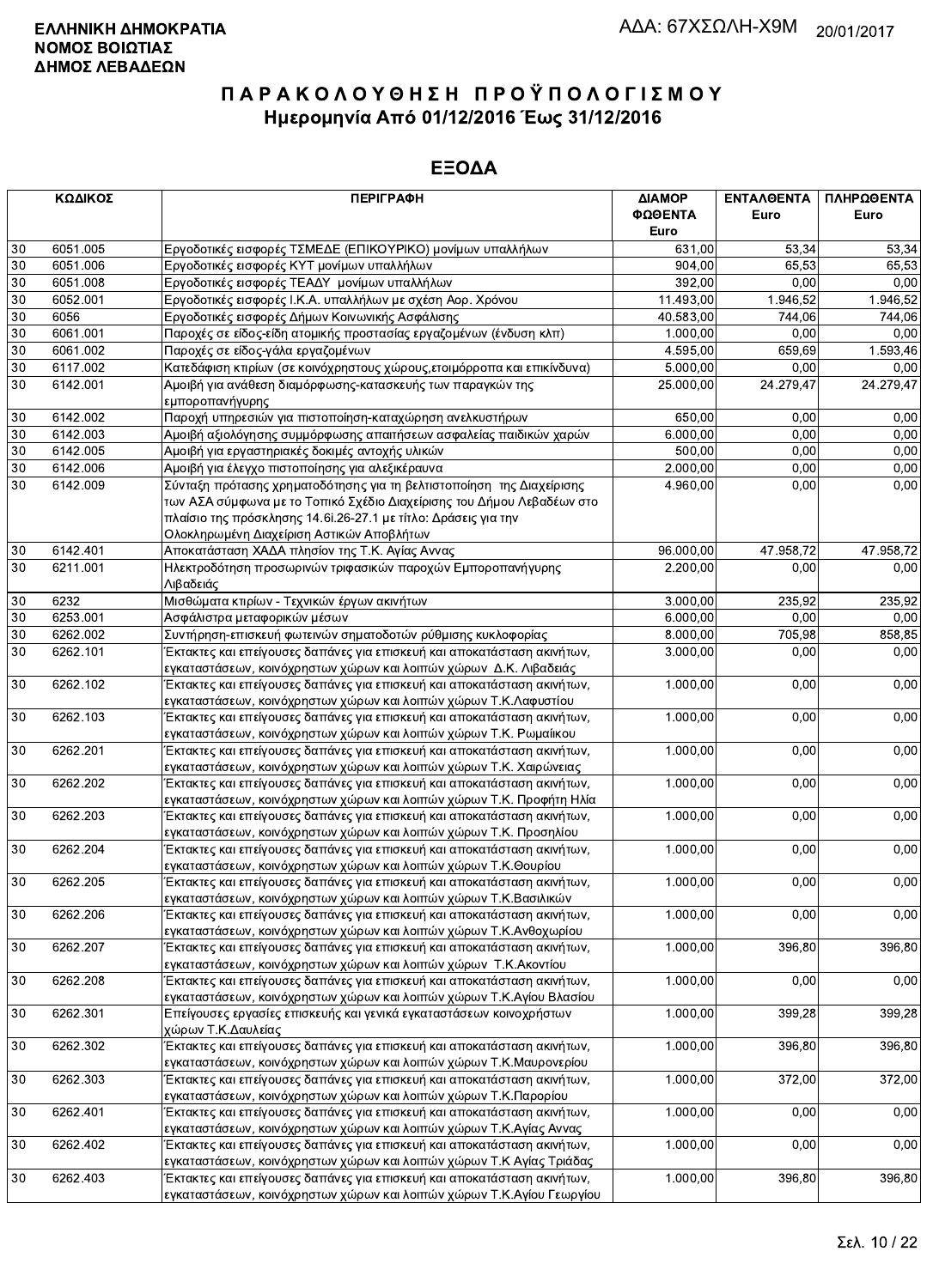|        | ΚΩΔΙΚΟΣ  | <b>ПЕРІГРАФН</b>                                                                                                                              | ΔΙΑΜΟΡ<br>ΦΩΘΕΝΤΑ<br>Euro | ΕΝΤΑΛΘΕΝΤΑ<br>Euro | ΠΛΗΡΩΘΕΝΤΑ<br>Euro |
|--------|----------|-----------------------------------------------------------------------------------------------------------------------------------------------|---------------------------|--------------------|--------------------|
| 30     | 6262.404 | Έκτακτες και επείγουσες δαπάνες για επισκευή και αποκατάσταση ακινήτων,<br>εγκαταστάσεων, κοινόχρηστων χώρων και λοιπών χώρων Τ.Κ.Αλαλκομενών | 1.000,00                  | 396,80             | 396,80             |
| 30     | 6262.405 | Έκτακτες και επείγουσες δαπάνες για επισκευή και αποκατάσταση ακινήτων,<br>εγκαταστάσεων, κοινόχρηστων χώρων και λοιπών χώρων Τ.Κ.Κορώνειας   | 1.000,00                  | 0,00               | 0,00               |
| 30     | 6262.501 | Έκτακτες και επείγουσες δαπάνες για επισκευή και αποκατάσταση ακινήτων,<br>εγκαταστάσεων, κοινόχρηστων χώρων και λοιπών χώρων Δ.Κ. Κυριακίου  | 2.000,00                  | 0,00               | 0,00               |
| 30     | 6263.001 | Συντήρηση και επισκευή μεταφορικών μέσων και μηχανημάτων                                                                                      | 50.000,00                 | 20.877,79          | 21.555,31          |
| 30     | 6263.002 | Δαπάνες για τεχνικό έλεγχο οχημάτων (ΚΤΕΟ)                                                                                                    | 600,00                    | 303,00             | 303,00             |
| 30     | 6266     | Συντήρηση Εφαρμογών λογισμικού                                                                                                                | 2.000,00                  | 0,00               | 0,00               |
| 30     | 6277.002 | Δαπάνες για διάθεση και διαχείριση απορριμμάτων σπηλαιοβάραθρου<br>πλησίον Τ.Κ. Αγίας Άννας                                                   | 108.000.00                | 0,00               | 0,00               |
| 30     | 6279.002 | Δαπάνη για νέα κτιριακή τριφασική παροχή στο αναψυκτήριο Χαιρώνειας                                                                           | 350,00                    | 0,00               | 0,00               |
| 30     | 6322     | Τέλη κυκλοφορίας φορτηγών αυτοκινήτων                                                                                                         | 1.255,00                  | 1.200,00           | 1.200,00           |
| 30     | 6323     | Λοιπά τέλη κυκλοφορίας                                                                                                                        | 2.045,00                  | 1.834,02           | 1.834,02           |
| 30     | 6411.001 | Έξοδα κίνησης ιδιόκτητων μεταφορικών μέσων (καύσιμα, λιπαντικά, διόδια<br>кλπ)                                                                | 1.400,00                  | 0,00               | 0,00               |
| 30     | 6422     | Οδοιπορικά έξοδα και αποζημίωση μετακινούμενων υπαλλήλων                                                                                      | 1.300,00                  | 0,00               | 0,00               |
| 30     | 6462     | Δημοσίευση προκηρύξεων                                                                                                                        | 4.200,00                  | 0,00               | 0,00               |
| 30     | 6611.001 | Προμήθεια βιβλίων, περιοδικών και λοιπών εκδόσεων                                                                                             | 500,00                    | 0.00               | 0,00               |
| 30     | 6615.001 | Εργασίες εκτύπωσης φωτοτυπιών                                                                                                                 | 3.000,00                  | 1.012,34           | 1.012,34           |
| 30     | 6635     | Προμήθεια λοιπών ειδών υγιεινής και καθαριότητας                                                                                              | 150,00                    | 0,00               | 0,00               |
| 30     | 6641.001 | Προμήθεια καυσίμων και λιπαντικών για κίνηση μεταφορικών μέσων και<br>μηχανημάτων                                                             | 45.000,00                 | 0,00               | 5.818,85           |
| 30     | 6651     | Προμήθεια υλικού τοπογραφήσεων και σχεδιάσεων                                                                                                 | 1.000,00                  | 0,00               | 0,00               |
| 30     | 6661.002 | Προμήθεια χρωμάτων για συντήρηση δημοτικών κτιρίων                                                                                            | 5.000,00                  | 0.00               | 0,00               |
| 30     | 6661.004 | Προμήθεια υαλοπινάκων-κουφωμάτων                                                                                                              | 2.000,00                  | 540,02             | 540,02             |
| 30     | 6662.001 | Προμήθεια ξυλείας                                                                                                                             | 2.000,00                  | 0,00               | 0,00               |
| 30     | 6662.002 | Προμήθεια χρωμάτων για κοινόχρηστους χώρους, διαγράμμιση οδών κλπ.                                                                            | 3.500,00                  | 0,00               | 0,00               |
| 30     | 6662.004 | Προμήθεια ειδών κιγκαλερίας                                                                                                                   | 1.000,00                  | 1.468,28           | 1.468,28           |
| 30     | 6662.007 | Προμήθεια σκυροδέματος                                                                                                                        | 5.000,00                  | 0,00               | 0,00               |
| 30     | 6662.008 | Προμήθεια ασφαλτομίγματος και ψυχρής ασφάλτου                                                                                                 | 15.000,00                 | 0,00               | 0,00               |
| 30     | 6662.009 | Προμήθεια υδραυλικών υλικών και εξαρτημάτων                                                                                                   | 5.000,00                  | 0,00               | 0,00               |
| 30     | 6662.010 | Προμήθεια σιδηρών κιγκλιδωμάτων και φρεατίων                                                                                                  | 3.000,00                  | 0,00               | 0,00               |
| 30     | 6662.011 | Προμήθεια αδρανών υλικών λατομείου                                                                                                            | 15.000,00                 | 0.00               | 0,00               |
| 30     | 6662.012 | Προμήθεια οικοδομικών υλικών                                                                                                                  | 10.000.00                 | 0,00               | 2.801,04           |
| 30     | 6662.013 | Προμήθεια μονωτικών-στεγανωτικών υλικών                                                                                                       | 750,00                    | 0,00               | 0,00               |
| 30     | 6662.014 | Προμήθεια χυτοσιδηρών οριοδεικτών                                                                                                             | 0,00                      | 2.049,72           | 2.049,72           |
| 30     | 6671.002 | Προμήθεια ελαστικών οχημάτων και μηχανημάτων                                                                                                  | 10.000,00                 | 0,00               | 8.813,96           |
| $30\,$ | 6673.002 | Ανταλλακτικά φωτεινών σηματοδοτών                                                                                                             | 8.000,00                  | 0.00               | 0,00               |
| 30     | 6673.003 | Ανταλλακτικά αντικεραυνικής προστασίας                                                                                                        | 5.000,00                  | 0,00               | 3.635,68           |
| 30     | 6699.001 | Προμήθεια διάφορων μικροεργαλείων                                                                                                             | 500,00                    | 0,00               | 0,00               |
| 30     | 6699.007 | Προμήθεια αλατιού για αντιμετώπιση επιπτώσεων από έκτακτα καιρικά<br>φαινόμενα (χιονοπτώσεις κ.λ.π.)                                          | 7.000,00                  | 2.178,18           | 2.178,18           |
| 35     | 6011     | Τακτικές αποδοχές (περιλαμβάνονται βασικός μισθός, δώρα εορτών, γενικά και<br>ειδικά τακτικά επιδόματα)                                       | 130.634,00                | 7.250,45           | 7.250,45           |
| 35     | 6012.001 | Αποζημίωση υπερωριακής εργασίας μονίμων υπαλλήλων                                                                                             | 600,00                    | 0,00               | 0,00               |
| 35     | 6021     | Τακτικές αποδοχές (περιλαμβάνονται βασικός μισθός, δώρα εορτών, γενικά και<br>ειδικά τακτικά επιδόματα)                                       | 14.112,00                 | 2.185,84           | 2.185,84           |
| 35     | 6022.001 | Αποζημίωση υπερωριακής εργασίας για την καταβολή εκλογικής<br>αποζημίωσης                                                                     | 500,00                    | 0,00               | 0,00               |
| 35     | 6041     | Τακτικές αποδοχές (περιλαμβάνονται βασικός μισθός, δώρα εορτών, γενικά και<br>ειδικά τακτικά επιδόματα)                                       | 16.476,00                 | 0,00               | 0,00               |
| 35     | 6051.001 | Εργοδοτικές εισφορές Ι.Κ.Α. μονίμων υπαλλήλων                                                                                                 | 5.380,00                  | 451,80             | 451,80             |
| 35     | 6051.002 | Εργοδοτικές εισφορές ΤΥΔΚΥ μονίμων υπαλλήλων                                                                                                  | 13.860,00                 | 1.167,37           | 1.167,37           |
| 35     | 6051.003 | Εργοδοτικές εισφορές ΤΑΔΚΥ μονίμων υπαλλήλων                                                                                                  | 3.189,00                  | 566,14             | 566,14             |
| 35     | 6052.001 | Εργοδοτικες εισφορές Ι.Κ.Α. υπαλλήλων με σχέση Αορ.Χρόνου                                                                                     | 3.486,00                  | 547,78             | 547,78             |
| 35     | 6054.001 | Εργοδοτικές εισφορές Ι.Κ.Α. εκτάκτου προσωπικού                                                                                               | 4.247,00                  | 0,00               | 0,00               |
| 35     | 6056     | Εργοδοτικές εισφορές Δήμων Κοινωνικής Ασφάλισης                                                                                               | 12.351,00                 | 226,45             | 226,45             |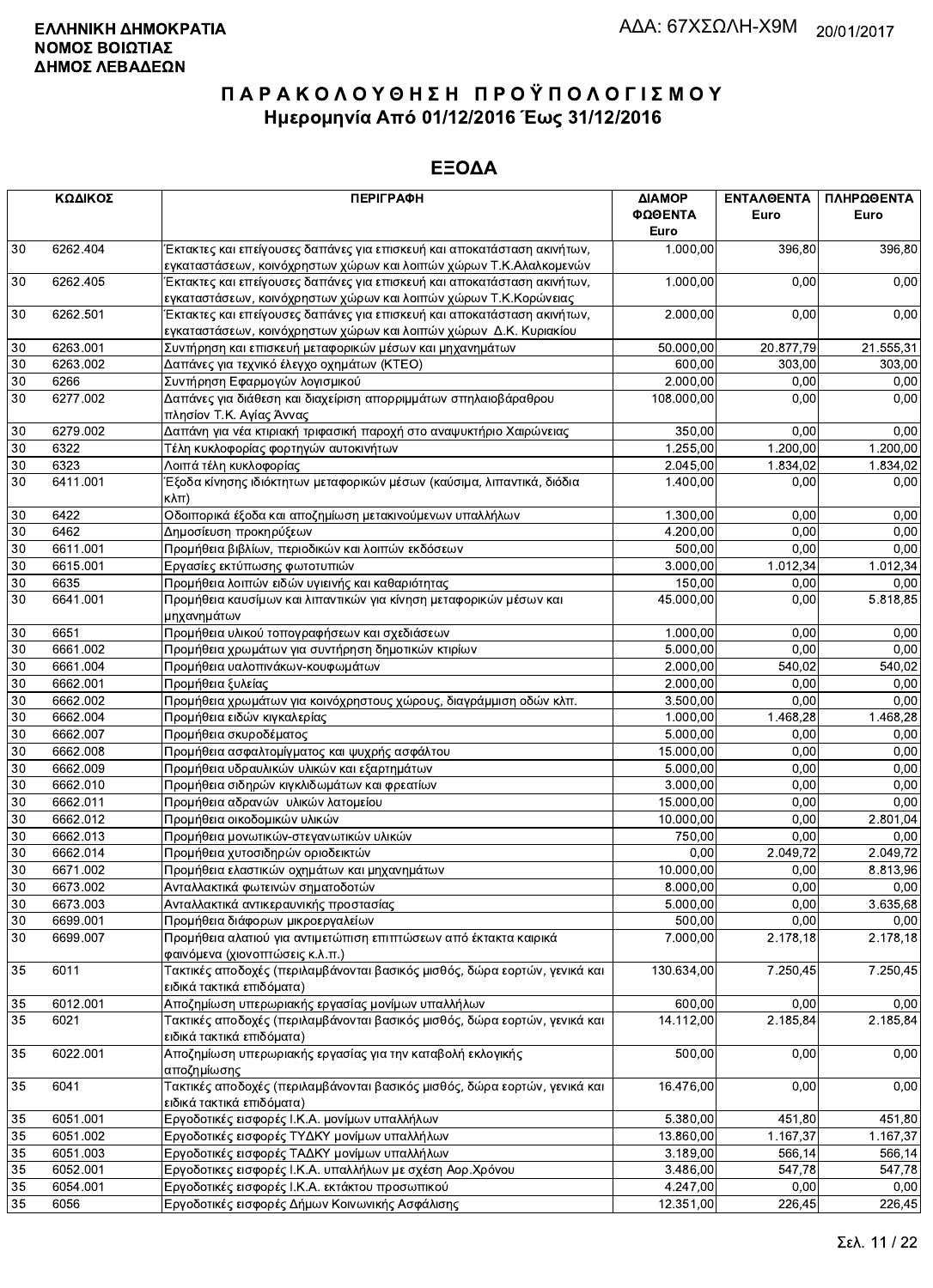|                 | ΚΩΔΙΚΟΣ<br><b>ПЕРІГРАФН</b> |                                                                                                                               | ΔΙΑΜΟΡ<br>ΦΩΘΕΝΤΑ  | ΕΝΤΑΛΘΕΝΤΑ<br>Euro | ΠΛΗΡΩΘΕΝΤΑ<br>Euro |  |
|-----------------|-----------------------------|-------------------------------------------------------------------------------------------------------------------------------|--------------------|--------------------|--------------------|--|
|                 |                             |                                                                                                                               | Euro               |                    |                    |  |
| 35              | 6061.001                    | Παροχές σε είδος-είδη ατομικής προστασίας εργαζομένων (ένδυση κλπ)                                                            | 500,00             | 0.00               | 0,00               |  |
| 35<br>35        | 6061.002                    | Παροχές σε είδος- γάλα εργαζομένων                                                                                            | 1.645,00           | 223,06             | 531,54             |  |
|                 | 6233.001                    | Μίσθωση μηχανημάτων για αντιμετώπιση εκτάκτων αναγκών για δράσεις<br>πολιτικής προστασίας                                     | 24.508,00          | 0,00               | 0,00               |  |
| 35              | 6233.002                    | Μίσθωση μηχανημάτων για Αποχιονισμό, αντιπλημμυρική προστασία και<br>λοιπές δράσεις πολιτικής προστασίας                      | 20.000,00          | 0,00               | 0,00               |  |
| 35              | 6233.003                    | Μίσθωση γερανοφόρου οχήματος για την κοπή επικίνδυνων και ψηλών<br>δένδρων                                                    | 2.000,00           | 0,00               | 0,00               |  |
| 35              | 6233.010                    | Μίσθωση μηχανημάτων για την αντιμετώπιση εκτάκτων αναγκών για δράσεις<br>πολιτικής προστασίας στην Δημοτική Ενότητα Λιβαδειάς | 14.477,00          | 0,00               | 0,00               |  |
| 35              | 6233.201                    | Μίσθωση μηχανημάτων για την αντιμετώπιση εκτάκτων αναγκών για δράσεις                                                         | 8.000,00           | 0,00               | 0,00               |  |
| 35              | 6233.302                    | πολιτικής προστασίας στην Δημοτική Ενότητα Χαιρώνειας<br>Μίσθωση μηχανημάτων για αντιμετώπιση εκτάκτων αναγκών για δράσεις    | 8.000,00           | 0,00               | 0,00               |  |
|                 |                             | πολιτιικής προστασίας στην Δημοτική Ενότητα Δαύλειας                                                                          |                    |                    |                    |  |
| 35              | 6233.402                    | Μίσθωση μηχανημάτων για αντιμετώπιση εκτάκτων αναγκών για δράσεις                                                             | 8.000,00           | 0,00               | 0,00               |  |
|                 |                             | πολιτικής προστασίας στην Δημοτική Ενότητας Κορωνείας                                                                         | 8.000.00           |                    |                    |  |
| 35              | 6233.503                    | Μίσθωση μηχανημάτων για αντιμετώπιση εκτάκτων αναγκών για δράσεις<br>πολιτικής προστασίας στην Δημοτική Ενότητα Κυριακίου     |                    | 0,00               | 0,00               |  |
| 35              | 6262.002                    | Συντήρηση και επισκευή συντριβανιών                                                                                           | 1.000,00           | 0,00               | 0,00               |  |
| 35              | 6263.001                    | Συντήρηση και επισκευή οχημάτων και μηχανημάτων                                                                               | 8.000,00           | 2.623,33           | 3.650,24           |  |
| 35              | 6264.001                    | Συντήρηση και επισκευή λοιπών μηχανημάτων                                                                                     | 900,00             | 0,00               | 0,00               |  |
| 35              | 6265                        | Συντήρηση και επισκευή επίπλων και λοιπού εξοπλισμού σκευών και λοιπού<br>εξοπλισμού                                          | 300,00             | 0,00               | 0,00               |  |
| 35              | 6411.001                    | Έξοδα κίνησης ιδιόκτητων μεταφορικών μέσων (καύσιμα, λιπαντικά, διόδια<br>$K\lambda\pi$ )                                     | 1.400,00           | 0,00               | 0,00               |  |
| 35              | 6635                        | Προμήθεια λοιπών ειδών υγιεινής και καθαριότητας                                                                              | 200,00             | 0,00               | 0,00               |  |
| 35              | 6641.001                    | Προμήθεια καυσίμων και λιπαντικών για την κίνηση μεταφορικών μέσων και<br>μηχανημάτων                                         | 8.000,00           | 0,00               | 780,95             |  |
| 35              | 6641.002                    | Προμήθεια καυσίμων και λιπαντικών για την κίνηση μεταφορικών μέσων και<br>μηχανημάτων για τις ανάγκες της πυροπροστασίας      | 9.000,00           | 0,00               | 773,28             |  |
| 35              | 6644                        | Προμήθεια καυσίμων και λιπαντικών για λοιπές ανάγκες                                                                          | 3.000,00           | 0,00               | 115,77             |  |
| 35              | 6673.001                    | Προμήθεια ανταλλακτικών για αυτόματα συστήματα ποτίσματος                                                                     | 3.000,00           | 0,00               | 0,00               |  |
| 35              | 6673.002                    | Προμήθεια ανταλλακτικών λοιπού εξοπλισμού                                                                                     | 3.000,00           | 0,00               | 0,00               |  |
| 35              | 6673.003                    | Προμήθεια ανταλλακτικών για εγκαταστάσεις Η/Μ συντριβανιών                                                                    | 1.000,00           | 0,00               | 0,00               |  |
| 35              | 6692.001                    | Προμήθεια σπόρων, φυτών, δενδρυλλίων                                                                                          | 250,00             | 0,00               | 0,00               |  |
| 35              | 6692.002                    | Προμήθεια καλλωπιστικών φυτών                                                                                                 | 4.000,00           | 0,00               | 0,00               |  |
| 35              | 6692.003                    | Προμήθεια δένδρων                                                                                                             | 2.500,00           | 0,00               | 0,00               |  |
| $\overline{35}$ | 6693.001                    | Προμήθεια λιπασμάτων, φαρμάκων, ζιζανιοκτόνων κλπ                                                                             | 2.000,00           | 0,00               | 0,00               |  |
| 40              | 6011                        | Τακτικές αποδοχές (περιλαμβάνονται βασικός μισθός, δώρα εορτών, γενικά και<br>ειδικά τακτικά επιδόματα)                       | 210.057,00         | 11.584,34          | 11.584,34          |  |
| 40              | 6012                        | Αποζημίωση υπερωριακής εργασίας και για εξαιρέσιμες ημέρες και νυκτερινές<br>ώρες και λοιπές πρόσθετες αμοιβές                | 600,00             | 0,00               | 0,00               |  |
| 40              | 6051.001                    | Εργοδοτικές εισφορές Ι.Κ.Α. μονίμων υπαλλήλων                                                                                 | 5.852,00           | 508,24             | 508,24             |  |
| 40              | 6051.002                    | Εργοδοτικές εισφορές ΤΥΔΚΥ μονίμων υπαλλήλων                                                                                  | 2.345,00           | 195,40             | 195,40             |  |
| 40              | 6051.003                    | Εργοδοτικές εισφορές ΤΑΔΚΥ μονίμων υπαλλήλων                                                                                  | 477,00             | 85,94              | 85,94              |  |
| 40              | 6051.004                    | Εργοδοτικές εισφορές ΤΣΜΕΔΕ μονίμων υπαλλήλων                                                                                 | 15.561,00          | 1.322,77           | 1.322,77           |  |
| 40              | 6051.005                    | Εργοδοτικές εισφορές ΤΣΜΕΔΕ (ΕΠΙΚΟΥΡΙΚΟ) μονίμων υπαλλήλων                                                                    | 2.654,00           | 263,10             | 263,10             |  |
| 40              | 6051.006                    | Εργοδοτικές εισφορές ΚΥΤ μονίμων υπαλλήλων                                                                                    | 3.804,00           | 323,24             | 323,24             |  |
| 40              | 6051.007                    | Εργοδοτικές εισφορες τακτικών υπαλλήλων υπέρ ΟΠΑΔ                                                                             | 4.389,00           | 369,79             | 369,79             |  |
| 40              | 6051.008                    | Εργοδοτικές εισφορές ΤΕΑΔΥ μονίμων υπαλλήλων                                                                                  | 2.202,00           | 397,28             | 397,28             |  |
| $40\,$          | 6056                        | Εργοδοτικές εισφορές Δήμων Κοινωνικής Ασφάλισης                                                                               | 8.822,00           | 161,74             | 161,74             |  |
| 40              | 6331.001                    | Παράβολα για την νομιμοποίηση αυθαιρέτων                                                                                      | 3.000,00           | 0,00               | 0,00               |  |
| 40              | 6422                        | Οδοιπορικά έξοδα και αποζημίωση μετακινούμενων υπαλλήλων                                                                      | 4.000,00           | 0,00               | 0,00               |  |
| 40              | 6462                        | Δημοσίευση προκηρύξεων                                                                                                        | 650,00             | 0,00               | 0,00               |  |
|                 | 6612                        | Προμήθεια γραφικής ύλης και λοιπά υλικά γραφείων                                                                              |                    |                    |                    |  |
| 40              | 6613.001                    |                                                                                                                               | 1.000,00<br>500,00 | 417,14<br>0,00     | 417,14             |  |
| 40<br>40        | 6615.002                    | Προμήθεια εντύπων υπηρεσιών<br>Εργασίες εκτύπωσης φωτοτυπιών                                                                  | 1.200,00           | 451,36             | 0,00               |  |
| 40              | 6634                        | Προμήθεια ειδών καθαριότητας και ευπρεπισμού                                                                                  | 200,00             | 0,00               | 451,36             |  |
|                 |                             |                                                                                                                               |                    |                    | 0,00               |  |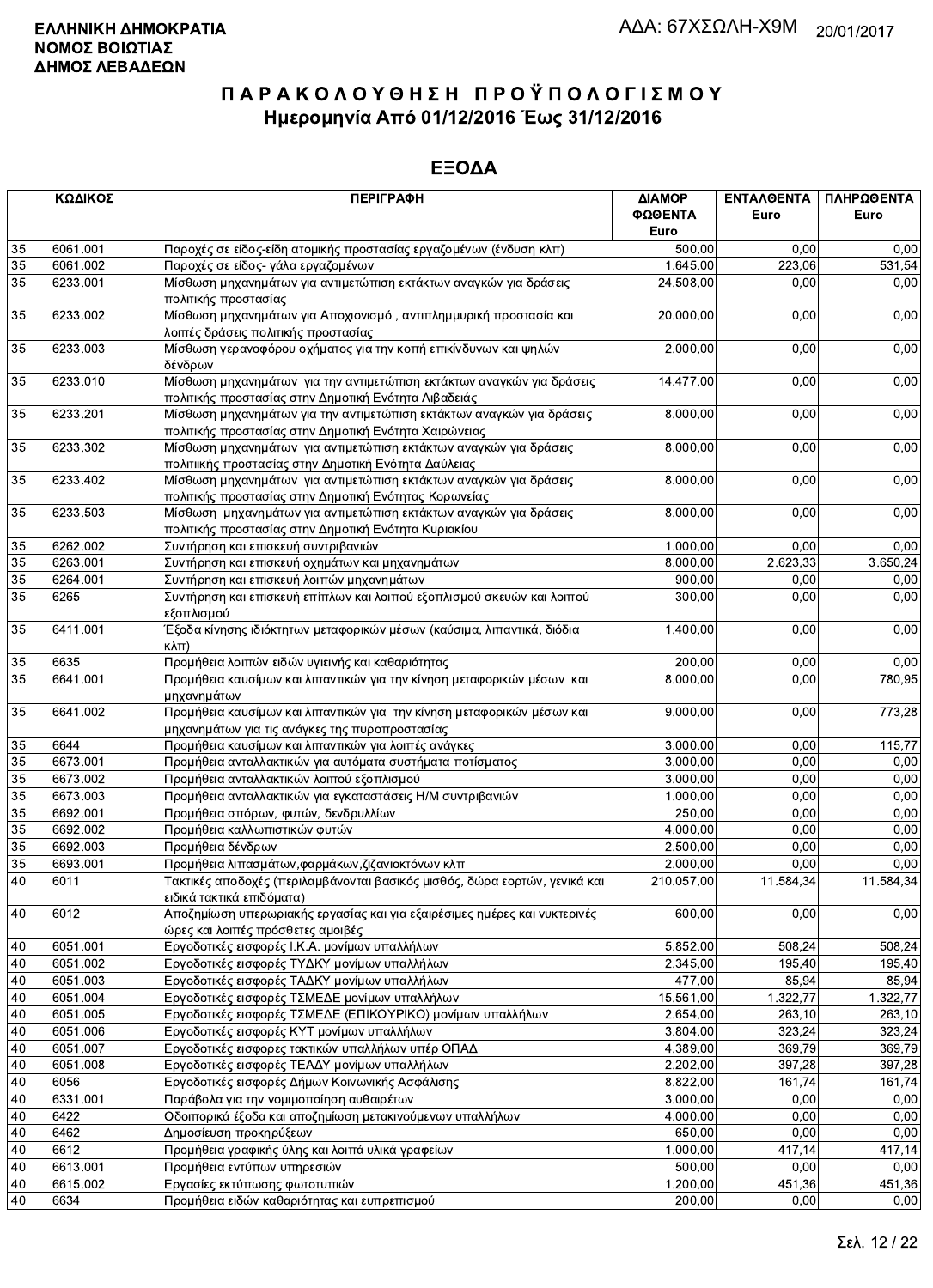| ΚΩΔΙΚΟΣ<br><b>ПЕРІГРАФН</b> |          |                                                                                                         | ΔΙΑΜΟΡ          | ΕΝΤΑΛΘΕΝΤΑ | ΠΛΗΡΩΘΕΝΤΑ            |
|-----------------------------|----------|---------------------------------------------------------------------------------------------------------|-----------------|------------|-----------------------|
|                             |          |                                                                                                         | ΦΩΘΕΝΤΑ<br>Euro | Euro       | Euro                  |
| 45                          | 6011     | Τακτικές αποδοχές (περιλαμβάνονται βασικός μισθός, δώρα εορτών, γενικά και<br>ειδικά τακτικά επιδόματα) | 44.163,00       | 2.653,33   | $\overline{2.653,33}$ |
| 45                          | 6051.002 | Εργοδοτικές εισφορές ΤΥΔΚΥ μονίμων υπαλλήλων                                                            | 5.521,00        | 443,28     | 443,28                |
| 45                          | 6051.003 | Εργοδοτικές εισφορές ΤΑΔΚΥ μονίμων υπαλλήλων                                                            | 1.274,00        | 1.489,49   | 1.489,49              |
| 45                          | 6056     | Εργοδοτικές εισφορές Δήμων Κοινωνικής Ασφάλισης                                                         | 5.293,00        | 97,04      | 97,04                 |
| 45                          | 6061.001 | Παροχές σε είδος-είδη ατομικής προστασίας εργαζομένων (ένδυση κλπ)                                      | 450,00          | 0,00       | 0,00                  |
| 45                          | 6061.002 | Παροχές σε είδος-γάλα εργαζομένων                                                                       | 660.00          | 97,29      | 212,37                |
| 45                          | 6279     | Λοιπές δαπάνες για ύδρευση, άρδευση, φωτισμό, καθαριότητα                                               | 7.300,00        | 107,00     | 107,00                |
| 45                          | 6635     | Προμήθεια λοιπών ειδών υγιεινής και καθαριότητας                                                        | 150,00          | 0,00       | 0,00                  |
| 45                          | 6693.001 | Προμήθεια φαρμάκων, ζιζανιοκτόνων κλπ                                                                   | 300,00          | 0,00       | 0,00                  |
| 45                          | 6699.001 | Προμήθεια λαδιού για τις ανάγκες του Νεκροταφείου                                                       | 7.000,00        | 0.00       | 0,00                  |
| 45                          | 6699.002 | Προμήθεια κεριών για τις ανάγκες του Νεκροταφείου                                                       | 1.500,00        | 0,00       | 0,00                  |
| 60                          | 6021     | Τακτικές αποδοχές (περιλαμβάνονται βασικός μισθός, δώρα εορτών, γενικά και                              | 49.710,00       | 8.396,90   | 8.396,90              |
|                             |          | ειδικά τακτικά επιδόματα)                                                                               |                 |            |                       |
| 60                          | 6041     | Τακτικές αποδοχές εκτάκτων υπαλλήλων Παιδικών Σταθμών                                                   | 142.813,00      | 5.899,68   | 5.899,68              |
| 60                          | 6052.001 | Εργοδοτικές εισφορές Ι.Κ.Α.υπαλλήλων με σχέση Αορ.Χρόνου                                                | 12.769,00       | 2.104,24   | 2.104,24              |
| 60                          | 6054.001 | Εργοδοτικές εισφορές ΙΚΑ εκτάκτων υπαλλήλων Παιδικών Σταθμών                                            | 36.783,00       | 1.515,50   | 1.515,50              |
| 70                          | 6011     | Τακτικές αποδοχές (περιλαμβάνονται βασικός μισθός, δώρα εορτών, γενικά και                              | 34.152,00       | 1.892,64   | 1.892,64              |
|                             |          | ειδικά τακτικά επιδόματα)                                                                               |                 |            |                       |
| $70\,$                      | 6021     | Τακτικές αποδοχές υπαλλήλων (περιλαμβάνονται βασικός μισθός, δώρα                                       | 33.269,00       | 5.407,84   | 5.407,84              |
|                             |          | εορτών, γενικά και ειδικά τακτικά επιδόματα)                                                            |                 |            |                       |
| $70\,$                      | 6051.002 | Εργοδοτικές εισφορές ΤΥΔΚΥ μονίμων υπαλλήλων                                                            | 4.270,00        | 358,99     | 358,99                |
| 70                          | 6051.003 | Εργοδοτικές εισφορές ΤΑΔΚΥ μονίμων υπαλλήλων                                                            | 1.028,00        | 170,82     | 170.82                |
| $\overline{70}$             | 6052.001 | Εργοδοτικές εισφορές Ι.Κ.Α. εργαζομένων με σχέση Αορ. Χρόνου (υπαλλήλων<br>τοπ. οικονομ. ανάπτυξης)     | 8.211,00        | 1.355,22   | 1.355,22              |
| 70                          | 6056     | Εργοδοτικές εισφορές Δήμων Κοινωνικής Ασφάλισης                                                         | 3.529,00        | 64,70      | 64,70                 |
| $\overline{70}$             | 6117.001 | Δαπάνη για στείρωση σκύλων                                                                              | 14.500,00       | 2.375,84   | 2.375,84              |
| 70                          | 6236.001 | Μίσθωση χημικών τουαλετών για την Εμποροπανήγυρη                                                        | 0,00            | 2.728,00   | 2.728,00              |
| 70                          | 6262.002 | Συντήρηση Ρολογιών Δήμου Λεβαδέων                                                                       | 4.500,00        | 1.101,12   | 1.101,12              |
| $70\,$                      | 6263     | Συντήρηση και επισκευή μεταφορικών μέσων                                                                | 6.000,00        | 880,40     | 1.039,12              |
| $\overline{70}$             | 6279.001 | Λοιπές δαπάνες για ύδρευση, άρδευση, φωτισμό, καθαριότητα                                               | 115.000,00      | 5.475,00   | 5.475,00              |
| $\overline{70}$             | 6321     | Τέλη κυκλοφορίας επιβατηγών αυτοκινήτων                                                                 | 0,00            | 1.315,00   | 1.315,00              |
| $\overline{70}$             | 6613     | Προμήθεια εντύπων και υλικών μηχανογράφησης και πολλαπλών                                               | 500,00          | 0,00       | 0,00                  |
|                             |          | εκτυπώσεων                                                                                              |                 |            |                       |
| 70                          | 6615.001 | Εκτύπωση ενημερωτικών εντύπων για την ευαισθητοποίηση πολιτών στο                                       | 500,00          | 0,00       | 0,00                  |
|                             |          | θέμα των αδέσποτων ζώων του Δήμου                                                                       |                 |            |                       |
| 70                          | 6641     | Προμήθεια καυσίμων και λιπαντικών για κίνηση μεταφορικών μέσων                                          | 7.000,00        | 0,00       | 788,71                |
| 70                          | 6671.002 | Προμήθεια ελαστικών μεταφορικών μέσων                                                                   | 1.500.00        | 0,00       | 0,00                  |
| $70\,$                      | 6699.001 | Προμήθεια ζωοτροφών σκύλων                                                                              | 1.680,00        | 0,00       | 0,00                  |
| $10$                        | 7133     | Έπιπλα σκεύη                                                                                            | 5.000,00        | 0,00       | 0,00                  |
| 10                          | 7134.001 | Μηχανογραφικός εξοπλισμός                                                                               | 10.000,00       | 0,00       | 0,00                  |
| 10                          | 7134.002 | Προμήθεια λογισμικού ηλεκτρονικών υπολογιστών                                                           | 8.000,00        | 0,00       | 0,00                  |
| 10                          | 7135.003 | Προμήθεια κλιματιστικών DATA ROOM                                                                       | 2.000,00        | 0,00       | 0,00                  |
| 10                          | 7518.001 | Συμμετοχή στην ίδρυση της Αγροδιατροφικής Σύμπραξης Περιφέρειας Στερεάς                                 | 1.000,00        | 0,00       | 0,00                  |
|                             |          | Ελλάδας                                                                                                 |                 |            |                       |
| 15                          | 7131.001 | Προμήθεια πλυντηρίου πιάτων                                                                             | 700,00          | 0,00       | 0,00                  |
| 15                          | 7131.003 | Προμήθεια μηχανημάτων φυσιοθεραπείας                                                                    | 3.000,00        | 0,00       | 0,00                  |
| 15                          | 7131.006 | Προμήθεια αλεξικέραυνου για την αντικεραυνική προστασία του                                             | 9.840,00        | 8.680,00   | 8.680,00              |
|                             |          | Κατασκηνωτικού Κέντρου                                                                                  |                 |            |                       |
| 15                          | 7131.007 | Προμήθεια πλυντηρίων ρούχων για τους παιδκούς σταθμούς                                                  | 1.200,00        | 0,00       | 0,00                  |
| 15                          | 7131.008 | Προμήθεια ηλεκτρικών ψυγείων για τους Παιδικούς Σταθμούς                                                | 1.500,00        | 0,00       | 0.00                  |
| 15                          | 7131.009 | Προμήθεια ηλεκτρικών σκουπών για τους Παιδικούς Σταθμούς                                                | 300,00          | 0,00       | 0,00                  |
| 15                          | 7131.010 | Προμήθεια ηλεκτρικού πιάνου Δημοτικού Ωδείου                                                            | 2.000,00        | 0,00       | 0,00                  |
| 15                          | 7133.002 | Προμήθεια επίπλων και σκευών για Παιδικούς Σταθμούς και ΚΑΠΗ                                            | 2.500,00        | 0,00       | 0,00                  |
| 15                          | 7134.004 | Προμήθεια πολυμηχανήματος (φωτοτυπικό-fax) για την υπηρεσία Κοινωνικής<br>προστασίας                    | 600,00          | 0,00       | 0,00                  |
| 15                          | 7134.005 | Προμήθεια πολυμηχανήματος (φωτοτυπικό-fax) για την υπηρεσία Δια Βίου<br>Μάθηση                          | 600,00          | 0,00       | 0,00                  |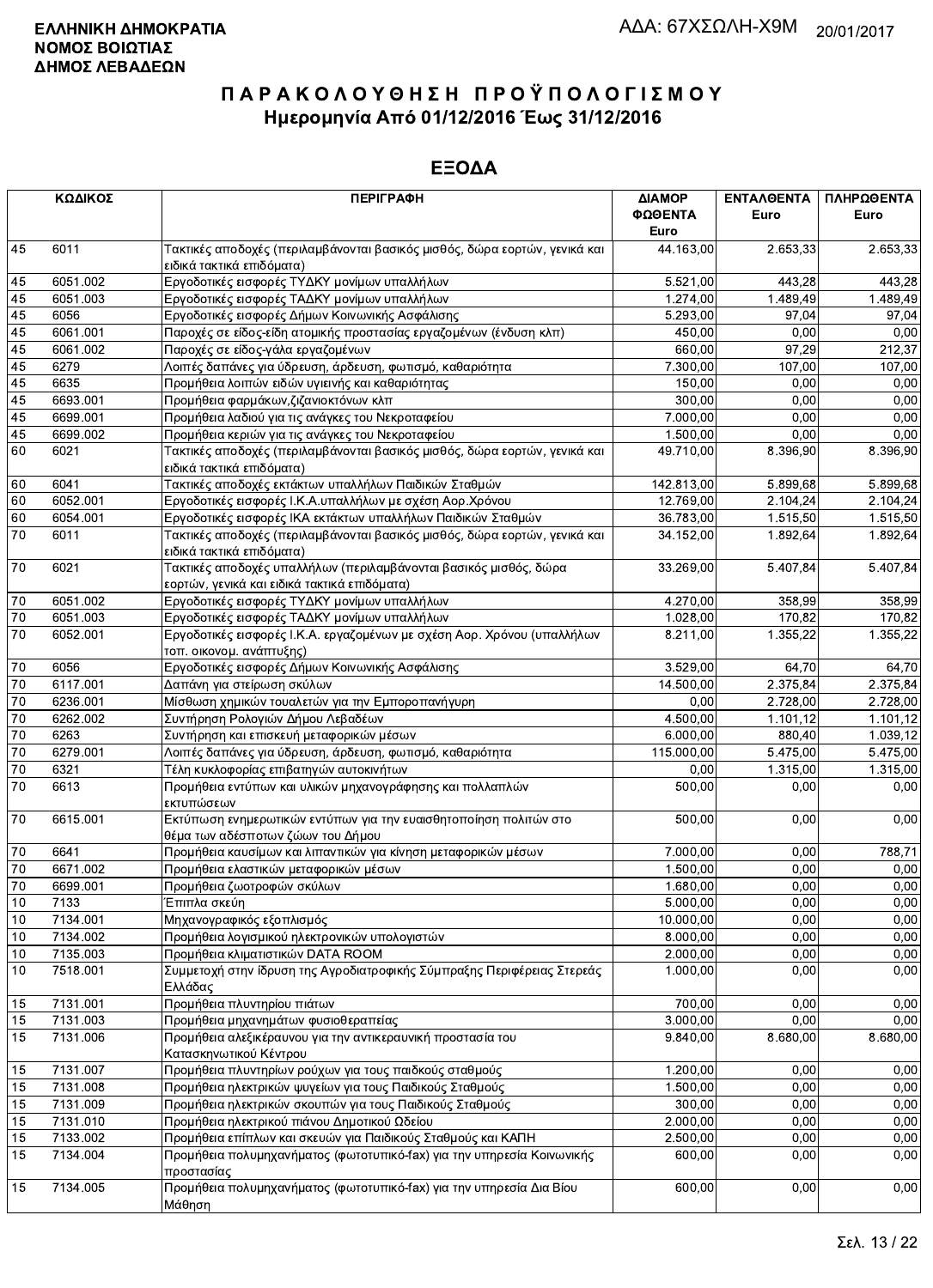| ΚΩΔΙΚΟΣ |          | <b>ПЕРІГРАФН</b>                                                                                                                                      | ΔΙΑΜΟΡ<br>ΦΩΘΕΝΤΑ | ΕΝΤΑΛΘΕΝΤΑ<br>Euro | ΠΛΗΡΩΘΕΝΤΑ<br>Euro |
|---------|----------|-------------------------------------------------------------------------------------------------------------------------------------------------------|-------------------|--------------------|--------------------|
|         |          |                                                                                                                                                       | Euro              |                    |                    |
| 15      | 7135.002 | Προμήθεια σκευών μαγειρικής                                                                                                                           | 600,00            | 0.00               | 0,00               |
| 15      | 7135.010 | Προμήθεια μηχανημάτων μέτρησης χοληστερίνης και σακχάρου                                                                                              | 200,00            | 0.00               | 0,00               |
| 15      | 7135.011 | Προμήθεια και κατασκευή περίφραξης χώρου Κολυμβητηρίου                                                                                                | 5.000,00          | 0,00               | 0,00               |
| 15      | 7135.012 | Προμήθεια μουσικών οργάνων Φιλαρμονικής                                                                                                               | 2.000,00          | 0,00               | 0,00               |
| 15      | 7135.015 | Προμήθεια μεταλλικών πάγκων για κουζίνα Κατασκήνωσης                                                                                                  | 1.000,00          | 0,00               | 0,00               |
| 15      | 7135.016 | Προμήθεια μοκετών για Βρεφονηπιακούς Σταθμούς                                                                                                         | 600,00            | 0,00               | 0,00               |
| 15      | 7311.103 | Βελτίωση Σχολικών Συγκροτημάτων                                                                                                                       | 64.000,00         | 0,00               | 0,00               |
| 15      | 7311.105 | Επισκευή στεγών-στεγάστρων σχολικών συγκροτημάτων                                                                                                     | 33.951,80         | 0,00               | 0,00               |
| 15      | 7326.001 | Αναβάθμιση αθλητικών εγκαταστάσεων                                                                                                                    | 154.813,79        | 0,00               | 0,00               |
| 15      | 7326.003 | Ανάδειξη ψηφιδωτών παλαιοχριστιανικού ναού στην οδό Σπυροπούλου<br>Λιβαδειάς                                                                          | 135.000,00        | 0,00               | 0,00               |
| 15      | 7326.404 | Βελτίωση γηπέδου ποδοσφαίρου Αγίας Τριάδας                                                                                                            | 13.739,72         | 0,00               | 0,00               |
| 15      | 7336.001 | Συντήρηση Ανοικτού Θεάτρου Κρύας.                                                                                                                     | 735,26            | 0,00               | 0,00               |
| 15      | 7413.001 | Μελέτη αποκατάστασης ρηγματώσεων πέτρινου θεάτρου Λιβαδειάς                                                                                           | 5.500,00          | 0,00               | 0,00               |
| 15      | 7413.002 | Μουσειολογική μελέτη για την δημιουργία "Μουσείου Πολιτισμού"                                                                                         | 0,00              | 5.022,00           | 5.022,00           |
| 20      | 7131.001 | Μηχάνημα καθαρισμού (σάρωθρο)                                                                                                                         | 2.100,00          | 0,00               | 0,00               |
| $20\,$  | 7131.002 | Σάρωθρο συλλογής                                                                                                                                      | 3.600,00          | 0,00               | 0,00               |
| 20      | 7135.001 | Προμήθεια κάδων απορριμμάτων για κομποστοποίηση                                                                                                       | 7.000,00          | 0,00               | 0,00               |
| 20      | 7135.002 | Προμήθεια κάδων απορριμμάτων διαφόρων τύπων                                                                                                           | 15.000,00         | 0,00               | 14.832,88          |
| 20      | 7135.003 | Προμήθεια διαφόρων εργαλείων                                                                                                                          | 2.000,00          | 0,00               | 0,00               |
| 20      | 7135.005 | Προμήθεια επιστύλιων καλαθιών απορριμμάτων                                                                                                            | 3.500,00          | 3.416,20           | 3.416,20           |
| $20\,$  | 7325.001 | Επεκτάσεις Ηλεκτροφωτισμού                                                                                                                            | 10.000,00         | 0,00               | 0,00               |
| $30\,$  | 7131.001 | Ανακαίνιση Παιδικών Χαρών                                                                                                                             | 257.898,10        | 0,00               | 0,00               |
| 30      | 7134.001 | Προμήθεια λογισμικού ηλεκτρονικών υπολογιστών                                                                                                         | 2.500,00          | 0.00               | 0,00               |
| 30      | 7135.002 | Προμήθεια αναλυτή καυσαερίων                                                                                                                          | 2.000,00          | 0,00               | 0,00               |
| 30      | 7135.003 | Προμήθεια διαφόρων εργαλείων                                                                                                                          | 1.500,00          | 2.039,64           | 2.039,64           |
| 30      | 7135.007 | Προμήθεια πληροφοριακών πινακίδων και κυκλοφοριακών ρυθμίσεων και<br>ιστών                                                                            | 3.040,00          | 0,00               | 0,00               |
| 30      | 7135.008 | Προμήθεια κατόπτρων ρύθμισης κυκλοφορίας                                                                                                              | 3.000,00          | 0,00               | 0,00               |
| 30      | 7135.009 | Προμήθεια πληροφοριακών πινακίδων σήμανσης, ονοματοθεσίας και<br>αρίθμησης                                                                            | 2.000,00          | 0,00               | 0,00               |
| $30\,$  | 7311.001 | Ανακαίνιση κτιρίων και διαμόρφωση περιβάλλοντος χώρου αμαξοστασίου                                                                                    | 179.179,38        | 0,00               | 0,00               |
| 30      | 7322.003 | Βελτίωση παιδικών χαρών (Δημ. Κοιν. Λιβαδειάς)                                                                                                        | 30.000,00         | 0,00               | 0,00               |
| 30      | 7323.022 | Βελτίωση Δημοτικής Οδοποιίας (2016)                                                                                                                   | 400.330,92        | 0,00               | 0,00               |
| 30      | 7323.417 | Βελτιωση δασικού δρόμου από οικισμό Κορώνειας έως στροφή Νταούμη                                                                                      | 257.175,00        | 58.773,67          | 58.773,67          |
| 30      | 7323.501 | Ασφαλτόστρωση δημοτικής οδού από θέση Μπρακάκος έως Κουτέικα                                                                                          | 40.755,66         | 0,00               | 0,00               |
| 30      | 7325.003 | Κατασκευή φωτισμού επί της οδού Γεωργαντά                                                                                                             | 224.116,28        | 0,00               | 0,00               |
| 30      | 7331.001 | Συντήρηση Δημοτικών κτιρίων Δήμου Λεβαδέων                                                                                                            | 70.000,00         | 11.487,31          | 11.487,31          |
| $30\,$  | 7333.001 | Συντήρηση οδών-πεζοδρόμων και κοινόχρηστων χώρων                                                                                                      | 61.819,51         | 0,00               | 0,00               |
| 30      | 7333.003 | Συντήρηση Αγροτικής Οδοποιίας                                                                                                                         | 60.000,00         | 10.754,69          | 10.754,69          |
| 30      | 7333.010 | Αποκαταστάσεις βλαβών οδοστρωμάτων                                                                                                                    | 196.090,66        | 0,00               | 44.122,99          |
| 30      | 7412.001 | Εκπόνηση μελέτης κόμβου επί της συμβολής οδών Χαιρωνείας και Αισχύλου                                                                                 | 17.785,00         | 0,00               | 0,00               |
| $30\,$  | 7413.001 | Τεχνικές Μελέτες Προστασίας από Βραχοπτώσεις                                                                                                          | 50.000,00         | 0,00               | 0,00               |
| 30      | 7413.301 | Συγκοινωνιακή προκαταρκτική μελέτη για το έργο πρόσβασης του νέου<br>Χιονοδρομικού Κέντρου Παρνασσού στην ευρύτερη περιοχή της θέσης<br><b>AKPINO</b> | 13.306,36         | 0,00               | 0,00               |
| 30      | 7413.302 | Γεωλογική μελέτη για το έργο πρόσβασης του νέου Χιονοδρομικού<br>Κέντρου Παρνασσού στην ευρύτερη περιοχή της θέσης ΑΚΡΙΝΟ                             | 7.862,85          | 0,00               | 0,00               |
| 30      | 7413.303 | Προμελέτη Περιβαλλοντικών Επιπτώσεων για το έργο πρόσβασης του<br>νέου Χιονοδρομικού Κέντρου Παρνασσού στην ευρύτερη περιοχή της<br>θέσης AKPINO      | 7.862,85          | 0,00               | 0,00               |
| 35      | 7135.001 | Προμήθεια λοιπού κεφαλαιακού εξοπλισμού (εργαλείων κλπ συναφών ειδών)                                                                                 | 3.000,00          | 0,00               | 0,00               |
| 35      | 7135.002 | Προμήθεια εξοπλισμού (χλοοκοπτικών μηχανημάτων κλπ) για την                                                                                           | 2.000,00          | 0,00               | 0,00               |
|         |          | αντιμετώπιση δράσεων πολιτικής προστασίας                                                                                                             |                   |                    |                    |
| 40      | 7111.003 | Αποζημίωση ιδιοκτησίων για την διάνοιξη της οδού Ρούμελης από την οδό<br>Χαιρωνείας εως την οδό Ορχομενού (1/2012 πράξη αναλογισμού )                 | 33.048,79         | 0,00               | 0,00               |
| 40      | 7112.203 | Αγορά ακινήτου επί της πλατείας της Τ.Κ. Αγίας Άννας                                                                                                  | 85.000,00         | 0,00               | 0,00               |
| 40      | 7413.001 | Εκπόνηση μελέτης Βιώσιμης Αστικής Ανάπτυξης                                                                                                           | 9.840,00          | 0,00               | 0,00               |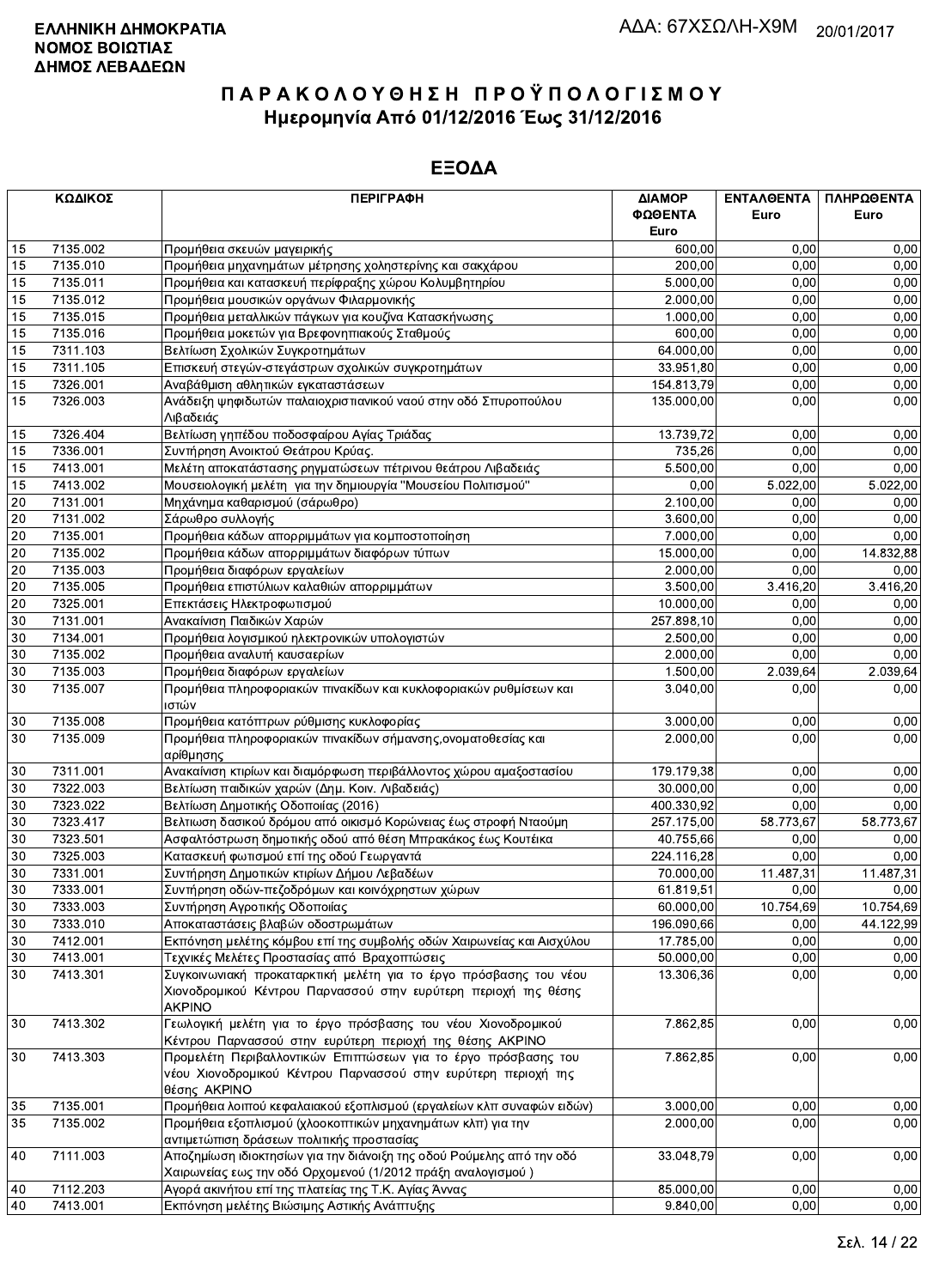| ΦΩΘΕΝΤΑ<br>Euro<br>Euro<br>Euro<br>7413.302<br>Μελέτη γεωλογικής καταλληλότητας (Β1 σταδίου) του ΣΧΟΟΑΠ Δαύλειας<br>40<br>2.738,72<br>0,00<br>0,00<br>45<br>7135.001<br>Προμήθεια λοιπού κεφαλαιακού εξοπλισμού (εργαλείων κλπ. συναφών<br>0,00<br>0,00<br>1.000,00<br>ειδών)<br>7326.001<br>Κατασκευή περίφραξης νέου Νεκροταφείου<br>30.415,52<br>0,00<br>0,00<br>45<br>45<br>7413.001<br>Τεχνικές μελέτες επέκτασης Κοιμητηρίου Δ.Κ. Λιβαδειάς<br>22.274,00<br>0,00<br>0,00<br>45<br>7413.002<br>Περιβαλλοντική Μελέτη Επέκτασης Κοιμητηρίου Δ.Κ. Λιβαδειάς<br>17.780,00<br>0,00<br>0,00<br>45<br>0,00<br>7413.401<br>Τεχνικές μελέτες ίδρυσης Νέου Κοιμητηρίου Αγίου Γεωργίου<br>22.140,00<br>0,00<br>61<br>7326.001<br>0,00<br>Αναβάθμιση Ενεργητικής Πυροπροστασίας Κλειστού Γυμναστηρίου Λιβαδειάς<br>102.000,00<br>34.424,98<br>7341.401<br>Μελέτη Έργων Ανακατασκευής Εσωτερικού Δικτύου, Έργων Προσαγωγής<br>9.367,42<br>0,00<br>63<br>0,00<br>Ακαθάρτων και Εγκατάστασης Επεξεργασίας Λυμάτων (Ε.Ε.Λ.) Αγίου<br>Γεωργίου<br>Αποζημίωση ιδιοκτησιών στο πάρκο της Έρκυνας από την οδό Θουκιδίδου<br>64<br>7111.001<br>0,00<br>90.752,00<br>0,00<br>έως την οδό Ξενοφώντος<br>Ενεργειακή Αναβάθμιση Σχολικής Μονάδας 3ου Δημοτικιού Σχολείου Λιβαδειάς<br>7311.001<br>34.285,64<br>0,00<br>0,00<br>64<br>64<br>7333.002<br>Αποκατάσταση βλαβών που προκλήθηκαν από θεομηνίες σε γέφυρες του<br>22.761,40<br>22.761,40<br>0,00<br>Δήμου Λεβαδέων<br>7341.001<br>Βελτίωση και ανάπλαση κοινόχρηστων χώρων οικισμού Ελικώνα<br>144.843,65<br>132.257,27<br>0,00<br>64<br>64<br>7341.202<br>Βελτίωση και ανάπλαση κοινοχρήστων χώρων Τ.Κ. Ανθοχωρίου<br>1,00<br>0,00<br>0,00<br>64<br>7341.402<br>Ανάπλαση Πλατείας Τ.Κ. Αγίου Γεωργίου<br>0,00<br>0,00<br>113.124,35<br>$00\,$<br>8113<br>Αμοιβές και έξοδα τρίτων Παροχές τρίτων<br>8.417,00<br>0,00<br>0,00<br>00<br>8115<br>5.600,00<br>0,00<br>Διάφορα έξοδα<br>0,00<br>00<br>8117<br>10.849,38<br>0,00<br>Λοιπά έξοδα<br>0,00<br>$00\,$<br>Φορολογικά πρόστιμα και προσαυξήσεις (ΠΟΕ)<br>3.000,00<br>0,00<br>0.00<br>8131<br>$00\,$<br>8211<br>Απόδοση εισφοράς υπέρ του Δημοσίου στις αποδοχές και τα έξοδα<br>185.000,00<br>14.576,32<br>14.576,32<br>παράστασης<br>Απόδοση φόρων μισθωτών υπηρεσιών<br>$00\,$<br>8221<br>252.000,00<br>25.326,08<br>25.326,08<br>8222<br>00<br>Απόδοση φόρων και χαρτόσημο Δημάρχων Αντιδημάρχων, μελών Δημοτικών<br>7.000,00<br>409.13<br>409,13<br>Συμβουλίων και λοιπών συλλογικών οργάνων<br>8223<br>230.500,00<br>40.747,06<br>40.747,06<br>00<br>Απόδοση φόρων προμηθευτών εργολάβων ελ. επαγγελματιών κ.λ.π.<br>00<br>12.057,56<br>8224<br>Λοιπές αποδόσεις κρατήσεων υπέρ του Δημοσίου<br>80.000,00<br>12.057,56<br>1.380.000,00<br>151.189,67<br>$00\,$<br>8231<br>Εισφορές σε ασφαλιστικούς οργανισμούς και ταμεία<br>151.189,67<br>00<br>8232<br>Εισφορά για το εφάπαξ βοήθημα του Ν 103/75<br>3.500,00<br>147,78<br>147,78<br>00<br>8241<br>76.000,00<br>4.749,12<br>Κρατήσεις στις αποδοχές για την εξόφληση δανείων του ΤΠ & Δ<br>4.749,12<br>$00\,$<br>8242<br>310.000,00<br>50.413,38<br>50.413,38<br>Λοιπές κρατήσεις υπέρ τρίτων<br>$00\,$<br>8251<br>Πάγια προκαταβολή<br>29.000,00<br>0,00<br>0,00<br>00<br>8261.001<br>Επιστροφές αχρεωστήτως εισπραχθέντων εσόδων<br>36.000,00<br>619,22<br>2.971,30<br>18.087,38<br>0,00<br>00<br>8261.002<br>Λοιπές επιστροφές εισπραχθέντων εσόδων<br>0,00<br>00<br>9.010,00<br>750,76<br>8261.003<br>Επιστροφές χρημάτων για επιχορηγούμενες ληξιπρόθεσμες οφειλές<br>750,76<br>00<br>2.689.300,30<br>0.00<br>8511<br>Προβλέψεις μη είσπραξης εισπρακτέων υπολοίπων<br>0,00<br>Αμοιβές και έξοδα προσωπικού<br>$10$<br>8111<br>0,00<br>0,00<br>77,49<br>12.000,00<br>0,00<br>10<br>8113<br>Αμοιβές και έξοδα τρίτων Παροχές τρίτων<br>0,00<br>6.500,00<br>0,00<br>10<br>8115<br>Διάφορα έξοδα<br>0,00<br>10<br>8116<br>Δαπάνες προμήθειας αναλωσίμων<br>1.500,00<br>0,00<br>0,00<br>10<br>Λοιπά έξοδα<br>8117<br>48.840,19<br>48.840,19<br>48.840,19<br>15<br>Αμοιβές και έξοδα προσωπικού<br>51.939,93<br>0,00<br>8111<br>0,00<br>15<br>8112<br>Αμοιβές αιρετών αρχόντων και τρίτων<br>2.778,20<br>0,00<br>0,00<br>0,00<br>15<br>8113<br>Αμοιβές και έξοδα τρίτων Παροχές τρίτων<br>23.637,37<br>0,00<br>15<br>8115<br>Διάφορα έξοδα<br>52.000,00<br>0,00<br>0,00<br>15<br>Δαπάνες προμήθειας αναλωσίμων<br>8116<br>23.316,00<br>0,00<br>0,00<br>15<br>0,00<br>8117<br>Λοιπά έξοδα<br>146.382,61<br>0,00<br>0,00<br>15<br>8122<br>Έργα<br>99.014,05<br>0,00<br>2.982,00<br>0,00<br>20<br>8111<br>Αμοιβές και έξοδα προσωπικού<br>0,00<br>20<br>8112<br>Αμοιβές αιρετών αρχόντων και τρίτων<br>11.700,00<br>0,00<br>0,00<br>$20\,$<br>5.000,00<br>0,00<br>0,00<br>8113<br>Αμοιβές και έξοδα τρίτων Παροχές τρίτων<br>$\overline{20}$<br>0,00<br>8115<br>Διάφορα έξοδα<br>4.561,00<br>182,04<br>Δαπάνες προμήθειας αναλωσίμων<br>20<br>8116<br>0,00<br>36.000,00<br>0,00<br>20<br>Προβλέψεις μη είσπραξης εισπρακτέων υπολοίπων<br>130.260,44<br>0,00<br>8511<br>0,00<br>$\overline{25}$<br>8112<br>Αμοιβές αιρετών αρχόντων και τρίτων<br>14.981,40<br>0,00<br>0,00 | ΚΩΔΙΚΟΣ | <b>ПЕРІГРАФН</b> | ΔΙΑΜΟΡ | ΕΝΤΑΛΘΕΝΤΑ | ΠΛΗΡΩΘΕΝΤΑ |
|-----------------------------------------------------------------------------------------------------------------------------------------------------------------------------------------------------------------------------------------------------------------------------------------------------------------------------------------------------------------------------------------------------------------------------------------------------------------------------------------------------------------------------------------------------------------------------------------------------------------------------------------------------------------------------------------------------------------------------------------------------------------------------------------------------------------------------------------------------------------------------------------------------------------------------------------------------------------------------------------------------------------------------------------------------------------------------------------------------------------------------------------------------------------------------------------------------------------------------------------------------------------------------------------------------------------------------------------------------------------------------------------------------------------------------------------------------------------------------------------------------------------------------------------------------------------------------------------------------------------------------------------------------------------------------------------------------------------------------------------------------------------------------------------------------------------------------------------------------------------------------------------------------------------------------------------------------------------------------------------------------------------------------------------------------------------------------------------------------------------------------------------------------------------------------------------------------------------------------------------------------------------------------------------------------------------------------------------------------------------------------------------------------------------------------------------------------------------------------------------------------------------------------------------------------------------------------------------------------------------------------------------------------------------------------------------------------------------------------------------------------------------------------------------------------------------------------------------------------------------------------------------------------------------------------------------------------------------------------------------------------------------------------------------------------------------------------------------------------------------------------------------------------------------------------------------------------------------------------------------------------------------------------------------------------------------------------------------------------------------------------------------------------------------------------------------------------------------------------------------------------------------------------------------------------------------------------------------------------------------------------------------------------------------------------------------------------------------------------------------------------------------------------------------------------------------------------------------------------------------------------------------------------------------------------------------------------------------------------------------------------------------------------------------------------------------------------------------------------------------------------------------------------------------------------------------------------------------------------------------------------------------------------------------------------------------------------------------------------------------------------------------------------------------------------------------------------------------------------------------------------------------------------------------------------------------------------------------------------------------------------------------------------------------------------------------------------------------------------------------------------------------------------------------------------------------------------------------------------------------------------------------------------------------------------------------------------------------------------------------------------------------------------------------------------------------------------------------------------------------------------|---------|------------------|--------|------------|------------|
|                                                                                                                                                                                                                                                                                                                                                                                                                                                                                                                                                                                                                                                                                                                                                                                                                                                                                                                                                                                                                                                                                                                                                                                                                                                                                                                                                                                                                                                                                                                                                                                                                                                                                                                                                                                                                                                                                                                                                                                                                                                                                                                                                                                                                                                                                                                                                                                                                                                                                                                                                                                                                                                                                                                                                                                                                                                                                                                                                                                                                                                                                                                                                                                                                                                                                                                                                                                                                                                                                                                                                                                                                                                                                                                                                                                                                                                                                                                                                                                                                                                                                                                                                                                                                                                                                                                                                                                                                                                                                                                                                                                                                                                                                                                                                                                                                                                                                                                                                                                                                                                                                                                             |         |                  |        |            |            |
|                                                                                                                                                                                                                                                                                                                                                                                                                                                                                                                                                                                                                                                                                                                                                                                                                                                                                                                                                                                                                                                                                                                                                                                                                                                                                                                                                                                                                                                                                                                                                                                                                                                                                                                                                                                                                                                                                                                                                                                                                                                                                                                                                                                                                                                                                                                                                                                                                                                                                                                                                                                                                                                                                                                                                                                                                                                                                                                                                                                                                                                                                                                                                                                                                                                                                                                                                                                                                                                                                                                                                                                                                                                                                                                                                                                                                                                                                                                                                                                                                                                                                                                                                                                                                                                                                                                                                                                                                                                                                                                                                                                                                                                                                                                                                                                                                                                                                                                                                                                                                                                                                                                             |         |                  |        |            |            |
|                                                                                                                                                                                                                                                                                                                                                                                                                                                                                                                                                                                                                                                                                                                                                                                                                                                                                                                                                                                                                                                                                                                                                                                                                                                                                                                                                                                                                                                                                                                                                                                                                                                                                                                                                                                                                                                                                                                                                                                                                                                                                                                                                                                                                                                                                                                                                                                                                                                                                                                                                                                                                                                                                                                                                                                                                                                                                                                                                                                                                                                                                                                                                                                                                                                                                                                                                                                                                                                                                                                                                                                                                                                                                                                                                                                                                                                                                                                                                                                                                                                                                                                                                                                                                                                                                                                                                                                                                                                                                                                                                                                                                                                                                                                                                                                                                                                                                                                                                                                                                                                                                                                             |         |                  |        |            |            |
|                                                                                                                                                                                                                                                                                                                                                                                                                                                                                                                                                                                                                                                                                                                                                                                                                                                                                                                                                                                                                                                                                                                                                                                                                                                                                                                                                                                                                                                                                                                                                                                                                                                                                                                                                                                                                                                                                                                                                                                                                                                                                                                                                                                                                                                                                                                                                                                                                                                                                                                                                                                                                                                                                                                                                                                                                                                                                                                                                                                                                                                                                                                                                                                                                                                                                                                                                                                                                                                                                                                                                                                                                                                                                                                                                                                                                                                                                                                                                                                                                                                                                                                                                                                                                                                                                                                                                                                                                                                                                                                                                                                                                                                                                                                                                                                                                                                                                                                                                                                                                                                                                                                             |         |                  |        |            |            |
|                                                                                                                                                                                                                                                                                                                                                                                                                                                                                                                                                                                                                                                                                                                                                                                                                                                                                                                                                                                                                                                                                                                                                                                                                                                                                                                                                                                                                                                                                                                                                                                                                                                                                                                                                                                                                                                                                                                                                                                                                                                                                                                                                                                                                                                                                                                                                                                                                                                                                                                                                                                                                                                                                                                                                                                                                                                                                                                                                                                                                                                                                                                                                                                                                                                                                                                                                                                                                                                                                                                                                                                                                                                                                                                                                                                                                                                                                                                                                                                                                                                                                                                                                                                                                                                                                                                                                                                                                                                                                                                                                                                                                                                                                                                                                                                                                                                                                                                                                                                                                                                                                                                             |         |                  |        |            |            |
|                                                                                                                                                                                                                                                                                                                                                                                                                                                                                                                                                                                                                                                                                                                                                                                                                                                                                                                                                                                                                                                                                                                                                                                                                                                                                                                                                                                                                                                                                                                                                                                                                                                                                                                                                                                                                                                                                                                                                                                                                                                                                                                                                                                                                                                                                                                                                                                                                                                                                                                                                                                                                                                                                                                                                                                                                                                                                                                                                                                                                                                                                                                                                                                                                                                                                                                                                                                                                                                                                                                                                                                                                                                                                                                                                                                                                                                                                                                                                                                                                                                                                                                                                                                                                                                                                                                                                                                                                                                                                                                                                                                                                                                                                                                                                                                                                                                                                                                                                                                                                                                                                                                             |         |                  |        |            |            |
|                                                                                                                                                                                                                                                                                                                                                                                                                                                                                                                                                                                                                                                                                                                                                                                                                                                                                                                                                                                                                                                                                                                                                                                                                                                                                                                                                                                                                                                                                                                                                                                                                                                                                                                                                                                                                                                                                                                                                                                                                                                                                                                                                                                                                                                                                                                                                                                                                                                                                                                                                                                                                                                                                                                                                                                                                                                                                                                                                                                                                                                                                                                                                                                                                                                                                                                                                                                                                                                                                                                                                                                                                                                                                                                                                                                                                                                                                                                                                                                                                                                                                                                                                                                                                                                                                                                                                                                                                                                                                                                                                                                                                                                                                                                                                                                                                                                                                                                                                                                                                                                                                                                             |         |                  |        |            |            |
|                                                                                                                                                                                                                                                                                                                                                                                                                                                                                                                                                                                                                                                                                                                                                                                                                                                                                                                                                                                                                                                                                                                                                                                                                                                                                                                                                                                                                                                                                                                                                                                                                                                                                                                                                                                                                                                                                                                                                                                                                                                                                                                                                                                                                                                                                                                                                                                                                                                                                                                                                                                                                                                                                                                                                                                                                                                                                                                                                                                                                                                                                                                                                                                                                                                                                                                                                                                                                                                                                                                                                                                                                                                                                                                                                                                                                                                                                                                                                                                                                                                                                                                                                                                                                                                                                                                                                                                                                                                                                                                                                                                                                                                                                                                                                                                                                                                                                                                                                                                                                                                                                                                             |         |                  |        |            |            |
|                                                                                                                                                                                                                                                                                                                                                                                                                                                                                                                                                                                                                                                                                                                                                                                                                                                                                                                                                                                                                                                                                                                                                                                                                                                                                                                                                                                                                                                                                                                                                                                                                                                                                                                                                                                                                                                                                                                                                                                                                                                                                                                                                                                                                                                                                                                                                                                                                                                                                                                                                                                                                                                                                                                                                                                                                                                                                                                                                                                                                                                                                                                                                                                                                                                                                                                                                                                                                                                                                                                                                                                                                                                                                                                                                                                                                                                                                                                                                                                                                                                                                                                                                                                                                                                                                                                                                                                                                                                                                                                                                                                                                                                                                                                                                                                                                                                                                                                                                                                                                                                                                                                             |         |                  |        |            |            |
|                                                                                                                                                                                                                                                                                                                                                                                                                                                                                                                                                                                                                                                                                                                                                                                                                                                                                                                                                                                                                                                                                                                                                                                                                                                                                                                                                                                                                                                                                                                                                                                                                                                                                                                                                                                                                                                                                                                                                                                                                                                                                                                                                                                                                                                                                                                                                                                                                                                                                                                                                                                                                                                                                                                                                                                                                                                                                                                                                                                                                                                                                                                                                                                                                                                                                                                                                                                                                                                                                                                                                                                                                                                                                                                                                                                                                                                                                                                                                                                                                                                                                                                                                                                                                                                                                                                                                                                                                                                                                                                                                                                                                                                                                                                                                                                                                                                                                                                                                                                                                                                                                                                             |         |                  |        |            |            |
|                                                                                                                                                                                                                                                                                                                                                                                                                                                                                                                                                                                                                                                                                                                                                                                                                                                                                                                                                                                                                                                                                                                                                                                                                                                                                                                                                                                                                                                                                                                                                                                                                                                                                                                                                                                                                                                                                                                                                                                                                                                                                                                                                                                                                                                                                                                                                                                                                                                                                                                                                                                                                                                                                                                                                                                                                                                                                                                                                                                                                                                                                                                                                                                                                                                                                                                                                                                                                                                                                                                                                                                                                                                                                                                                                                                                                                                                                                                                                                                                                                                                                                                                                                                                                                                                                                                                                                                                                                                                                                                                                                                                                                                                                                                                                                                                                                                                                                                                                                                                                                                                                                                             |         |                  |        |            |            |
|                                                                                                                                                                                                                                                                                                                                                                                                                                                                                                                                                                                                                                                                                                                                                                                                                                                                                                                                                                                                                                                                                                                                                                                                                                                                                                                                                                                                                                                                                                                                                                                                                                                                                                                                                                                                                                                                                                                                                                                                                                                                                                                                                                                                                                                                                                                                                                                                                                                                                                                                                                                                                                                                                                                                                                                                                                                                                                                                                                                                                                                                                                                                                                                                                                                                                                                                                                                                                                                                                                                                                                                                                                                                                                                                                                                                                                                                                                                                                                                                                                                                                                                                                                                                                                                                                                                                                                                                                                                                                                                                                                                                                                                                                                                                                                                                                                                                                                                                                                                                                                                                                                                             |         |                  |        |            |            |
|                                                                                                                                                                                                                                                                                                                                                                                                                                                                                                                                                                                                                                                                                                                                                                                                                                                                                                                                                                                                                                                                                                                                                                                                                                                                                                                                                                                                                                                                                                                                                                                                                                                                                                                                                                                                                                                                                                                                                                                                                                                                                                                                                                                                                                                                                                                                                                                                                                                                                                                                                                                                                                                                                                                                                                                                                                                                                                                                                                                                                                                                                                                                                                                                                                                                                                                                                                                                                                                                                                                                                                                                                                                                                                                                                                                                                                                                                                                                                                                                                                                                                                                                                                                                                                                                                                                                                                                                                                                                                                                                                                                                                                                                                                                                                                                                                                                                                                                                                                                                                                                                                                                             |         |                  |        |            |            |
|                                                                                                                                                                                                                                                                                                                                                                                                                                                                                                                                                                                                                                                                                                                                                                                                                                                                                                                                                                                                                                                                                                                                                                                                                                                                                                                                                                                                                                                                                                                                                                                                                                                                                                                                                                                                                                                                                                                                                                                                                                                                                                                                                                                                                                                                                                                                                                                                                                                                                                                                                                                                                                                                                                                                                                                                                                                                                                                                                                                                                                                                                                                                                                                                                                                                                                                                                                                                                                                                                                                                                                                                                                                                                                                                                                                                                                                                                                                                                                                                                                                                                                                                                                                                                                                                                                                                                                                                                                                                                                                                                                                                                                                                                                                                                                                                                                                                                                                                                                                                                                                                                                                             |         |                  |        |            |            |
|                                                                                                                                                                                                                                                                                                                                                                                                                                                                                                                                                                                                                                                                                                                                                                                                                                                                                                                                                                                                                                                                                                                                                                                                                                                                                                                                                                                                                                                                                                                                                                                                                                                                                                                                                                                                                                                                                                                                                                                                                                                                                                                                                                                                                                                                                                                                                                                                                                                                                                                                                                                                                                                                                                                                                                                                                                                                                                                                                                                                                                                                                                                                                                                                                                                                                                                                                                                                                                                                                                                                                                                                                                                                                                                                                                                                                                                                                                                                                                                                                                                                                                                                                                                                                                                                                                                                                                                                                                                                                                                                                                                                                                                                                                                                                                                                                                                                                                                                                                                                                                                                                                                             |         |                  |        |            |            |
|                                                                                                                                                                                                                                                                                                                                                                                                                                                                                                                                                                                                                                                                                                                                                                                                                                                                                                                                                                                                                                                                                                                                                                                                                                                                                                                                                                                                                                                                                                                                                                                                                                                                                                                                                                                                                                                                                                                                                                                                                                                                                                                                                                                                                                                                                                                                                                                                                                                                                                                                                                                                                                                                                                                                                                                                                                                                                                                                                                                                                                                                                                                                                                                                                                                                                                                                                                                                                                                                                                                                                                                                                                                                                                                                                                                                                                                                                                                                                                                                                                                                                                                                                                                                                                                                                                                                                                                                                                                                                                                                                                                                                                                                                                                                                                                                                                                                                                                                                                                                                                                                                                                             |         |                  |        |            |            |
|                                                                                                                                                                                                                                                                                                                                                                                                                                                                                                                                                                                                                                                                                                                                                                                                                                                                                                                                                                                                                                                                                                                                                                                                                                                                                                                                                                                                                                                                                                                                                                                                                                                                                                                                                                                                                                                                                                                                                                                                                                                                                                                                                                                                                                                                                                                                                                                                                                                                                                                                                                                                                                                                                                                                                                                                                                                                                                                                                                                                                                                                                                                                                                                                                                                                                                                                                                                                                                                                                                                                                                                                                                                                                                                                                                                                                                                                                                                                                                                                                                                                                                                                                                                                                                                                                                                                                                                                                                                                                                                                                                                                                                                                                                                                                                                                                                                                                                                                                                                                                                                                                                                             |         |                  |        |            |            |
|                                                                                                                                                                                                                                                                                                                                                                                                                                                                                                                                                                                                                                                                                                                                                                                                                                                                                                                                                                                                                                                                                                                                                                                                                                                                                                                                                                                                                                                                                                                                                                                                                                                                                                                                                                                                                                                                                                                                                                                                                                                                                                                                                                                                                                                                                                                                                                                                                                                                                                                                                                                                                                                                                                                                                                                                                                                                                                                                                                                                                                                                                                                                                                                                                                                                                                                                                                                                                                                                                                                                                                                                                                                                                                                                                                                                                                                                                                                                                                                                                                                                                                                                                                                                                                                                                                                                                                                                                                                                                                                                                                                                                                                                                                                                                                                                                                                                                                                                                                                                                                                                                                                             |         |                  |        |            |            |
|                                                                                                                                                                                                                                                                                                                                                                                                                                                                                                                                                                                                                                                                                                                                                                                                                                                                                                                                                                                                                                                                                                                                                                                                                                                                                                                                                                                                                                                                                                                                                                                                                                                                                                                                                                                                                                                                                                                                                                                                                                                                                                                                                                                                                                                                                                                                                                                                                                                                                                                                                                                                                                                                                                                                                                                                                                                                                                                                                                                                                                                                                                                                                                                                                                                                                                                                                                                                                                                                                                                                                                                                                                                                                                                                                                                                                                                                                                                                                                                                                                                                                                                                                                                                                                                                                                                                                                                                                                                                                                                                                                                                                                                                                                                                                                                                                                                                                                                                                                                                                                                                                                                             |         |                  |        |            |            |
|                                                                                                                                                                                                                                                                                                                                                                                                                                                                                                                                                                                                                                                                                                                                                                                                                                                                                                                                                                                                                                                                                                                                                                                                                                                                                                                                                                                                                                                                                                                                                                                                                                                                                                                                                                                                                                                                                                                                                                                                                                                                                                                                                                                                                                                                                                                                                                                                                                                                                                                                                                                                                                                                                                                                                                                                                                                                                                                                                                                                                                                                                                                                                                                                                                                                                                                                                                                                                                                                                                                                                                                                                                                                                                                                                                                                                                                                                                                                                                                                                                                                                                                                                                                                                                                                                                                                                                                                                                                                                                                                                                                                                                                                                                                                                                                                                                                                                                                                                                                                                                                                                                                             |         |                  |        |            |            |
|                                                                                                                                                                                                                                                                                                                                                                                                                                                                                                                                                                                                                                                                                                                                                                                                                                                                                                                                                                                                                                                                                                                                                                                                                                                                                                                                                                                                                                                                                                                                                                                                                                                                                                                                                                                                                                                                                                                                                                                                                                                                                                                                                                                                                                                                                                                                                                                                                                                                                                                                                                                                                                                                                                                                                                                                                                                                                                                                                                                                                                                                                                                                                                                                                                                                                                                                                                                                                                                                                                                                                                                                                                                                                                                                                                                                                                                                                                                                                                                                                                                                                                                                                                                                                                                                                                                                                                                                                                                                                                                                                                                                                                                                                                                                                                                                                                                                                                                                                                                                                                                                                                                             |         |                  |        |            |            |
|                                                                                                                                                                                                                                                                                                                                                                                                                                                                                                                                                                                                                                                                                                                                                                                                                                                                                                                                                                                                                                                                                                                                                                                                                                                                                                                                                                                                                                                                                                                                                                                                                                                                                                                                                                                                                                                                                                                                                                                                                                                                                                                                                                                                                                                                                                                                                                                                                                                                                                                                                                                                                                                                                                                                                                                                                                                                                                                                                                                                                                                                                                                                                                                                                                                                                                                                                                                                                                                                                                                                                                                                                                                                                                                                                                                                                                                                                                                                                                                                                                                                                                                                                                                                                                                                                                                                                                                                                                                                                                                                                                                                                                                                                                                                                                                                                                                                                                                                                                                                                                                                                                                             |         |                  |        |            |            |
|                                                                                                                                                                                                                                                                                                                                                                                                                                                                                                                                                                                                                                                                                                                                                                                                                                                                                                                                                                                                                                                                                                                                                                                                                                                                                                                                                                                                                                                                                                                                                                                                                                                                                                                                                                                                                                                                                                                                                                                                                                                                                                                                                                                                                                                                                                                                                                                                                                                                                                                                                                                                                                                                                                                                                                                                                                                                                                                                                                                                                                                                                                                                                                                                                                                                                                                                                                                                                                                                                                                                                                                                                                                                                                                                                                                                                                                                                                                                                                                                                                                                                                                                                                                                                                                                                                                                                                                                                                                                                                                                                                                                                                                                                                                                                                                                                                                                                                                                                                                                                                                                                                                             |         |                  |        |            |            |
|                                                                                                                                                                                                                                                                                                                                                                                                                                                                                                                                                                                                                                                                                                                                                                                                                                                                                                                                                                                                                                                                                                                                                                                                                                                                                                                                                                                                                                                                                                                                                                                                                                                                                                                                                                                                                                                                                                                                                                                                                                                                                                                                                                                                                                                                                                                                                                                                                                                                                                                                                                                                                                                                                                                                                                                                                                                                                                                                                                                                                                                                                                                                                                                                                                                                                                                                                                                                                                                                                                                                                                                                                                                                                                                                                                                                                                                                                                                                                                                                                                                                                                                                                                                                                                                                                                                                                                                                                                                                                                                                                                                                                                                                                                                                                                                                                                                                                                                                                                                                                                                                                                                             |         |                  |        |            |            |
|                                                                                                                                                                                                                                                                                                                                                                                                                                                                                                                                                                                                                                                                                                                                                                                                                                                                                                                                                                                                                                                                                                                                                                                                                                                                                                                                                                                                                                                                                                                                                                                                                                                                                                                                                                                                                                                                                                                                                                                                                                                                                                                                                                                                                                                                                                                                                                                                                                                                                                                                                                                                                                                                                                                                                                                                                                                                                                                                                                                                                                                                                                                                                                                                                                                                                                                                                                                                                                                                                                                                                                                                                                                                                                                                                                                                                                                                                                                                                                                                                                                                                                                                                                                                                                                                                                                                                                                                                                                                                                                                                                                                                                                                                                                                                                                                                                                                                                                                                                                                                                                                                                                             |         |                  |        |            |            |
|                                                                                                                                                                                                                                                                                                                                                                                                                                                                                                                                                                                                                                                                                                                                                                                                                                                                                                                                                                                                                                                                                                                                                                                                                                                                                                                                                                                                                                                                                                                                                                                                                                                                                                                                                                                                                                                                                                                                                                                                                                                                                                                                                                                                                                                                                                                                                                                                                                                                                                                                                                                                                                                                                                                                                                                                                                                                                                                                                                                                                                                                                                                                                                                                                                                                                                                                                                                                                                                                                                                                                                                                                                                                                                                                                                                                                                                                                                                                                                                                                                                                                                                                                                                                                                                                                                                                                                                                                                                                                                                                                                                                                                                                                                                                                                                                                                                                                                                                                                                                                                                                                                                             |         |                  |        |            |            |
|                                                                                                                                                                                                                                                                                                                                                                                                                                                                                                                                                                                                                                                                                                                                                                                                                                                                                                                                                                                                                                                                                                                                                                                                                                                                                                                                                                                                                                                                                                                                                                                                                                                                                                                                                                                                                                                                                                                                                                                                                                                                                                                                                                                                                                                                                                                                                                                                                                                                                                                                                                                                                                                                                                                                                                                                                                                                                                                                                                                                                                                                                                                                                                                                                                                                                                                                                                                                                                                                                                                                                                                                                                                                                                                                                                                                                                                                                                                                                                                                                                                                                                                                                                                                                                                                                                                                                                                                                                                                                                                                                                                                                                                                                                                                                                                                                                                                                                                                                                                                                                                                                                                             |         |                  |        |            |            |
|                                                                                                                                                                                                                                                                                                                                                                                                                                                                                                                                                                                                                                                                                                                                                                                                                                                                                                                                                                                                                                                                                                                                                                                                                                                                                                                                                                                                                                                                                                                                                                                                                                                                                                                                                                                                                                                                                                                                                                                                                                                                                                                                                                                                                                                                                                                                                                                                                                                                                                                                                                                                                                                                                                                                                                                                                                                                                                                                                                                                                                                                                                                                                                                                                                                                                                                                                                                                                                                                                                                                                                                                                                                                                                                                                                                                                                                                                                                                                                                                                                                                                                                                                                                                                                                                                                                                                                                                                                                                                                                                                                                                                                                                                                                                                                                                                                                                                                                                                                                                                                                                                                                             |         |                  |        |            |            |
|                                                                                                                                                                                                                                                                                                                                                                                                                                                                                                                                                                                                                                                                                                                                                                                                                                                                                                                                                                                                                                                                                                                                                                                                                                                                                                                                                                                                                                                                                                                                                                                                                                                                                                                                                                                                                                                                                                                                                                                                                                                                                                                                                                                                                                                                                                                                                                                                                                                                                                                                                                                                                                                                                                                                                                                                                                                                                                                                                                                                                                                                                                                                                                                                                                                                                                                                                                                                                                                                                                                                                                                                                                                                                                                                                                                                                                                                                                                                                                                                                                                                                                                                                                                                                                                                                                                                                                                                                                                                                                                                                                                                                                                                                                                                                                                                                                                                                                                                                                                                                                                                                                                             |         |                  |        |            |            |
|                                                                                                                                                                                                                                                                                                                                                                                                                                                                                                                                                                                                                                                                                                                                                                                                                                                                                                                                                                                                                                                                                                                                                                                                                                                                                                                                                                                                                                                                                                                                                                                                                                                                                                                                                                                                                                                                                                                                                                                                                                                                                                                                                                                                                                                                                                                                                                                                                                                                                                                                                                                                                                                                                                                                                                                                                                                                                                                                                                                                                                                                                                                                                                                                                                                                                                                                                                                                                                                                                                                                                                                                                                                                                                                                                                                                                                                                                                                                                                                                                                                                                                                                                                                                                                                                                                                                                                                                                                                                                                                                                                                                                                                                                                                                                                                                                                                                                                                                                                                                                                                                                                                             |         |                  |        |            |            |
|                                                                                                                                                                                                                                                                                                                                                                                                                                                                                                                                                                                                                                                                                                                                                                                                                                                                                                                                                                                                                                                                                                                                                                                                                                                                                                                                                                                                                                                                                                                                                                                                                                                                                                                                                                                                                                                                                                                                                                                                                                                                                                                                                                                                                                                                                                                                                                                                                                                                                                                                                                                                                                                                                                                                                                                                                                                                                                                                                                                                                                                                                                                                                                                                                                                                                                                                                                                                                                                                                                                                                                                                                                                                                                                                                                                                                                                                                                                                                                                                                                                                                                                                                                                                                                                                                                                                                                                                                                                                                                                                                                                                                                                                                                                                                                                                                                                                                                                                                                                                                                                                                                                             |         |                  |        |            |            |
|                                                                                                                                                                                                                                                                                                                                                                                                                                                                                                                                                                                                                                                                                                                                                                                                                                                                                                                                                                                                                                                                                                                                                                                                                                                                                                                                                                                                                                                                                                                                                                                                                                                                                                                                                                                                                                                                                                                                                                                                                                                                                                                                                                                                                                                                                                                                                                                                                                                                                                                                                                                                                                                                                                                                                                                                                                                                                                                                                                                                                                                                                                                                                                                                                                                                                                                                                                                                                                                                                                                                                                                                                                                                                                                                                                                                                                                                                                                                                                                                                                                                                                                                                                                                                                                                                                                                                                                                                                                                                                                                                                                                                                                                                                                                                                                                                                                                                                                                                                                                                                                                                                                             |         |                  |        |            |            |
|                                                                                                                                                                                                                                                                                                                                                                                                                                                                                                                                                                                                                                                                                                                                                                                                                                                                                                                                                                                                                                                                                                                                                                                                                                                                                                                                                                                                                                                                                                                                                                                                                                                                                                                                                                                                                                                                                                                                                                                                                                                                                                                                                                                                                                                                                                                                                                                                                                                                                                                                                                                                                                                                                                                                                                                                                                                                                                                                                                                                                                                                                                                                                                                                                                                                                                                                                                                                                                                                                                                                                                                                                                                                                                                                                                                                                                                                                                                                                                                                                                                                                                                                                                                                                                                                                                                                                                                                                                                                                                                                                                                                                                                                                                                                                                                                                                                                                                                                                                                                                                                                                                                             |         |                  |        |            |            |
|                                                                                                                                                                                                                                                                                                                                                                                                                                                                                                                                                                                                                                                                                                                                                                                                                                                                                                                                                                                                                                                                                                                                                                                                                                                                                                                                                                                                                                                                                                                                                                                                                                                                                                                                                                                                                                                                                                                                                                                                                                                                                                                                                                                                                                                                                                                                                                                                                                                                                                                                                                                                                                                                                                                                                                                                                                                                                                                                                                                                                                                                                                                                                                                                                                                                                                                                                                                                                                                                                                                                                                                                                                                                                                                                                                                                                                                                                                                                                                                                                                                                                                                                                                                                                                                                                                                                                                                                                                                                                                                                                                                                                                                                                                                                                                                                                                                                                                                                                                                                                                                                                                                             |         |                  |        |            |            |
|                                                                                                                                                                                                                                                                                                                                                                                                                                                                                                                                                                                                                                                                                                                                                                                                                                                                                                                                                                                                                                                                                                                                                                                                                                                                                                                                                                                                                                                                                                                                                                                                                                                                                                                                                                                                                                                                                                                                                                                                                                                                                                                                                                                                                                                                                                                                                                                                                                                                                                                                                                                                                                                                                                                                                                                                                                                                                                                                                                                                                                                                                                                                                                                                                                                                                                                                                                                                                                                                                                                                                                                                                                                                                                                                                                                                                                                                                                                                                                                                                                                                                                                                                                                                                                                                                                                                                                                                                                                                                                                                                                                                                                                                                                                                                                                                                                                                                                                                                                                                                                                                                                                             |         |                  |        |            |            |
|                                                                                                                                                                                                                                                                                                                                                                                                                                                                                                                                                                                                                                                                                                                                                                                                                                                                                                                                                                                                                                                                                                                                                                                                                                                                                                                                                                                                                                                                                                                                                                                                                                                                                                                                                                                                                                                                                                                                                                                                                                                                                                                                                                                                                                                                                                                                                                                                                                                                                                                                                                                                                                                                                                                                                                                                                                                                                                                                                                                                                                                                                                                                                                                                                                                                                                                                                                                                                                                                                                                                                                                                                                                                                                                                                                                                                                                                                                                                                                                                                                                                                                                                                                                                                                                                                                                                                                                                                                                                                                                                                                                                                                                                                                                                                                                                                                                                                                                                                                                                                                                                                                                             |         |                  |        |            |            |
|                                                                                                                                                                                                                                                                                                                                                                                                                                                                                                                                                                                                                                                                                                                                                                                                                                                                                                                                                                                                                                                                                                                                                                                                                                                                                                                                                                                                                                                                                                                                                                                                                                                                                                                                                                                                                                                                                                                                                                                                                                                                                                                                                                                                                                                                                                                                                                                                                                                                                                                                                                                                                                                                                                                                                                                                                                                                                                                                                                                                                                                                                                                                                                                                                                                                                                                                                                                                                                                                                                                                                                                                                                                                                                                                                                                                                                                                                                                                                                                                                                                                                                                                                                                                                                                                                                                                                                                                                                                                                                                                                                                                                                                                                                                                                                                                                                                                                                                                                                                                                                                                                                                             |         |                  |        |            |            |
|                                                                                                                                                                                                                                                                                                                                                                                                                                                                                                                                                                                                                                                                                                                                                                                                                                                                                                                                                                                                                                                                                                                                                                                                                                                                                                                                                                                                                                                                                                                                                                                                                                                                                                                                                                                                                                                                                                                                                                                                                                                                                                                                                                                                                                                                                                                                                                                                                                                                                                                                                                                                                                                                                                                                                                                                                                                                                                                                                                                                                                                                                                                                                                                                                                                                                                                                                                                                                                                                                                                                                                                                                                                                                                                                                                                                                                                                                                                                                                                                                                                                                                                                                                                                                                                                                                                                                                                                                                                                                                                                                                                                                                                                                                                                                                                                                                                                                                                                                                                                                                                                                                                             |         |                  |        |            |            |
|                                                                                                                                                                                                                                                                                                                                                                                                                                                                                                                                                                                                                                                                                                                                                                                                                                                                                                                                                                                                                                                                                                                                                                                                                                                                                                                                                                                                                                                                                                                                                                                                                                                                                                                                                                                                                                                                                                                                                                                                                                                                                                                                                                                                                                                                                                                                                                                                                                                                                                                                                                                                                                                                                                                                                                                                                                                                                                                                                                                                                                                                                                                                                                                                                                                                                                                                                                                                                                                                                                                                                                                                                                                                                                                                                                                                                                                                                                                                                                                                                                                                                                                                                                                                                                                                                                                                                                                                                                                                                                                                                                                                                                                                                                                                                                                                                                                                                                                                                                                                                                                                                                                             |         |                  |        |            |            |
|                                                                                                                                                                                                                                                                                                                                                                                                                                                                                                                                                                                                                                                                                                                                                                                                                                                                                                                                                                                                                                                                                                                                                                                                                                                                                                                                                                                                                                                                                                                                                                                                                                                                                                                                                                                                                                                                                                                                                                                                                                                                                                                                                                                                                                                                                                                                                                                                                                                                                                                                                                                                                                                                                                                                                                                                                                                                                                                                                                                                                                                                                                                                                                                                                                                                                                                                                                                                                                                                                                                                                                                                                                                                                                                                                                                                                                                                                                                                                                                                                                                                                                                                                                                                                                                                                                                                                                                                                                                                                                                                                                                                                                                                                                                                                                                                                                                                                                                                                                                                                                                                                                                             |         |                  |        |            |            |
|                                                                                                                                                                                                                                                                                                                                                                                                                                                                                                                                                                                                                                                                                                                                                                                                                                                                                                                                                                                                                                                                                                                                                                                                                                                                                                                                                                                                                                                                                                                                                                                                                                                                                                                                                                                                                                                                                                                                                                                                                                                                                                                                                                                                                                                                                                                                                                                                                                                                                                                                                                                                                                                                                                                                                                                                                                                                                                                                                                                                                                                                                                                                                                                                                                                                                                                                                                                                                                                                                                                                                                                                                                                                                                                                                                                                                                                                                                                                                                                                                                                                                                                                                                                                                                                                                                                                                                                                                                                                                                                                                                                                                                                                                                                                                                                                                                                                                                                                                                                                                                                                                                                             |         |                  |        |            |            |
|                                                                                                                                                                                                                                                                                                                                                                                                                                                                                                                                                                                                                                                                                                                                                                                                                                                                                                                                                                                                                                                                                                                                                                                                                                                                                                                                                                                                                                                                                                                                                                                                                                                                                                                                                                                                                                                                                                                                                                                                                                                                                                                                                                                                                                                                                                                                                                                                                                                                                                                                                                                                                                                                                                                                                                                                                                                                                                                                                                                                                                                                                                                                                                                                                                                                                                                                                                                                                                                                                                                                                                                                                                                                                                                                                                                                                                                                                                                                                                                                                                                                                                                                                                                                                                                                                                                                                                                                                                                                                                                                                                                                                                                                                                                                                                                                                                                                                                                                                                                                                                                                                                                             |         |                  |        |            |            |
|                                                                                                                                                                                                                                                                                                                                                                                                                                                                                                                                                                                                                                                                                                                                                                                                                                                                                                                                                                                                                                                                                                                                                                                                                                                                                                                                                                                                                                                                                                                                                                                                                                                                                                                                                                                                                                                                                                                                                                                                                                                                                                                                                                                                                                                                                                                                                                                                                                                                                                                                                                                                                                                                                                                                                                                                                                                                                                                                                                                                                                                                                                                                                                                                                                                                                                                                                                                                                                                                                                                                                                                                                                                                                                                                                                                                                                                                                                                                                                                                                                                                                                                                                                                                                                                                                                                                                                                                                                                                                                                                                                                                                                                                                                                                                                                                                                                                                                                                                                                                                                                                                                                             |         |                  |        |            |            |
|                                                                                                                                                                                                                                                                                                                                                                                                                                                                                                                                                                                                                                                                                                                                                                                                                                                                                                                                                                                                                                                                                                                                                                                                                                                                                                                                                                                                                                                                                                                                                                                                                                                                                                                                                                                                                                                                                                                                                                                                                                                                                                                                                                                                                                                                                                                                                                                                                                                                                                                                                                                                                                                                                                                                                                                                                                                                                                                                                                                                                                                                                                                                                                                                                                                                                                                                                                                                                                                                                                                                                                                                                                                                                                                                                                                                                                                                                                                                                                                                                                                                                                                                                                                                                                                                                                                                                                                                                                                                                                                                                                                                                                                                                                                                                                                                                                                                                                                                                                                                                                                                                                                             |         |                  |        |            |            |
|                                                                                                                                                                                                                                                                                                                                                                                                                                                                                                                                                                                                                                                                                                                                                                                                                                                                                                                                                                                                                                                                                                                                                                                                                                                                                                                                                                                                                                                                                                                                                                                                                                                                                                                                                                                                                                                                                                                                                                                                                                                                                                                                                                                                                                                                                                                                                                                                                                                                                                                                                                                                                                                                                                                                                                                                                                                                                                                                                                                                                                                                                                                                                                                                                                                                                                                                                                                                                                                                                                                                                                                                                                                                                                                                                                                                                                                                                                                                                                                                                                                                                                                                                                                                                                                                                                                                                                                                                                                                                                                                                                                                                                                                                                                                                                                                                                                                                                                                                                                                                                                                                                                             |         |                  |        |            |            |
|                                                                                                                                                                                                                                                                                                                                                                                                                                                                                                                                                                                                                                                                                                                                                                                                                                                                                                                                                                                                                                                                                                                                                                                                                                                                                                                                                                                                                                                                                                                                                                                                                                                                                                                                                                                                                                                                                                                                                                                                                                                                                                                                                                                                                                                                                                                                                                                                                                                                                                                                                                                                                                                                                                                                                                                                                                                                                                                                                                                                                                                                                                                                                                                                                                                                                                                                                                                                                                                                                                                                                                                                                                                                                                                                                                                                                                                                                                                                                                                                                                                                                                                                                                                                                                                                                                                                                                                                                                                                                                                                                                                                                                                                                                                                                                                                                                                                                                                                                                                                                                                                                                                             |         |                  |        |            |            |
|                                                                                                                                                                                                                                                                                                                                                                                                                                                                                                                                                                                                                                                                                                                                                                                                                                                                                                                                                                                                                                                                                                                                                                                                                                                                                                                                                                                                                                                                                                                                                                                                                                                                                                                                                                                                                                                                                                                                                                                                                                                                                                                                                                                                                                                                                                                                                                                                                                                                                                                                                                                                                                                                                                                                                                                                                                                                                                                                                                                                                                                                                                                                                                                                                                                                                                                                                                                                                                                                                                                                                                                                                                                                                                                                                                                                                                                                                                                                                                                                                                                                                                                                                                                                                                                                                                                                                                                                                                                                                                                                                                                                                                                                                                                                                                                                                                                                                                                                                                                                                                                                                                                             |         |                  |        |            |            |
|                                                                                                                                                                                                                                                                                                                                                                                                                                                                                                                                                                                                                                                                                                                                                                                                                                                                                                                                                                                                                                                                                                                                                                                                                                                                                                                                                                                                                                                                                                                                                                                                                                                                                                                                                                                                                                                                                                                                                                                                                                                                                                                                                                                                                                                                                                                                                                                                                                                                                                                                                                                                                                                                                                                                                                                                                                                                                                                                                                                                                                                                                                                                                                                                                                                                                                                                                                                                                                                                                                                                                                                                                                                                                                                                                                                                                                                                                                                                                                                                                                                                                                                                                                                                                                                                                                                                                                                                                                                                                                                                                                                                                                                                                                                                                                                                                                                                                                                                                                                                                                                                                                                             |         |                  |        |            |            |
|                                                                                                                                                                                                                                                                                                                                                                                                                                                                                                                                                                                                                                                                                                                                                                                                                                                                                                                                                                                                                                                                                                                                                                                                                                                                                                                                                                                                                                                                                                                                                                                                                                                                                                                                                                                                                                                                                                                                                                                                                                                                                                                                                                                                                                                                                                                                                                                                                                                                                                                                                                                                                                                                                                                                                                                                                                                                                                                                                                                                                                                                                                                                                                                                                                                                                                                                                                                                                                                                                                                                                                                                                                                                                                                                                                                                                                                                                                                                                                                                                                                                                                                                                                                                                                                                                                                                                                                                                                                                                                                                                                                                                                                                                                                                                                                                                                                                                                                                                                                                                                                                                                                             |         |                  |        |            |            |
|                                                                                                                                                                                                                                                                                                                                                                                                                                                                                                                                                                                                                                                                                                                                                                                                                                                                                                                                                                                                                                                                                                                                                                                                                                                                                                                                                                                                                                                                                                                                                                                                                                                                                                                                                                                                                                                                                                                                                                                                                                                                                                                                                                                                                                                                                                                                                                                                                                                                                                                                                                                                                                                                                                                                                                                                                                                                                                                                                                                                                                                                                                                                                                                                                                                                                                                                                                                                                                                                                                                                                                                                                                                                                                                                                                                                                                                                                                                                                                                                                                                                                                                                                                                                                                                                                                                                                                                                                                                                                                                                                                                                                                                                                                                                                                                                                                                                                                                                                                                                                                                                                                                             |         |                  |        |            |            |
|                                                                                                                                                                                                                                                                                                                                                                                                                                                                                                                                                                                                                                                                                                                                                                                                                                                                                                                                                                                                                                                                                                                                                                                                                                                                                                                                                                                                                                                                                                                                                                                                                                                                                                                                                                                                                                                                                                                                                                                                                                                                                                                                                                                                                                                                                                                                                                                                                                                                                                                                                                                                                                                                                                                                                                                                                                                                                                                                                                                                                                                                                                                                                                                                                                                                                                                                                                                                                                                                                                                                                                                                                                                                                                                                                                                                                                                                                                                                                                                                                                                                                                                                                                                                                                                                                                                                                                                                                                                                                                                                                                                                                                                                                                                                                                                                                                                                                                                                                                                                                                                                                                                             |         |                  |        |            |            |
|                                                                                                                                                                                                                                                                                                                                                                                                                                                                                                                                                                                                                                                                                                                                                                                                                                                                                                                                                                                                                                                                                                                                                                                                                                                                                                                                                                                                                                                                                                                                                                                                                                                                                                                                                                                                                                                                                                                                                                                                                                                                                                                                                                                                                                                                                                                                                                                                                                                                                                                                                                                                                                                                                                                                                                                                                                                                                                                                                                                                                                                                                                                                                                                                                                                                                                                                                                                                                                                                                                                                                                                                                                                                                                                                                                                                                                                                                                                                                                                                                                                                                                                                                                                                                                                                                                                                                                                                                                                                                                                                                                                                                                                                                                                                                                                                                                                                                                                                                                                                                                                                                                                             |         |                  |        |            |            |
|                                                                                                                                                                                                                                                                                                                                                                                                                                                                                                                                                                                                                                                                                                                                                                                                                                                                                                                                                                                                                                                                                                                                                                                                                                                                                                                                                                                                                                                                                                                                                                                                                                                                                                                                                                                                                                                                                                                                                                                                                                                                                                                                                                                                                                                                                                                                                                                                                                                                                                                                                                                                                                                                                                                                                                                                                                                                                                                                                                                                                                                                                                                                                                                                                                                                                                                                                                                                                                                                                                                                                                                                                                                                                                                                                                                                                                                                                                                                                                                                                                                                                                                                                                                                                                                                                                                                                                                                                                                                                                                                                                                                                                                                                                                                                                                                                                                                                                                                                                                                                                                                                                                             |         |                  |        |            |            |
|                                                                                                                                                                                                                                                                                                                                                                                                                                                                                                                                                                                                                                                                                                                                                                                                                                                                                                                                                                                                                                                                                                                                                                                                                                                                                                                                                                                                                                                                                                                                                                                                                                                                                                                                                                                                                                                                                                                                                                                                                                                                                                                                                                                                                                                                                                                                                                                                                                                                                                                                                                                                                                                                                                                                                                                                                                                                                                                                                                                                                                                                                                                                                                                                                                                                                                                                                                                                                                                                                                                                                                                                                                                                                                                                                                                                                                                                                                                                                                                                                                                                                                                                                                                                                                                                                                                                                                                                                                                                                                                                                                                                                                                                                                                                                                                                                                                                                                                                                                                                                                                                                                                             |         |                  |        |            |            |
|                                                                                                                                                                                                                                                                                                                                                                                                                                                                                                                                                                                                                                                                                                                                                                                                                                                                                                                                                                                                                                                                                                                                                                                                                                                                                                                                                                                                                                                                                                                                                                                                                                                                                                                                                                                                                                                                                                                                                                                                                                                                                                                                                                                                                                                                                                                                                                                                                                                                                                                                                                                                                                                                                                                                                                                                                                                                                                                                                                                                                                                                                                                                                                                                                                                                                                                                                                                                                                                                                                                                                                                                                                                                                                                                                                                                                                                                                                                                                                                                                                                                                                                                                                                                                                                                                                                                                                                                                                                                                                                                                                                                                                                                                                                                                                                                                                                                                                                                                                                                                                                                                                                             |         |                  |        |            |            |
|                                                                                                                                                                                                                                                                                                                                                                                                                                                                                                                                                                                                                                                                                                                                                                                                                                                                                                                                                                                                                                                                                                                                                                                                                                                                                                                                                                                                                                                                                                                                                                                                                                                                                                                                                                                                                                                                                                                                                                                                                                                                                                                                                                                                                                                                                                                                                                                                                                                                                                                                                                                                                                                                                                                                                                                                                                                                                                                                                                                                                                                                                                                                                                                                                                                                                                                                                                                                                                                                                                                                                                                                                                                                                                                                                                                                                                                                                                                                                                                                                                                                                                                                                                                                                                                                                                                                                                                                                                                                                                                                                                                                                                                                                                                                                                                                                                                                                                                                                                                                                                                                                                                             |         |                  |        |            |            |
|                                                                                                                                                                                                                                                                                                                                                                                                                                                                                                                                                                                                                                                                                                                                                                                                                                                                                                                                                                                                                                                                                                                                                                                                                                                                                                                                                                                                                                                                                                                                                                                                                                                                                                                                                                                                                                                                                                                                                                                                                                                                                                                                                                                                                                                                                                                                                                                                                                                                                                                                                                                                                                                                                                                                                                                                                                                                                                                                                                                                                                                                                                                                                                                                                                                                                                                                                                                                                                                                                                                                                                                                                                                                                                                                                                                                                                                                                                                                                                                                                                                                                                                                                                                                                                                                                                                                                                                                                                                                                                                                                                                                                                                                                                                                                                                                                                                                                                                                                                                                                                                                                                                             |         |                  |        |            |            |
|                                                                                                                                                                                                                                                                                                                                                                                                                                                                                                                                                                                                                                                                                                                                                                                                                                                                                                                                                                                                                                                                                                                                                                                                                                                                                                                                                                                                                                                                                                                                                                                                                                                                                                                                                                                                                                                                                                                                                                                                                                                                                                                                                                                                                                                                                                                                                                                                                                                                                                                                                                                                                                                                                                                                                                                                                                                                                                                                                                                                                                                                                                                                                                                                                                                                                                                                                                                                                                                                                                                                                                                                                                                                                                                                                                                                                                                                                                                                                                                                                                                                                                                                                                                                                                                                                                                                                                                                                                                                                                                                                                                                                                                                                                                                                                                                                                                                                                                                                                                                                                                                                                                             |         |                  |        |            |            |
|                                                                                                                                                                                                                                                                                                                                                                                                                                                                                                                                                                                                                                                                                                                                                                                                                                                                                                                                                                                                                                                                                                                                                                                                                                                                                                                                                                                                                                                                                                                                                                                                                                                                                                                                                                                                                                                                                                                                                                                                                                                                                                                                                                                                                                                                                                                                                                                                                                                                                                                                                                                                                                                                                                                                                                                                                                                                                                                                                                                                                                                                                                                                                                                                                                                                                                                                                                                                                                                                                                                                                                                                                                                                                                                                                                                                                                                                                                                                                                                                                                                                                                                                                                                                                                                                                                                                                                                                                                                                                                                                                                                                                                                                                                                                                                                                                                                                                                                                                                                                                                                                                                                             |         |                  |        |            |            |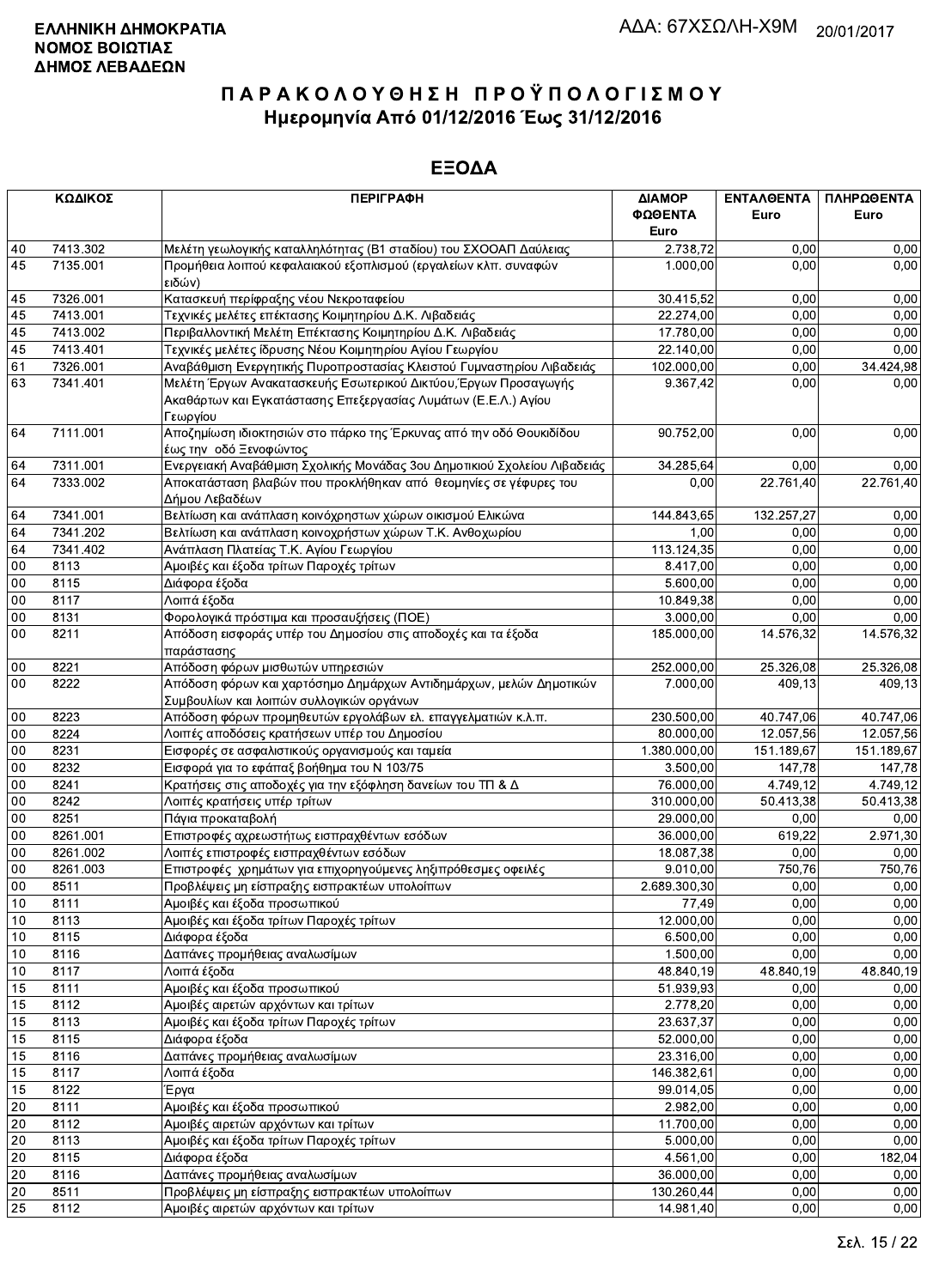|    | ΚΩΔΙΚΟΣ  | <b>ПЕРІГРАФН</b>                                                   | ΔΙΑΜΟΡ        | <b>ENTAAGENTA</b> | ΠΛΗΡΩΘΕΝΤΑ   |
|----|----------|--------------------------------------------------------------------|---------------|-------------------|--------------|
|    |          |                                                                    | ΦΩΘΕΝΤΑ       | Euro              | Euro         |
|    |          |                                                                    | Euro          |                   |              |
| 25 | 8511.001 | Προβλέψεις μη είσπραξης εισπρακτέων υπολοίπων από τέλη άρδευσης    | 207.511,58    | 0.00              | 0,00         |
| 25 | 8511.002 | Προβλέψεις μη είσπραξης εισπρακτέων υπολοίπων από τέλη ύδρευσης    | 173.012,06    | 0.00              | 0,00         |
| 25 | 8511.003 | Προβλέψεις μη είσπραξης εισπρακτέων υπολοίπων από τέλη αποχέτευσης | 15.083,77     | 0,00              | 0,00         |
| 30 | 8111     | Αμοιβές και έξοδα προσωπικού                                       | 1.692,00      | 0,00              | 0,00         |
| 30 | 8113     | Αμοιβές και έξοδα τρίτων Παροχές τρίτων                            | 3.000.00      | 0,00              | 0,00         |
| 30 | 8115     | Διάφορα έξοδα                                                      | 1.577,47      | 0,00              | 0,00         |
| 30 | 8116     | Δαπάνες προμήθειας αναλωσίμων                                      | 15.000,00     | 0.00              | 0,00         |
| 30 | 8117     | Λοιπά έξοδα                                                        | 9.000,00      | 0,00              | 0,00         |
| 30 | 8121     | Αγορές κτιρίων τεχνικών έργων και προμήθειες παγίων                | 2.000,00      | 0.00              | 0,00         |
| 30 | 8122     | Έργα                                                               | 1.131,93      | 0.00              | 0,00         |
| 30 | 8123     | Μελέτες Έρευνες πειραματικές εργασίες και ειδικές δαπάνες          | 0.00          | 24.833,18         | 24.833,18    |
| 35 | 8111     | Αμοιβές και έξοδα προσωπικού                                       | 916.00        | 0,00              | 0,00         |
| 35 | 8113     | Αμοιβές και έξοδα τρίτων Παροχές τρίτων                            | 28.908,04     | 0,00              | 0,00         |
| 35 | 8116     | Δαπάνες προμήθειας αναλωσίμων                                      | 200,00        | 0,00              | 0,00         |
| 35 | 8121     | Αγορές κτιρίων τεχνικών έργων και προμήθειες παγίων                | 2.500,00      | 0.00              | 0.00         |
| 40 | 8115     | Διάφορα έξοδα                                                      | 98.40         | 0.00              | 0,00         |
| 40 | 8121     | Αγορές κτιρίων τεχνικών έργων και προμήθειες παγίων                | 7.925,30      | 0,00              | 0,00         |
| 45 | 8111     | Αμοιβές και έξοδα προσωπικού                                       | 147,30        | 0,00              | 0,00         |
| 45 | 8116     | Δαπάνες προμήθειας αναλωσίμων                                      | 500,00        | 0,00              | 0,00         |
| 61 | 8121     | Αγορές κτιρίων τεχνικών έργων και προμήθειες παγίων                | 200.000,00    | 0,00              | 0,00         |
| 62 | 8262     | Επιστροφή χρημάτων λόγω ανάκλησης κατανομής χρηματοδότησης ΠΔΕ     | 16.800,00     | 0.00              | 0.00         |
| 64 | 8122     | Έργα                                                               | 129.594.47    | 0.00              | 0,00         |
| 64 | 8262     | Επιστροφή χρημάτων λόγω ανάκλησης κατανομής χρηματοδότησης ΠΔΕ     | 1.051.66      | 1.051.66          | 1.051,66     |
| 69 | 8123     | Μελέτες Έρευνες πειραματικές εργασίες και ειδικές δαπάνες          | 8.925,00      | 0.00              | 0,00         |
| 70 | 8113     | Αμοιβές και έξοδα τρίτων Παροχές τρίτων                            | 3.000,00      | 0,00              | 0,00         |
| 70 | 8116     | Δαπάνες προμήθειας αναλωσίμων                                      | 3.000,00      | 0,00              | 0,00         |
| 90 | 9111     | Αποθεματικό                                                        | 269.325,43    | 0.00              | 0.00         |
|    |          | <b>SVNOAA</b>                                                      | 26.934.912.11 | 1 737 372 92      | 1 Q40 522 Q0 |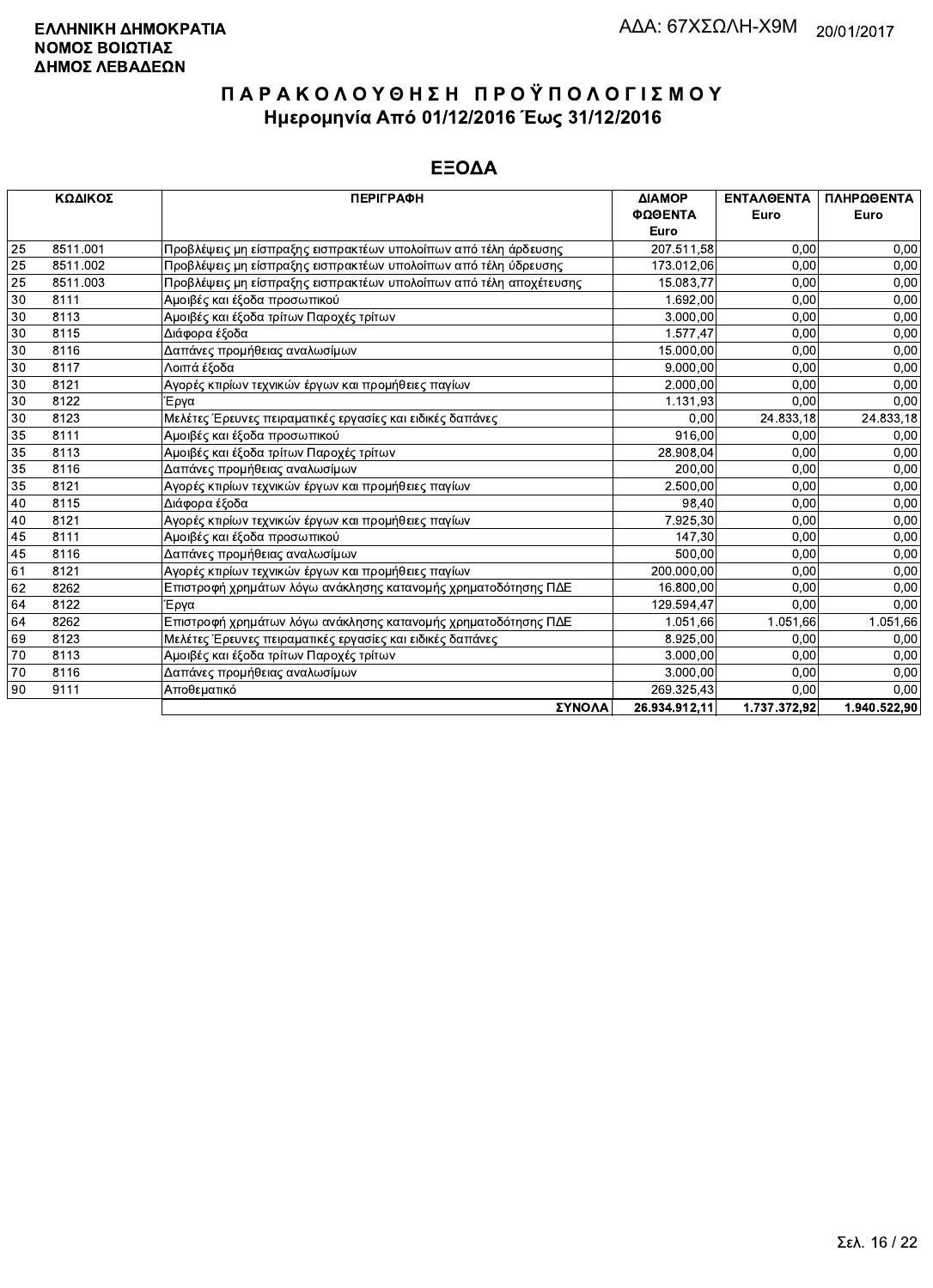#### ΓΕΝΙΚΗ ΑΝΑΚΕΦΑΛΑΙΩΣΗ

|                                         | ΔΙΑΜΟΡΦΩΘΕΝΤΑ<br>Euro | <b>ΒΕΒΑΙΩΘΕΝΤΑ</b><br>Euro | ΕΙΣΠΡΑΧΘΕΝΤΑ<br>Euro |
|-----------------------------------------|-----------------------|----------------------------|----------------------|
| ΕΣΟΔΑ                                   | 24.009.817,26         | 23.645.692,91              | 2.104.236,14         |
| <b>XPHMATIKO</b><br>ΥΠΟΛΟΙΠΟ<br>(K.A.3) | 2.925.094,85          | 0,00                       | 0,00                 |
| ΣΥΝΟΛΟ                                  | 26.934.912,11         | 2.270.776,14               | 2.104.236,14         |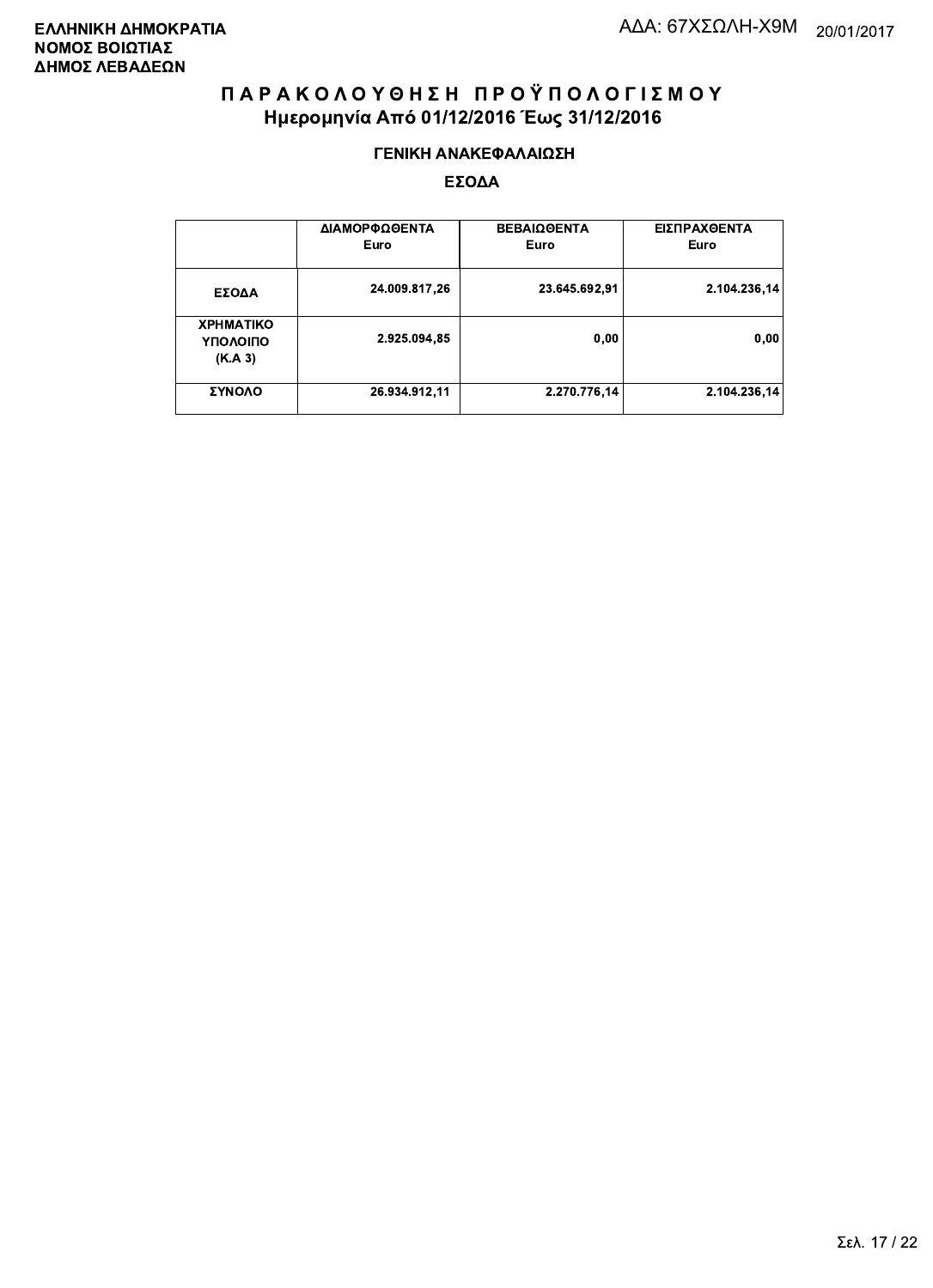#### ΕΞΟΔΑ

|             | ΔΙΑΜΟΡΦΩΘΕΝΤΑ<br>Euro | <b>ENTAAGENTA</b><br>Euro | ΠΛΗΡΩΘΕΝΤΑ<br>Euro |
|-------------|-----------------------|---------------------------|--------------------|
| ΕΞΟΔΑ       | 26.665.586,68         | 1.737.372,92              | 1.940.522,90       |
| ΑΠΟΘΕΜΑΤΙΚΟ | 269.325,43            | 0,00                      | 0.00               |
| ΣΥΝΟΛΟ      | 26.934.912.11         | 1.737.372.92              | 1.940.522.90       |
|             |                       |                           |                    |

#### ΑΝΑΚΕΦΑΛΑΙΩΣΗ 1ου ΕΠΙΠΕΔΟΥ

|  | ΚΩΔΙΚΟΣ | ΔΙΑΜΟΡΦΩΘΕΝΤΑ | <b>AOENTA</b><br>FΝ | ≀OΘFNTA |
|--|---------|---------------|---------------------|---------|
|--|---------|---------------|---------------------|---------|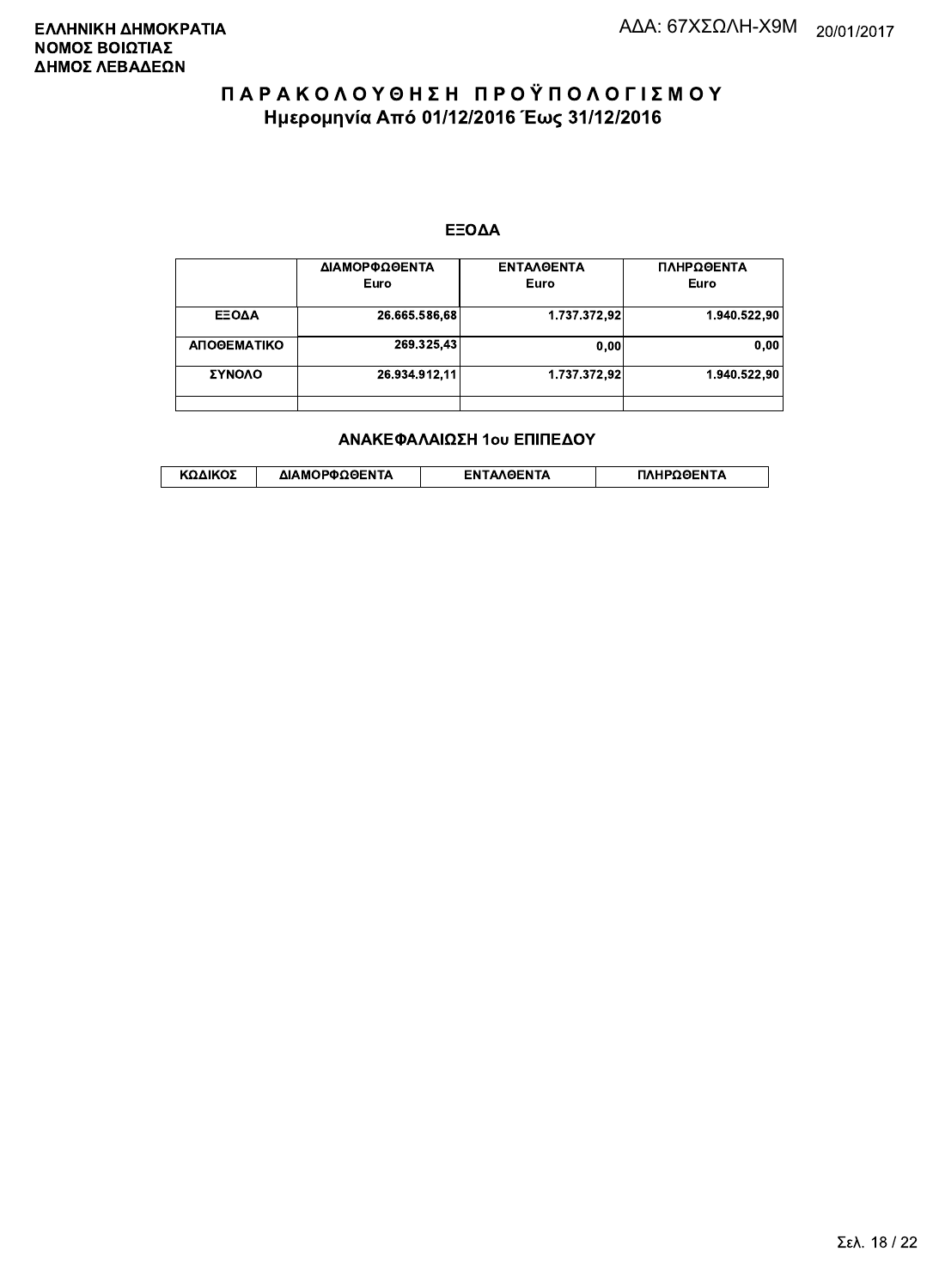ΑΝΑΚΕΦΑΛΑΙΩΣΗ ΕΣΟΔΩΝ ΑΠΟ 01/12/2016 ΕΩΣ 31/12/2016

|   | TAKTIKA EZOAA                                                               |                       |              |
|---|-----------------------------------------------------------------------------|-----------------------|--------------|
|   |                                                                             | <i>EYNOAO:</i>        | 1.471.628,54 |
|   | EKTAKTA EZOAA                                                               |                       |              |
|   |                                                                             | ΣΥΝΟΛΟ:               | 225.448,48   |
| 2 | EZOAA ΠΑΡΕΛΘΟΝΤΩΝ ΟΙΚΟΝΟΜΙΚΩΝ ΕΤΩΝ (Π.Ο.Ε.) ΠΟΥ ΒΕΒΑΙΩΝΟΝΤΑΙ ΓΙΑ ΠΡΩΤΗ ΦΟΡΑ |                       |              |
|   |                                                                             | <i>EYNOAO:</i>        | 15.168,16    |
| 3 | ΕΙΣΠΡΑΞΕΙΣ ΑΠΌ ΔΑΝΕΙΑ ΚΑΙ ΑΠΑΙΤΗΣΕΙΣ ΑΠΌ Π.Ο.Ε.                             |                       |              |
|   |                                                                             | <i>EYNOAO:</i>        | 40.170,13    |
|   | ΕΙΣΠΡΑΞΕΙΣ ΥΠΕΡ ΤΟΥ ΔΗΜΟΣΙΟΥ ΚΑΙ ΤΡΙΤΩΝ ΚΑΙ ΕΠΙΣΤΡΟΦΕΣ ΧΡΗΜΑΤΩΝ             |                       |              |
|   |                                                                             | ΣΥΝΟΛΟ:               | 351.820,83   |
| 5 | ΧΡΗΜΑΤΙΚΟ ΥΠΟΛΟΙΠΟ                                                          |                       |              |
|   |                                                                             | ΣΥΝΟΛΟ:               | 0,00         |
|   |                                                                             | ΓΕΝΙΚΟ ΣΥΝΟΛΟ ΕΣΟΔΩΝ: | 2.104.236.14 |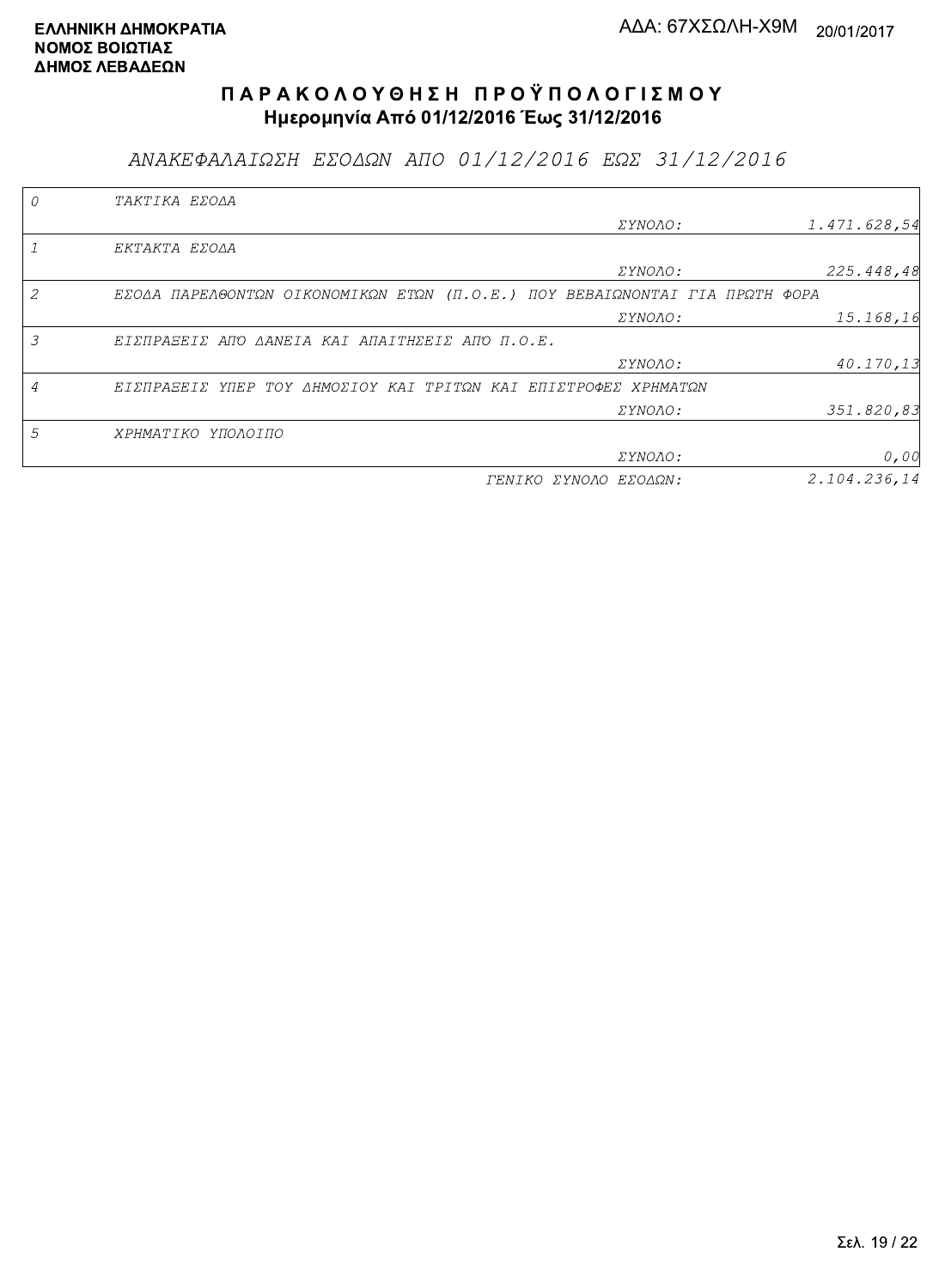### ΑΝΑΚΕΦΑΛΑΙΩΣΗ ΕΞΟΔΩΝ ΑΠΟ 01/12/2016 ΕΩΣ 31/12/2016

| $\epsilon$     | Έξοδα χρήσης                                                                                                        |                         |
|----------------|---------------------------------------------------------------------------------------------------------------------|-------------------------|
| 61             | Αμοιβές αιρετών και τρίτων                                                                                          | 138.495,31              |
| 66             | Δαπάνες προμήθειας αναλωσίμων                                                                                       | 103.715,93              |
| 67             | Πληρωμές για μεταβιβάσεις εισοδημάτων σε τρίτους Παραχωρήσεις<br>- Παροχές - Επιχορηγήσεις - Επιδοτήσεις - Δωρεές   | 193.453,82              |
| 63             | $\Phi$ όροι - Τέλη                                                                                                  | 29.931,83               |
| 60             | Αμοιβές και έξοδα προσωπικού                                                                                        | 485.424,24              |
| 64             | Λοιπά γενικά έξοδα                                                                                                  | 44.825,05               |
| 65             | Πληρωμές για την εξυπηρέτηση της δημόσιας πίστης                                                                    | 0,00                    |
| 62             | Παροχές τρίτων                                                                                                      | 337.987,34              |
| 68             | Λοιπά έξοδα                                                                                                         | 12.128,39               |
|                | <i>EYNOAO:</i>                                                                                                      | 1.345.961,91            |
| $\overline{7}$ | Επενδύσεις                                                                                                          |                         |
| 73             | $E\rho\gamma\alpha$                                                                                                 | 182.325,04              |
| 71             | Αγορές κτιρίων τεχνικών έργων και προμήθειες παγίων                                                                 | 28.968,72               |
| 75             | Τίτλοι πάγιας επένδυσης (συμμετοχές σε επιχειρήσεις)                                                                | 0,00                    |
| 74             | Μελέτες, έρευνες, πειραματικές εργασίες και ειδικές δαπάνες                                                         | 5.022,00                |
|                | <i>EYNOAO:</i>                                                                                                      | 216.315,76              |
| $\mathcal S$   | Πληρωμές υποχρεώσεων (Π.Ο.Ε.)                                                                                       |                         |
| 81             | Πληρωμές υποχρεώσεων (Π.Ο.Ε.)                                                                                       | $\overline{73.855, 41}$ |
| 82             | Λοιπές αποδόσεις                                                                                                    | 304.389, 82             |
| 83             | Επιχορηγούμενες Πληρωμές Υποχρεώσεων Π.Ο.Ε.                                                                         | 0,00                    |
| 85             | Προβλέψεις μη είσπραξης εισπρακτέων υπολοίπων βεβαιωμένων<br>κατά τα ΠΟΕ εντός του οικονομικού έτους                | 0,00                    |
|                | ΣΥΝΟΛΟ:                                                                                                             | 378.245,23              |
| $\mathcal S$   | ΠΛΗΡΩΜΕΣ Π.Ο.Ε & ΛΟΙΠΕΣ ΑΠΟΔΟΣΕΙΣ ΚΑΙ ΠΡΟΒΛΕΨΕΙΣ                                                                    |                         |
| $\mathcal{S}1$ | Πληρωμές υποχρεώσεων (Π.Ο.Ε.)                                                                                       | 73.855,41               |
| 82             | Λοιπές αποδόσεις                                                                                                    | 304.389,82              |
| 83             | Επιχορηγούμενες Πληρωμές Υποχρεώσεων Π.Ο.Ε.                                                                         | 0,00                    |
| 85             | Προβλέψεις μη είσπραξης εισπρακτέων υπολοίπων βεβαιωμένων<br>κατά τα ΠΟΕ εντός του οικονομικού έτους                | 0,00                    |
|                | <i>EYNOAO:</i>                                                                                                      | 378.245,23              |
| $\mathcal G$   | Αποθεματικό                                                                                                         |                         |
| 91             | Ποσό διαθέσιμο για αναπλήρωση των ανεπαρκών πιστώσεων για τη<br>δημιουργία νέων μη προβλεπόμενων στον προϋπολογισμό | 0,00                    |
|                | ΣΥΝΟΛΟ:                                                                                                             | 0,00                    |
|                | ΓΕΝΙΚΟ ΣΥΝΟΛΟ ΕΞΟΔΩΝ:                                                                                               | 2.318.768,13            |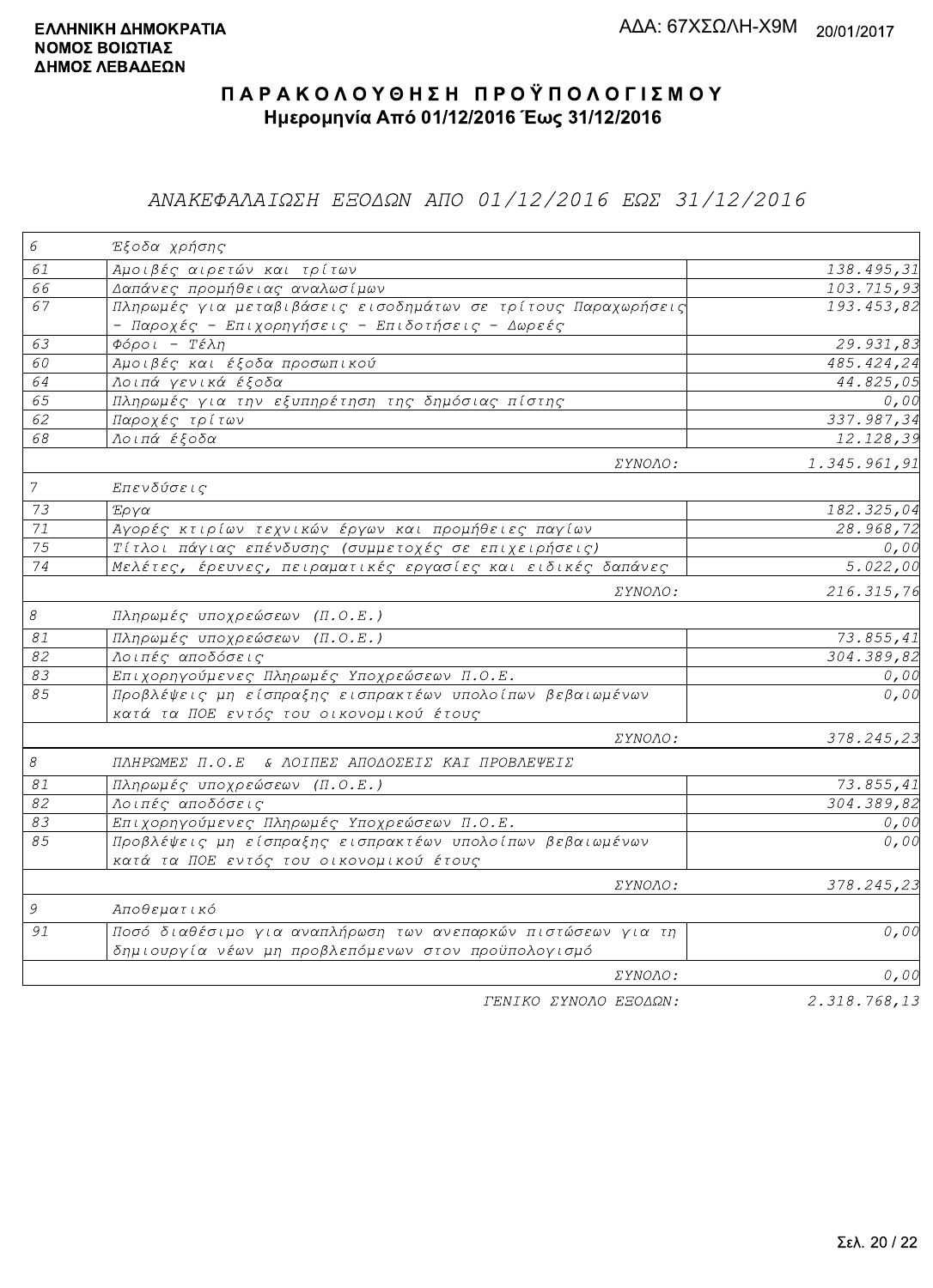*EYNOAA ANA YHHPEZIA AHO 01/12/2016 EQE 31/12/2016* 

| 00              | Γενικές υπηρεσίες                                             | 515.144,76 |
|-----------------|---------------------------------------------------------------|------------|
| $10$            | Οικονομικές και Διοικητικές υπηρεσίες                         | 203.250,77 |
| 15              | Υπηρεσίες Πολιτισμού, Αθλητισμού και κοινωνικής πολιτικής     | 272.954,83 |
| 20              | Υπηρεσία καθαριότητας και ηλεκτροφωτισμού                     | 457.994,48 |
| 25              | Υπηρεσίες 'Υδρευσης-άδρευσης-αποχέτευσης                      | 23.442,00  |
| 30              | Υπηρεσία Τεχνικών έργων                                       | 328.178,24 |
| 35              | Υπηρεσίες πρασίνου                                            | 18.247,61  |
| 40 <sub>o</sub> | Υπηρεσία Πολεοδομίας                                          | 16.080,34  |
| 45              | Υπηρεσία Νεκροταφείων                                         | 5.002, 51  |
| 50              | Δημοτική Αστυνομία                                            | 0,00       |
| 60              | ΥΠΗΡΕΣΙΕΣ ΚΟΙΝΩΝΙΚΗΣ ΠΟΛΙΤΙΚΗΣ (Έργα και δράσεις              | 17.916,32  |
|                 | χρηματοδοτούμενες απο ΠΔΕ)                                    |            |
| 61              | ΥΠΗΡΕΣΙΕΣ ΠΟΛΙΤΙΣΜΟΥ ΚΑΙ ΑΘΛΗΤΙΣΜΟΥ (Έργα και δράσεις         | 34.424,98  |
|                 | χρηματοδοτούμενες απο ΠΔΕ)                                    |            |
| 62              | ΥΠΗΡΕΣΙΕΣ ΚΑΘΑΡΙΟΤΗΤΑΣ ΚΑΙ ΗΛΕΚΤΡΟΦΩΤΙΣΜΟΥ (Έργα και δράσεις) | 0,00       |
|                 | χρηματοδοτούμενες απο ΠΔΕ)                                    |            |
| 63              | ΥΠΗΡΕΣΙΕΣ ΥΔΡΕΥΣΗΣ ΑΡΔΕΥΣΗΣ ΑΠΟΧΕΤΕΥΣΗΣ (Έργα και δράσεις     | 0,00       |
|                 | χρηματοδοτούμενες απο ΠΔΕ)                                    |            |
| 64              | ΥΠΗΡΕΣΙΑ ΤΕΧΝΙΚΩΝ ΕΡΓΩΝ, ΠΡΑΣΙΝΟΥ ΚΑΙ ΠΟΛΕΟΔΟΜΙΑΣ (Έργα και   | 23.813,06  |
|                 | δράσεις χρηματοδοτούμενες απο ΠΔΕ)                            |            |
| 69              | ΛΟΙΠΕΣ ΥΠΗΡΕΣΙΕΣ (Έργα και δράσεις χρηματοδοτούμενες απο      | 0,00       |
|                 | $\Pi \Delta E$ )                                              |            |
| 70              | Λοιπές υπηρεσίες                                              | 24.073,00  |
| 99              |                                                               | 0,00       |
|                 | $\Box$                                                        | 1.010.0000 |

ΣΥΝΟΛΟ:

 $1.940.522,90$